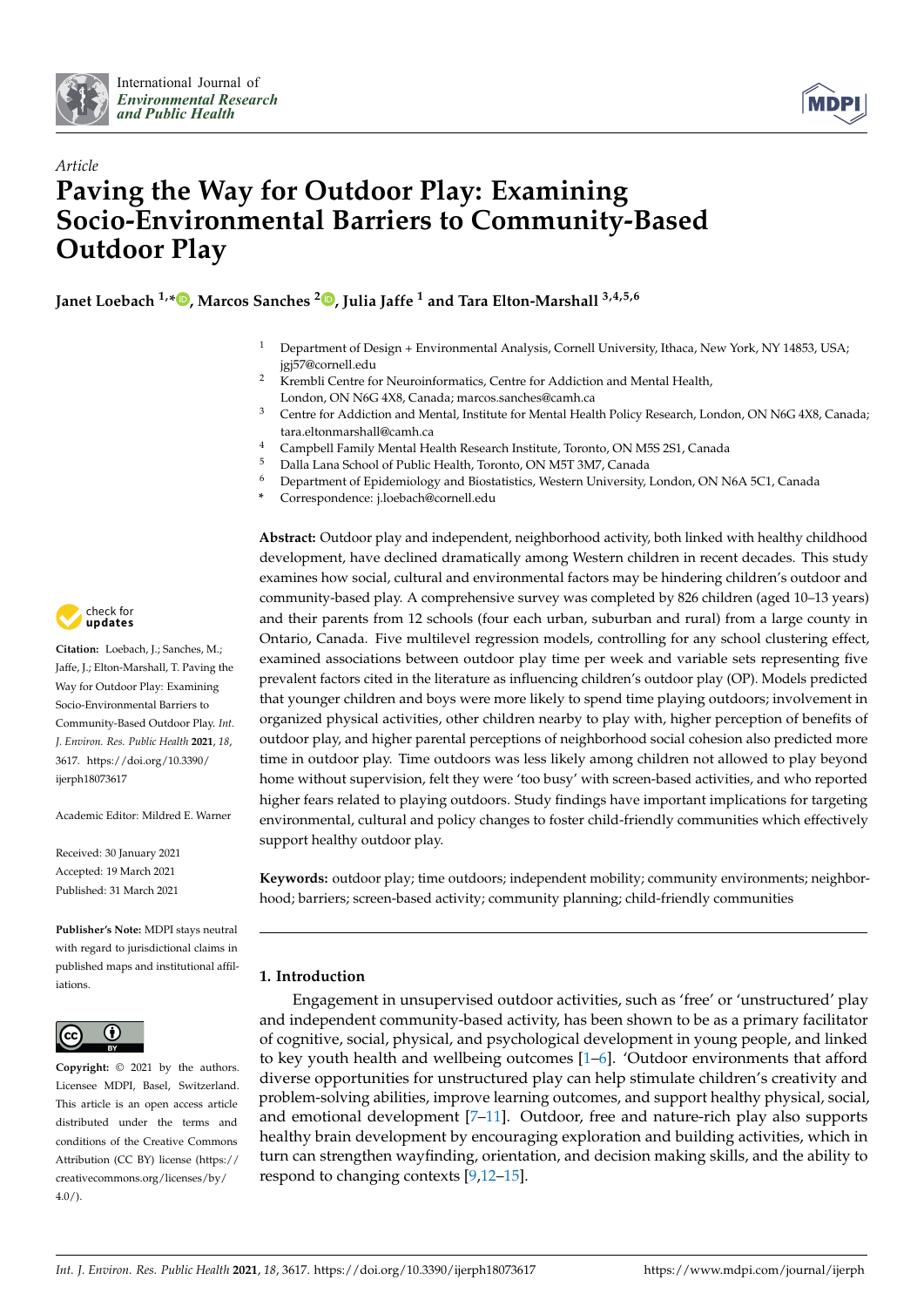However, there is a growing, global trend that the time young people in Western countries spend outdoors has declined dramatically in recent decades [\[15–](#page-20-0)[17\]](#page-20-1). Evidence illustrates that contemporary Western youth are playing less frequently outdoors [\[15](#page-20-0)[,18–](#page-20-2)[21\]](#page-20-3), are less likely to independently travel through their neighborhoods, especially during their leisure time [\[22](#page-20-4)[–24\]](#page-20-5) and are getting less daily physical activity outdoors than previous generations [\[11](#page-19-3)[,17](#page-20-1)[,25\]](#page-20-6). Children are also more inclined to engage in sedentary pursuits indoors at home, such as screen-based or digital media activities, than their parents or grandparents [\[21](#page-20-3)[,25](#page-20-6)[,26\]](#page-20-7). According to the 2012–2013 Canadian Health Measures survey [\[27\]](#page-20-8), Canadian children and adolescents are spending more than half of their waking hours engaged in sedentary behaviors [\[11](#page-19-3)[,28](#page-20-9)[,29\]](#page-20-10). The decrease in time youth spend in active outdoor play combined with the marked increase in daily sedentary activities are contributing to a number of negative physical and psychosocial health outcomes among children and youth—such as increased rates of obesity, diabetes, lower self-esteem, and fewer pro-social behaviors [\[1,](#page-19-0)[11,](#page-19-3)[15,](#page-20-0)[30–](#page-20-11)[32\]](#page-20-12).

Recent work suggests that increased time outdoors may help to facilitate healthy behaviors and combat or moderate negative health consequences for youth. A recent systematic review concluded that children between the ages of 3 and 12 who spend more time outdoors accumulate more physical activity and spend less time in sedentary activity [\[6\]](#page-19-1). Larouche et al. [\[28\]](#page-20-9) found that for 7-to-14-year-olds, each additional hour spent outdoors daily was associated with an additional seven minutes of moderate-to-vigorous physical activity (MVPA) and a 13-min decrease in sedentary activity [\[28\]](#page-20-9). As playing outdoors is a natural way for youth to be physically active in their daily lives, declines in outdoor play may be one factor contributing to lower physical activity and increased health concerns in today's youth [\[33](#page-20-13)[,34\]](#page-20-14).

Children's ability to spend time playing outdoors at home and around their communities may be tied to the level of independent mobility (IM) they are granted by parents and guardians, that is, "children's freedom to move around their neighborhoods and cities on their own, without adults" [\[30\]](#page-20-11) (p. 2). As children age and mature, parents' perceptions of their child's competence and ability to navigate challenging situations on their own out in their neighborhood typically increases, and they subsequently award their children greater freedom and autonomy to spend time beyond home and mobility to travel longer distances independently [\[35–](#page-20-15)[40\]](#page-20-16). The ability of children to travel around and spend time independently in their neighborhood environment has important positive implications for building social skills and capital [\[41](#page-20-17)[,42\]](#page-20-18), emotional development [\[17,](#page-20-1)[43\]](#page-20-19), cognitive development [\[24\]](#page-20-5) and a significant positive effect on health outcomes including bone health, healthy weight, and protection against future chronic diseases [\[4,](#page-19-6)[44](#page-21-0)[–46\]](#page-21-1) Greater mobility also affords youth increased opportunities to interact with peers, develop decision-making and risk-assessment skills, construct their self-identities, and gain the competence and confidence to successfully and safely navigate their neighborhoods [\[30](#page-20-11)[,47,](#page-21-2)[48\]](#page-21-3).

However, like levels of outdoor play, studies from many Western countries have highlighted a similar decline in children's IM in their neighborhoods—both in terms of time spent being independently mobile and the extent to which children have the freedom and range to explore their localities [\[17](#page-20-1)[,22](#page-20-4)[,43\]](#page-20-19). Restricting independent mobility has been linked with reduced physical activity among children [\[49](#page-21-4)[,50\]](#page-21-5), decreases in opportunities to learn about their neighborhoods, and negative impacts on the development of spatial skills [\[24](#page-20-5)[,51\]](#page-21-6). The causes of these declines in both time outdoors and neighborhood mobility are multiple and interwoven and have been linked to numerous elements of the social, cultural, and physical environment.

#### *1.1. Factors Influencing Time Outdoors and Independent Mobility*

Recent reviews and meta-analyses have identified contributing factors to the decline in outdoor time and independent mobility at different levels of the socio-ecological model [\[52\]](#page-21-7), ranging from the child (age, gender/sex) and family level (family structure, socioeconomic status (SES), ethnicity, level of support for time outdoors and IM), to the neighborhood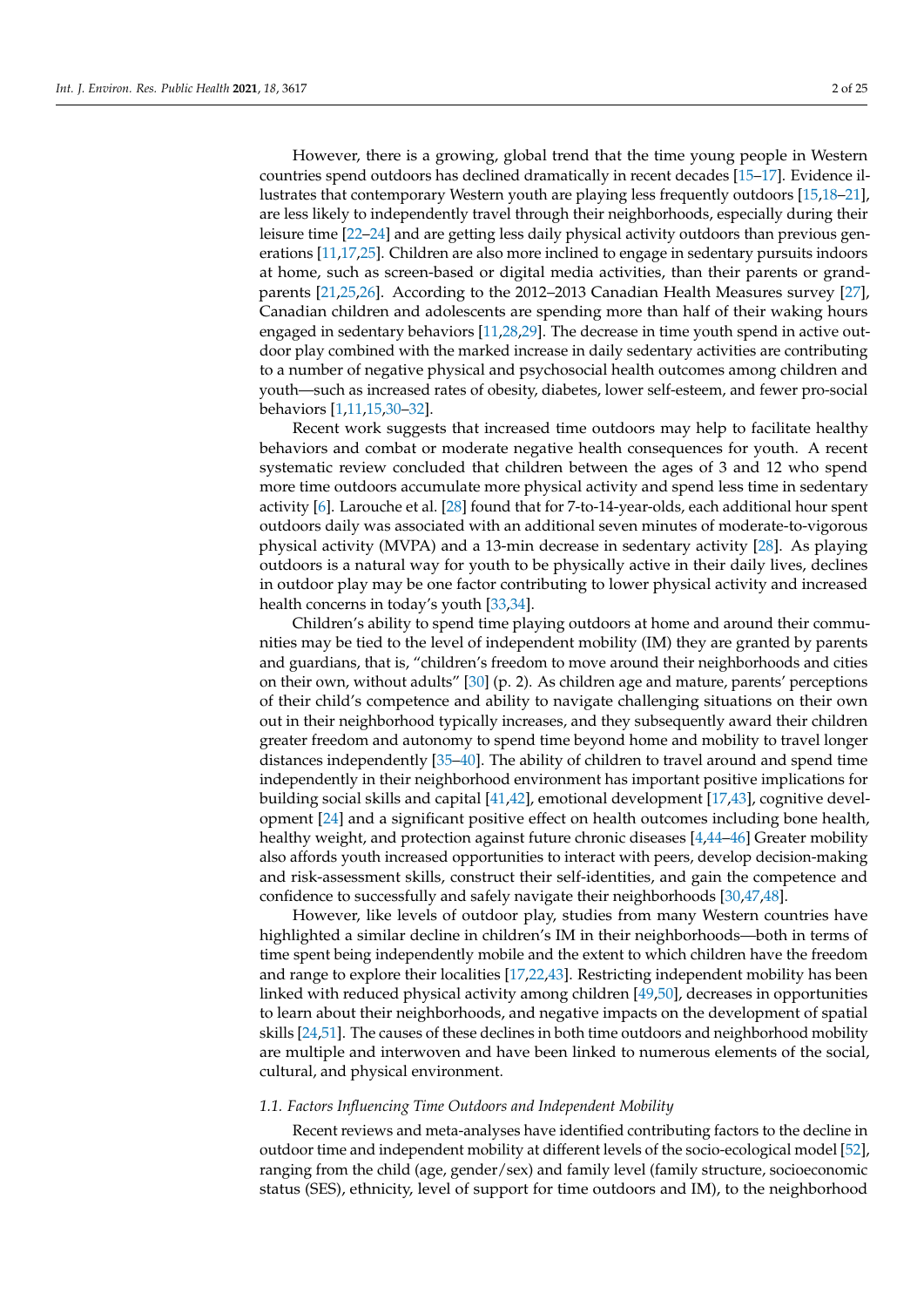environment (urbanization, walkability, prevalence of destinations and amenities) to societal and cultural attitudes (social norms, neighborhood perceptions) [\[36](#page-20-20)[,39,](#page-20-21)[43,](#page-20-19)[53\]](#page-21-8). Despite some conflicting findings, numerous studies have found that demographics such as age, gender, ethnicity, and socio-economic status, all moderate children's access to the outdoors for leisure and play as well as their independent mobility [\[33](#page-20-13)[,36](#page-20-20)[,54–](#page-21-9)[56\]](#page-21-10). The urbanicity of the home environment may also be influential; two recent Canadian studies found higher levels of outdoor play among children in rural communities compared to their urban counterparts [\[57,](#page-21-11)[58\]](#page-21-12). Delisle Nystrom et al. [\[57\]](#page-21-11) found this association was stronger for girls. However, while some studies suggest that rural children have fewer parent-imposed restrictions on community-based activity [\[59\]](#page-21-13), others have found that rural children can face more barriers to accessing community-based play spaces such as parks and playgrounds [\[37\]](#page-20-22), and that proximity to community play spaces has positively influenced levels of outdoor play [\[36,](#page-20-20)[60,](#page-21-14)[61\]](#page-21-15). Others have linked urban neighborhoods with increased amenities for youth, greater neighborhood walkability [\[62\]](#page-21-16), as well as higher levels of physical activity and less time in sedentary activities among youth [\[63\]](#page-21-17). In contrast, Aarts et al. [\[34\]](#page-20-14) found that living in an urban city center was negatively associated with outdoor play for boys 7 to 9 years old; Bringolf-Isler et al. [\[64\]](#page-21-18) found outdoor play was inversely associated with the street density inherent in more urbanized areas.

While evidence to date generally confirms that increasing age affords young people increased freedom and independent mobility, studies have also found that age is inversely associated with outdoor play and time outside  $[64,65]$  $[64,65]$ . Age has also been positively correlated with screen time and media usage [\[21](#page-20-3)[,66\]](#page-21-20), which has been associated with increased sedentary activities and less time spent outdoors [\[30,](#page-20-11)[67\]](#page-21-21). Some studies have suggested that the decline in outdoor play seen in older children and adolescents may be associated with individual-level factors such as lower perceived enjoyment from outdoor play or social-level factors like peer support and peer perceptions of outdoor play [\[68,](#page-21-22)[69\]](#page-22-0). Lack of outdoor time in older children has also been linked to increased school and academic engagements, increased screen device use, spending more time with peers indoors, and time mismanagement [\[64](#page-21-18)[,69\]](#page-22-0).

Findings related to connections between outdoor time/play gender are mixed. However, studies have reported that male children are generally granted more freedom in the type of play and distances they are allowed to travel due to increased parental fears over cultural expectations and safety fears for female children [\[53,](#page-21-8)[69](#page-22-0)[,70\]](#page-22-1). Female children have also described the presence of groups of older children in their neighborhood or play spaces as a barrier to engaging in play and outdoor activities [\[67\]](#page-21-21). Some scholars have concluded that factors such as the type of activity, destination and social companions are influencing outdoor activity and IM more than child gender [\[36,](#page-20-20)[39,](#page-20-21)[54\]](#page-21-9).

#### *1.2. The Impact of Neighborhood Perceptions and Conditions on Outdoor Play*

Historically, the neighborhood environment has been a common setting for Western children's time outdoors and outdoor play [\[38,](#page-20-23)[51,](#page-21-6)[71\]](#page-22-2). The time and motivation children have for outdoor activity in their neighborhood or community is influenced by perceptions of multiple social, cultural, and environmental factors, including the physical infrastructure, cultural norms, and social characteristics of the neighborhood [\[22,](#page-20-4)[34,](#page-20-14)[39,](#page-20-21)[72\]](#page-22-3). Parents' perception of neighborhood safety, the availability of spaces for play, the presence of other children, and a sense of neighborhood cohesion have all been shown to affect if and how children spend time outside in their communities [\[54,](#page-21-9)[56,](#page-21-10)[70](#page-22-1)[,73–](#page-22-4)[76\]](#page-22-5). The presence of other children within walking distance is an important facilitator of children's unstructured, outdoor activity, as it affords impromptu opportunities for group play. It can also give parents a sense of collective safety, which can prompt them to give their children greater freedom when they are outside with friends [\[54](#page-21-9)[,72\]](#page-22-3).

Neighborhood safety issues are one of the most commonly reported sources of parental concern and a primary reason for limiting children's time outdoors and IM [\[37](#page-20-22)[,54](#page-21-9)[,56](#page-21-10)[,70](#page-22-1)[,77\]](#page-22-6). Parents have reported fears of accidents or injury [\[37,](#page-20-22)[77–](#page-22-6)[80\]](#page-22-7), strangers [\[78](#page-22-8)[,79\]](#page-22-9), traffic [\[23](#page-20-24)[,30](#page-20-11)[,54\]](#page-21-9),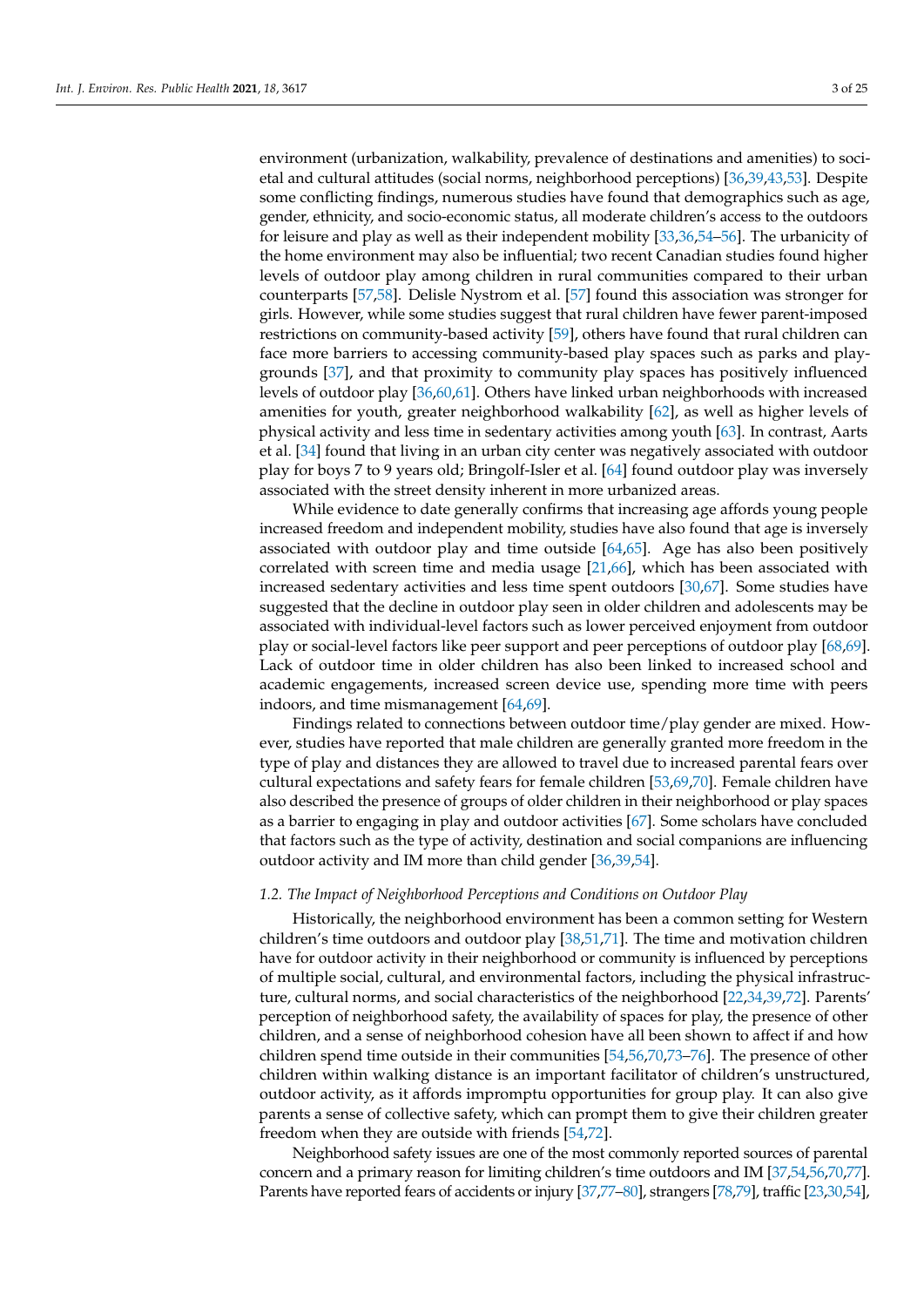and antisocial behavior or bullying from other youth [\[78,](#page-22-8)[80\]](#page-22-7). However, it has also been posited that parental restrictions of children's independent mobility and time outside is, "likely related to parents' separation anxiety more generally and influenced by their personality, particularly their attachment style" [\[77\]](#page-22-6) (p. 2254). Parental concerns over injury and risk during play have shifted many of the activities in which children are allowed to engage from unstructured, outdoor play to more structured and indoor pursuits, including adultsupervised play and academic activities [\[22,](#page-20-4)[38,](#page-20-23)[75,](#page-22-10)[78,](#page-22-8)[81](#page-22-11)[,82\]](#page-22-12). This culture of fear of risk has not only led to an underestimation of children's abilities, but also to a reduction in opportunities for children to gain competence in judging risky situations and the ability to negotiate future risks independently [\[54,](#page-21-9)[83–](#page-22-13)[86\]](#page-22-14).

The neighborhood social environment, especially community social cohesion, has emerged as an important influencer of parents' perceptions of the neighborhood and of time children spend playing outdoors [\[70,](#page-22-1)[87\]](#page-22-15). Social cohesion within the neighborhood is characterized by strong social bonds and relationships among parents and infrequent social conflicts [\[88,](#page-22-16)[89\]](#page-22-17). These strong social bonds may facilitate children's outdoor time and play through increased trust and communication among parents in the neighborhood [\[54,](#page-21-9)[70](#page-22-1)[,90\]](#page-22-18). Additionally, the cultural and social norms around the acceptability of children's outdoor play greatly influences parenting practices within their neighborhood. Parents tend to follow implicit norms about the 'right way' to supervise children such that they are protected from danger and are not a bother to other residents [\[36](#page-20-20)[,39](#page-20-21)[,54\]](#page-21-9).

Parents' perception of neighborhood safety and attitudes towards spending time outside have a strong influence on their children's developing views of their neighborhood [\[54,](#page-21-9)[64,](#page-21-18)[67,](#page-21-21)[70,](#page-22-1)[91\]](#page-22-19). A UK study with 8-to-9-year-olds found children to be less concerned with more 'traditional' adult fears of traffic and strangers than they were with perceived risks posed by other young people in their outdoor places [\[67\]](#page-21-21). However, Brussoni et al. [\[54\]](#page-21-9) found that children internalize their parent's perceptions of neighborhood safety—influencing both children's self-imposed boundaries to outdoor activity and their interpretation and assessment of the people and places around their neighborhood.

Parental support for outdoor activities, including encouragement to play and incentives to exercise, and enrollment of children in sports or clubs, have all been shown to significantly influence physical activity and time spent outdoors [\[70,](#page-22-1)[76](#page-22-5)[,83](#page-22-13)[,92](#page-22-20)[,93\]](#page-22-21). Encouraging outdoor time and play also promotes the integration of these types of experiences in family routines and is positively associated with outdoor play for all ages of youth [\[34](#page-20-14)[,76](#page-22-5)[,83\]](#page-22-13).

#### *1.3. Time Available for Unstructured, Unsupervised Activities*

Declines in outdoor play may also be a consequence of an overall reduction in free time available to children, or the growing appeal of indoor, screen-based activities. Recent studies have reported increased daily screen time, augmented electronic media use, and increasingly structured leisure time for Western children and youth [\[53](#page-21-8)[,66\]](#page-21-20). In their 2019 study, Larson and colleagues [\[66\]](#page-21-20) found that among a sample of youth aged 10–15 years, most individuals reported more cumulative screen and media time than time spent outdoors. These two activities were significantly and inversely related, pointing to augmented electronic media use as severely compromising the amount of time that youth spend playing outside. The growth and the availability of new technology enables children and youth to engage and communicate with friends through digital devices such as cellphones, tablets, computers, and gaming systems without ever leaving their homes [\[30](#page-20-11)[,94\]](#page-22-22). This rapid rise of electronic media has been identified as a key factor in declining nature-based outdoor time for youth [\[66,](#page-21-20)[95](#page-22-23)[,96\]](#page-23-0).

The after-school period has been highlighted as a critical opportunity for unstructured outdoor play for children [\[28,](#page-20-9)[97\]](#page-23-1). However, many parents have come to view this period as an opportunity to direct their children towards additional academically oriented pursuits or other structured extracurricular activities [\[70,](#page-22-1)[98\]](#page-23-2). Consequently, many Western children are more likely to spend this after-school time in more structured, supervised, or indoor activities during the after-school period [\[75,](#page-22-10)[99\]](#page-23-3), which may limit time available for free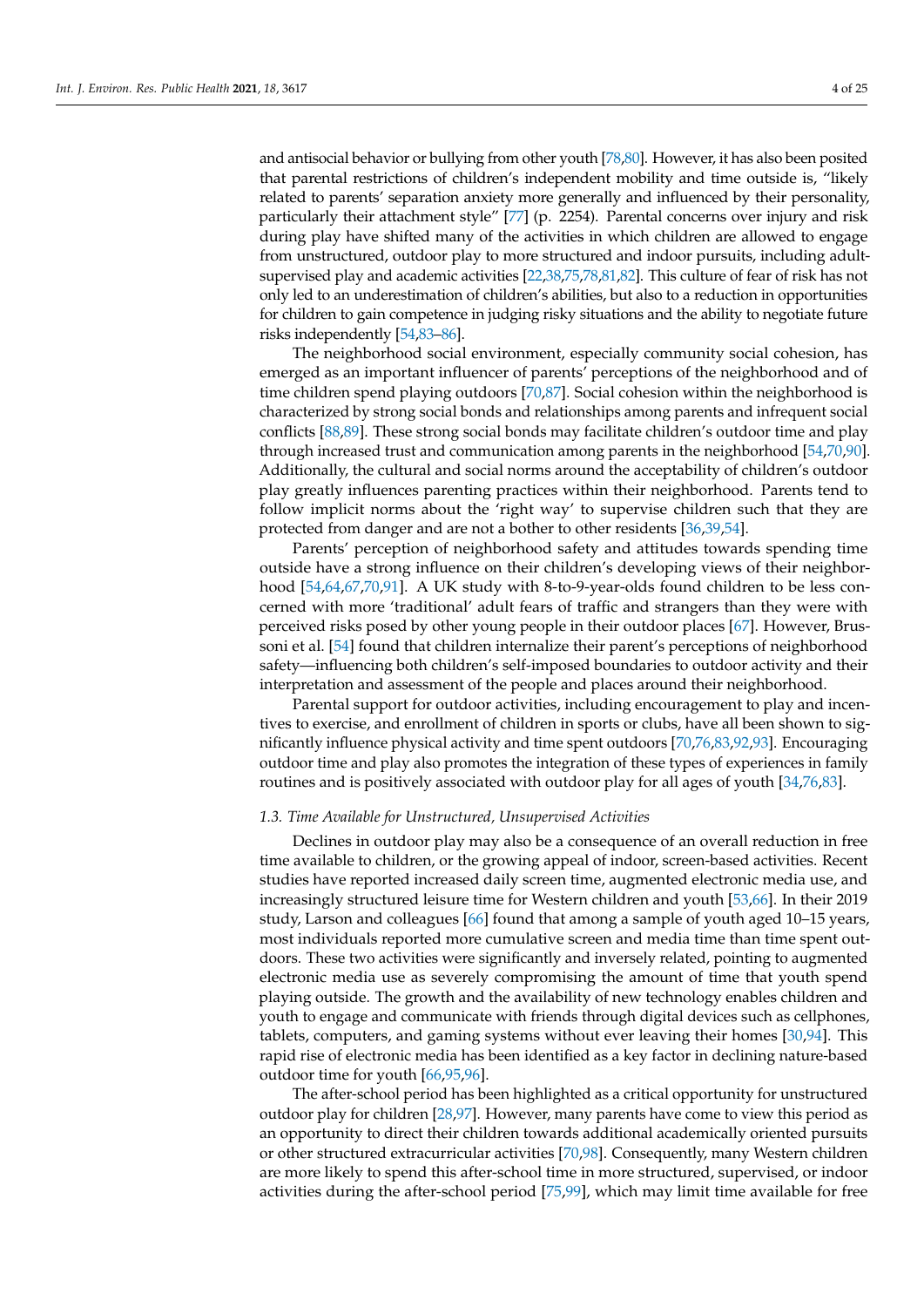play outdoors. Beyond these more structured activities, the 2014–2016 Kids CANPLAY report highlighted that the majority of Canadian youth (5-to-19-year-olds) engage in indoor, sedentary activities after school such as doing homework (67%) or playing computer or video games, watching tv, and reading (77%) [\[100–](#page-23-4)[102\]](#page-23-5). These changes in after-school activity patterns may be contributing to significant declines in the proportion of Canadian youth who play outdoors after school (86% of 5-to-10-year-olds and 34% of 15-to-19-yearolds) or participate in unorganized physical activities or sports (87% of 5-to-10-year-olds and 61% of 15-to-19-year-olds) [\[100](#page-23-4)[–102\]](#page-23-5).

# *1.4. Limitations of Outdoor Play Research to Date*

The ways in which time spent outdoors in children has been studied to date varies widely in terms of participant age, methodology, and foci, confounding scholars' ability to compare findings. Many studies also conflate outdoor play and physical activity, as well as children's IM with active travel, which undermines the value of travel and outdoor play that is not active [\[30](#page-20-11)[,103](#page-23-6)[,104\]](#page-23-7). A majority of studies on these topics to date have also been carried out primarily in urban areas in the US, Canada, and Australia, and do not consider the potentially differing outdoor play patterns of children living in rural areas. Many studies on children's IM and outdoor activities have also relied on parent-proxies rather child reports or objective measures [\[39,](#page-20-21)[105\]](#page-23-8). Few studies to date have simultaneously investigated a diverse range of influential factors on children's outdoor play or IM.

The time that children spend playing outdoors, particularly unsupervised activity in and around their local community environments, is critical to their healthy development, but it is increasingly being squeezed out of children's schedules or hindered by neighborhood barriers. The community-built environment can impact how parents' feel about letting their children outside to play or roam freely; the quality and safety of local play amenities can also affect children's motivation for community-based play. In order to foster increased time and freedom for children to play outdoors in their communities we need to better understand contemporary children's outdoor play habits, and the social, cultural and environmental conditions which may be hindering neighborhood play. This study aims to explore time spent outdoors by a sample of children aged 10 to 13 years, and associations with a range of commonly reported facilitators and barriers to outdoor play. Understanding the social and environmental barriers to neighborhood play, particularly those which may be amenable to change, is key to directing effective community planning interventions and policy shifts.

#### **2. Materials and Methods**

#### *2.1. Study Design and Participants*

Surveys were conducted in the Fall of 2017 with a convenience sample of students in Grades 6 to 8 (aged 10–13 years), and their parents, across 12 elementary schools in a large county in the London, Ontario region in Canada, to examine children's outdoor play and community mobility behaviors and perceptions. Child and parent surveys were designed to capture children's typical outdoor and community-based activity, as well as data on a range of factors that have been highlighted in the literature to date as potential barriers or facilitators [See Supplementary Materials]. In addition to demographic and home setting characteristics, the survey captured details on children's access to and use of home and community recreational spaces, their mode of travel to school, the degree to which they are allowed to access local destinations without an adult, time spent in structured activities such as sports or lessons, and time spent on screens or devices. Where relevant, parents were asked the same or similar questions as their children regarding outdoor activity habits and mobility license, as well as their own perceptions of community amenities and safety. The present study focuses on the time children spent outdoors in fair weather seasons (Spring, Summer and Fall), and the prominent barriers and facilitators of outdoor and community play.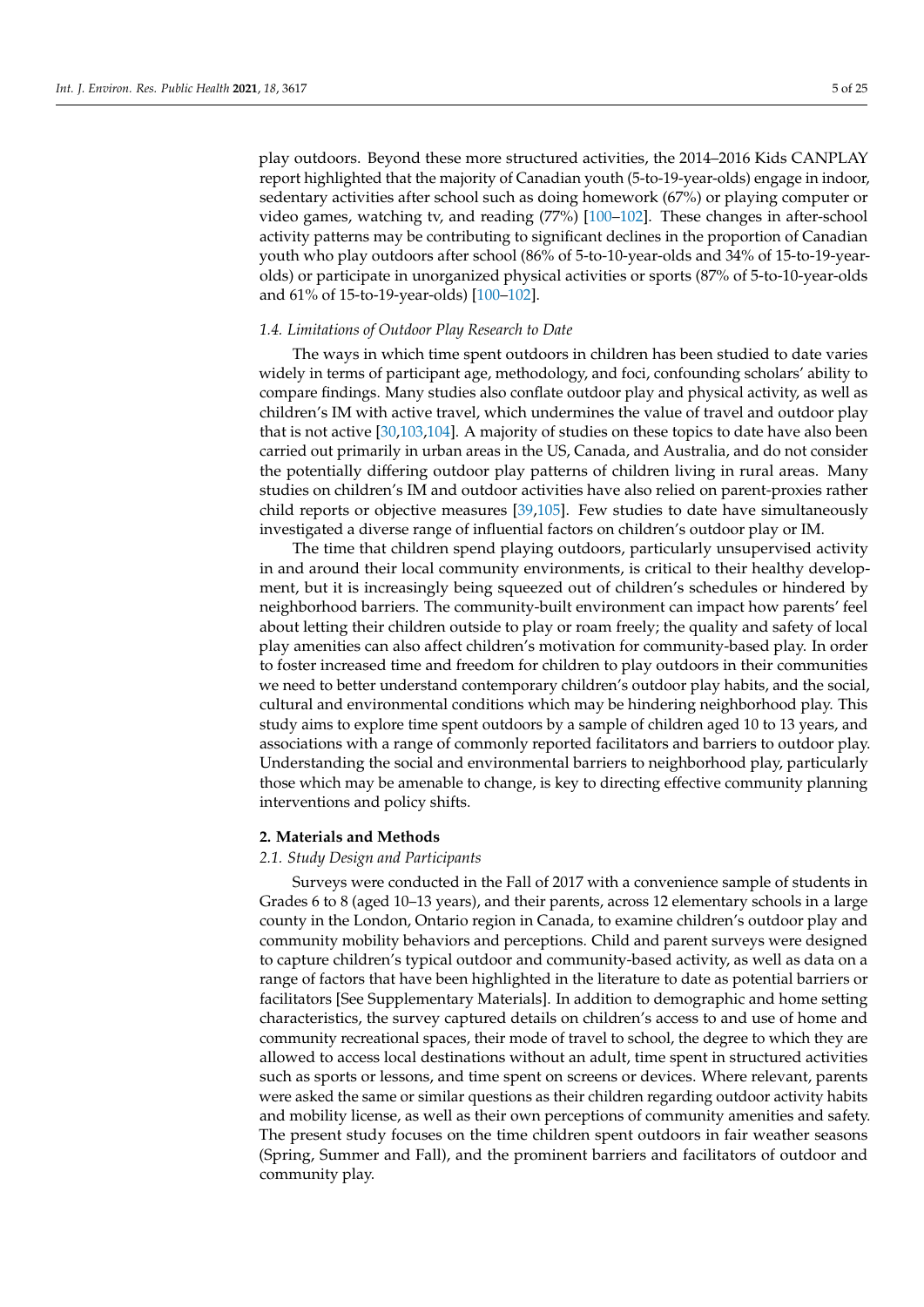Schools were categorized as urban, suburban or rural based on an examination of the demographic and built environment characteristics, such as population density, road density and housing types and density, of the school catchment area. Of the participating schools, four were designated as based in urban neighborhoods, and four each were designated suburban and rural. All students in Grades 6 to 8 at each school were eligible to participate. A total of 2240 survey consent packages were distributed to student households, each containing an optional parent version of the survey to be completed and returned. All children who completed the survey had parent/guardian consent and assented themselves to participate. Study protocols were approved by the ethics review committees of the participating school boards as well as the Centre for Addiction and Mental Health; subsequently protocols were also approved by Cornell University's Institutional Review Board.

#### *2.2. Measures*

Parent survey responses were matched to their child's responses, establishing childparent dyads which allowed us to incorporate relevant data from both. However, child responses were used for all variables with the exception of select household and parent demographics, and for those which solicited parental perceptions or attitudes. Parentreported variables are noted in all data tables.

#### 2.2.1. Dependent Variable

Child-reported average time spent playing outdoors per week, without adult supervision, was taken as the dependent variable. Similarly to other studies [\[28,](#page-20-9)[34,](#page-20-14)[106\]](#page-23-9) average time playing outdoors per week was calculated by multiplying the typical number of days spent playing outside (from 0 to 7 days) by the typical time spent playing out on those days (less than 30 min, 30 min to less than 1 h, 1 h, 2 h, or 3 or more hours). For time spent outdoors per day, 'less than 30 min' was transformed as 15 min, '30 min to less than 1 hour' as 45 min, as '3 or more hours' as 3 h.

# 2.2.2. Independent Variables: Factors That May Impact Time in Outdoor Play

Survey variables were clustered into five exploratory models reflecting those issues thought to most commonly impact children's outdoor play activity; each model set is outlined below. For this analysis, all questions which provided 5-point response options from Strongly Agree to Strongly Disagree were collapsed into three categories (Strongly Agree/Agree, Neither Agree nor Disagree, and Strongly Disagree/Disagree) to keep categories homogenous and to avoid categories with small sample sizes (See Results tables for affected variables). For continuous variables, unstandardized regression coefficients are reported.

### Demographic Characteristics (Model 1)

Data was collected from children and parents on both child and household characteristics. Child surveys provided the data for child grade, child gender, ethnicity, child immigrant status, parent immigrant status and number of children in the household. Parent surveys provided the data for household income and parent educational attainment.

# Time Available for Outdoor Free Play (Model 2)

The second model included variables related to the amount of free time children may have available for outdoor, community-based play, examining the time children spend per week in organized out-of-school physical activities (such as sports teams or dance or swimming lessons), time spent indoors on screens/devices per day, and children's perceptions that other activities, such as sports, clubs or chores, reduce the time available for outdoor play.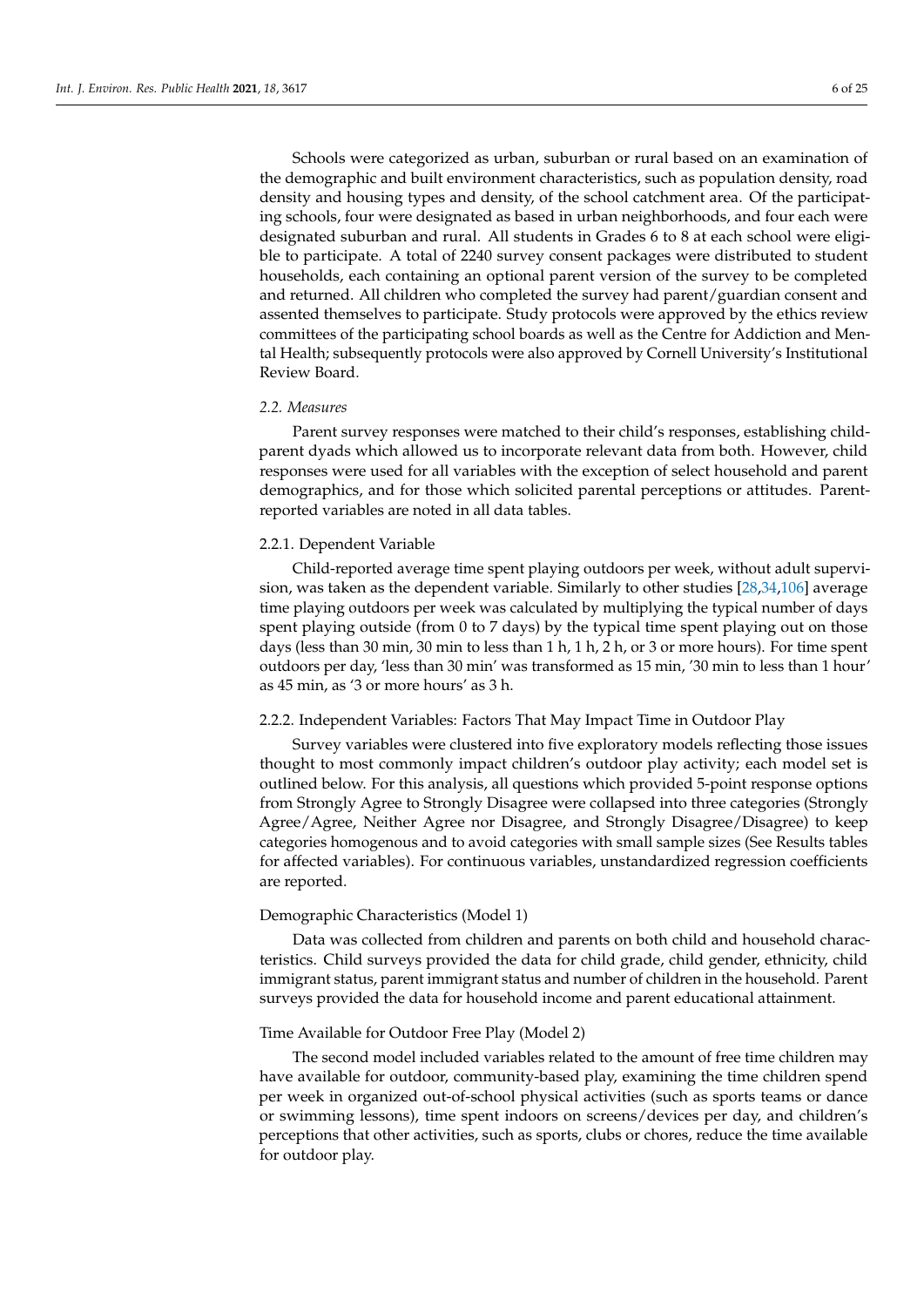# Children's License for Community Play and Mobility (Model 3)

The third model considered the degree of freedom children have to play independently outdoors and around their community, including whether they are allowed to travel beyond or play far from home without an adult, the potential role of child possession of a cell phone, and child perceptions of whether their parents encourage them to play outdoors. Parental attitudes towards necessary levels of child supervision were assessed using the Supervision Attributes and Risk-Taking Questionnaire (Belief in the Value of Supervision subscale) [\[107\]](#page-23-10).

# Socio-environmental Supports for Outdoor Play (Model 4)

The fourth model sought to test the influence of socio-environmental supports for outdoor community play on time spent outdoors, including whether children had outdoor space available at home, whether they felt there were likely to be other children nearby to play with, and whether they felt safe crossing local streets. Potential barriers such as traffic or safety concerns were also examined. Children's community safety concerns were evaluated using the Neighborhood Safety and Crime Safety sections from the Neighborhood Environment Walkability Scale—Youth (NEWS-Y) [\[108\]](#page-23-11). Parent perceptions of the safety and suitability of their local community for children's play were captured with the Neighborhood Safety and Social Cohesion subscales of the Canadian National Longitudinal Survey of Children and Youth (NLSCY) [\[109\]](#page-23-12).

#### Child and Parent Attitudes towards Outdoor Play (Model 5)

The fifth model included questions related to child and parent attitudes towards outdoor play. Benefits and fears children's perceive relative to outdoor play was assessed using the Attitudes Towards Outdoor Play (ATOP) scale [\[110\]](#page-23-13). Parent views were collected using an adapted version of the Parental Attitude Towards Their Child's Outdoor Recreation (PACOR) tool [\[111\]](#page-23-14).

#### *2.3. Statistical Analyses*

Descriptive analyses were conducted to calculated unadjusted means for all demographic and other independent variables.

All analyses used time played outdoors, in hours per week, as the dependent variable. First, bivariate multilevel regressions were run for each independent variable, including key demographic variables, to estimate the unadjusted association with time played outdoors while adjusting for the school clustering effect. Second, in the absence of an accepted, comprehensive model of factors influencing children's outdoor play and community mobility that would support a single, hierarchical model, multiple regression models were run separately on each of the five variable sets to test associations with outdoor play, and to explore which sub-variables in each set were most predictive of time spent playing outdoors. Correlations between variables in each model set (some of which are scores from validated scales) were examined and found to be low (see Supplementary Materials for correlation tables). All variables were therefore considered to represent different theoretical concepts and were included within models to explore potentially important differences between attributes; multicollinearity within models was checked by considering the Variance Inflation Factor and the standard error of coefficients.

Each model controlled for all demographic variables outlined in Table [1.](#page-7-0) All regression analyses were conducted using Multilevel Models, with random intercept at the school level to control for the clustering effect caused by the schools. In order to interpret model results, we present model-adjusted marginal means for categorical variables and unstandardized regression coefficients for continuous variables. *p*-values for explained variance tests for each items are presented and declared significant if lower than 0.05. When more than ten values were missing for any categorical variable, we defined 'missing' as a new level to avoid dropping those subjects from analysis; this left 20 subjects with missing values in the dependent variable (2.4%). When fewer than ten values were missing,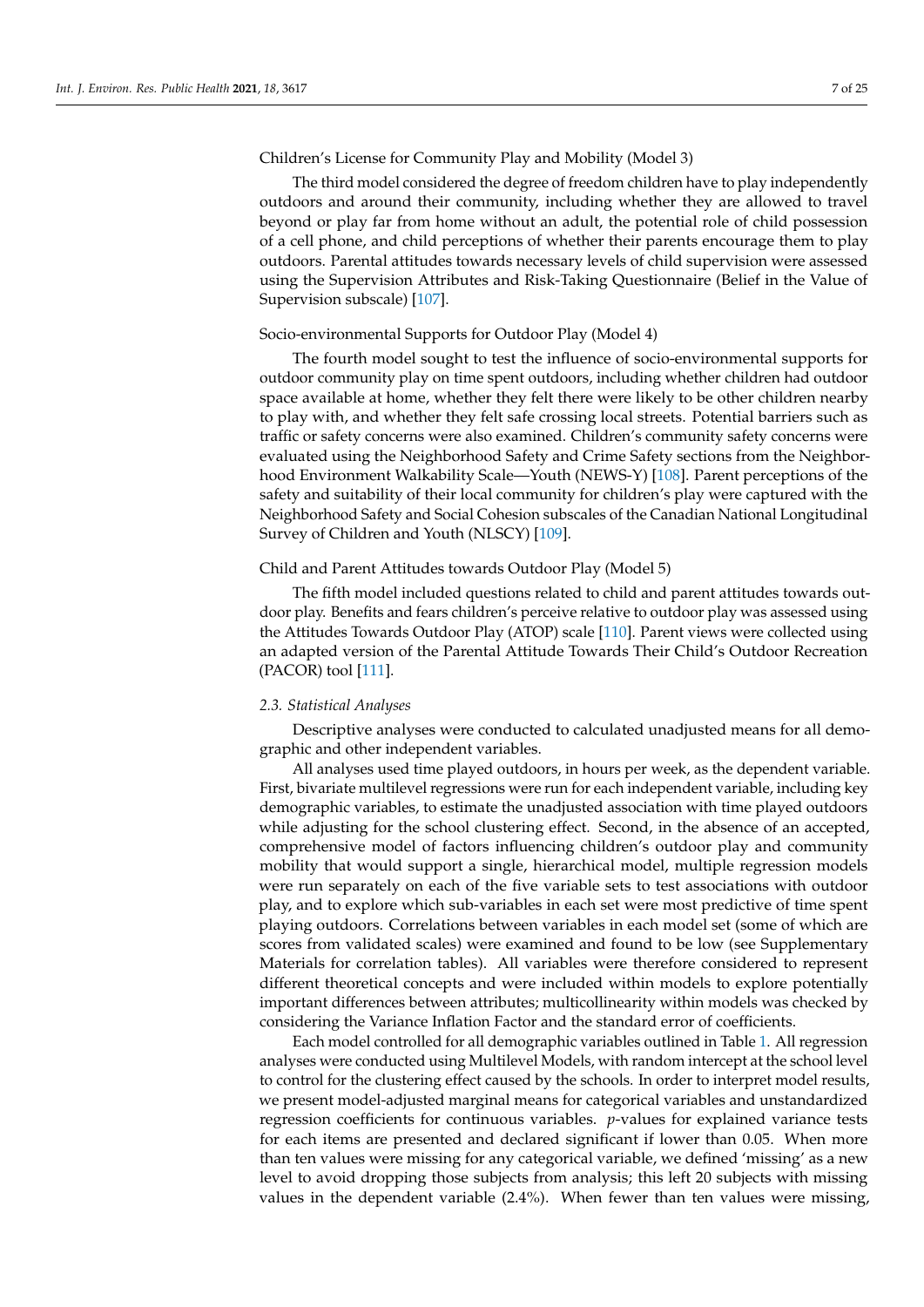these were dropped from the analysis. Model diagnostic analyses were conducted where residuals were assessed for normality and homogeneity of variance; outliers and influential diagnostic measures were also considered.

| Participants                 |                                    | n   | $\frac{0}{0}$ |
|------------------------------|------------------------------------|-----|---------------|
|                              | Child-parent dyads                 | 826 |               |
|                              | Girls                              | 404 | 48.9%         |
| Gender                       | <b>Boys</b>                        | 422 | 51.1%         |
|                              | Gr. 6                              | 317 | 38.4%         |
| Grade                        | Gr. 7                              | 275 | 33.3%         |
|                              | Gr. 8                              | 234 | 28.3%         |
|                              | Urban                              | 258 | 31.2%         |
| Neighborhood Type            | Suburban                           | 212 | 25.7%         |
|                              | Rural                              | 356 | 43.1%         |
|                              | Less than USD 60,000               | 169 | 20.5%         |
|                              | USD 60,000 to 100,000              | 164 | 19.9%         |
| Household Income per Year    | More than USD 100,000              | 284 | 34.4%         |
|                              | Prefer not to answer               | 145 | 17.6%         |
|                              | Missing                            | 64  | 7.7%          |
|                              | High school or less                | 107 | 13.0%         |
|                              | College diploma or some university | 336 | 40.7%         |
| <b>Parent Education</b>      | University degree                  | 366 | 44.3%         |
|                              | Missing                            | 17  | 2.1%          |
|                              | Born in Canada                     | 675 | 81.7%         |
| Child Immigrant Status       | Immigrant to Canada                | 147 | 17.8%         |
|                              | Born in Canada                     | 617 | 74.7%         |
| Parent Immigrant Status      | Immigrant to Canada                | 195 | 23.6%         |
|                              | Missing                            | 14  | 1.7%          |
|                              | Identified as White/Caucasian      | 567 | 68.6%         |
| Child Ethnicity              | Identified as a least one          | 230 | 27.8%         |
|                              | Non-White/Caucasian ethnicity      |     |               |
|                              | Missing                            | 29  | 3.5%          |
|                              | 1                                  | 136 | 16.5%         |
|                              | $\overline{c}$                     | 415 | 50.2%         |
| No. of Children in Household | 3                                  | 171 | 20.7%         |
|                              | 4 or more                          | 76  | $9.2\%$       |
|                              | Missing                            | 28  | 3.4%          |

<span id="page-7-0"></span>**Table 1.** Participant Characteristics.

#### **3. Results**

*3.1. Participants*

A total of 1140 children were given parental permission to participate in the study, with 1117 children assenting to participate (49.8% of eligible children). This response rate is comparable to those of other school-based youth surveys using active consent procedures, including the largest school-based survey conducted in Ontario [\[112,](#page-23-15)[113\]](#page-23-16). The youth version of the survey was eventually completed by 1063 students (47.5%). A total of 921 parent surveys were completed and returned (41.1% of all distributed; representing 82.5% of the parents of child participants).

As this analysis aimed to use both child and their parent/guardian responses to consider influences on time children spend outdoors per week, only child surveys with a matched parent survey were used; the final sample of matched child-parent surveys was 826 (77.7% of all child participants; 36.9% of all eligible children) (See Table [1\)](#page-7-0). The demographic characteristics from child surveys not included did not significantly differ from those in the final sample.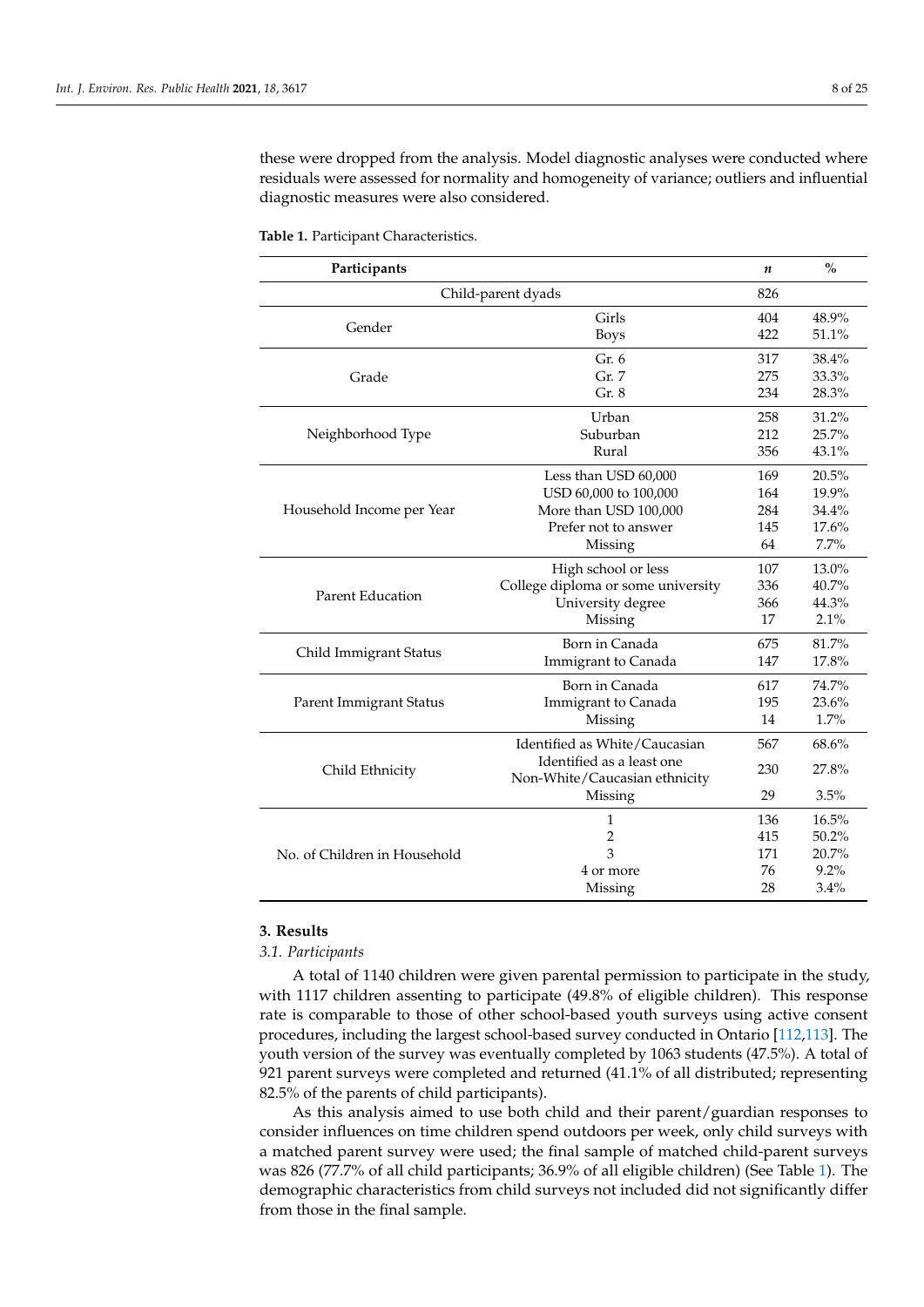The profile of the child-parent dyads in the final sample are outlined in Table [1.](#page-7-0) The sample was 51% male, with slightly more Gr. 6 children (38%) than Gr. 7 (33%) or Gr. 8 (28%) students. Slightly more participants were from rural schools (43%) than urban (31%) or suburban (26%). Over a quarter (28%) of students identified with at least one ethnicity other than or in addition to 'white/Caucasian'. Of child participants 18% were not born in Canada, and 24% of parent participants were themselves immigrants.

Across the child participants, the mean time spent outdoors was 7.72 h per week (See Table [2\)](#page-8-0). About one third of the child participants (34.3%) typically spend 8 or more hours playing outdoors per week in fair weather seasons, and 14.8% reported spending 14 or more hours outdoors. Most children (61.3%) indicated they spend less than 8 h outside per week, and 2.1% indicated that they do not play outdoors at all. To compare, more than two-thirds (65.5%) of children reported spending 2 or more of their out-of-school leisure hours per day playing indoors on screens or digital devices, while 31.8% spend 4 or more hours per day on screens (See Table [2\)](#page-8-0).

<span id="page-8-0"></span>**Table 2.** Participant Children's Time Outdoors and On Screens.

|                                                               |                  | <b>Indoor Screen Time</b><br>(Hours per Day)<br>$n = 826$ |                                                     |                  |       |
|---------------------------------------------------------------|------------------|-----------------------------------------------------------|-----------------------------------------------------|------------------|-------|
| Average                                                       | 7.72             |                                                           |                                                     |                  |       |
|                                                               | $\boldsymbol{n}$ | $\%$                                                      |                                                     | $\boldsymbol{n}$ | $\%$  |
| I don't play outdoors                                         | 17               | 2.1                                                       | No time                                             | 14               | 1.7   |
| 1 h or less                                                   | 55               | 6.7                                                       | $30 \text{ min}$                                    | 87               | 10.5  |
| $>1$ h to $<$ 4 h                                             | 249              | 30.1                                                      | 1 h                                                 | 158              | 19.1  |
| >4 h to < 8 h                                                 | 202              | 24.5                                                      | $2 \text{ to } 3 \text{ h}$                         | 278              | 33.7  |
| $>8$ h to $<$ 14 h                                            | 161              | 19.5                                                      | 4 to 6 h                                            | 175              | 21.2  |
| More than 14 h                                                | 122              | 14.8                                                      | 7 or more h                                         | 88               | 10.7  |
| Missing                                                       | 20               | 2.4                                                       | Missing                                             | 26               | 3.1   |
| Proportion meeting $> 1$ h per day<br>outdoors recommendation |                  | $~234.3\%$                                                | Proportion exceeding < 2h per<br>day recommendation |                  | 65.5% |

#### *3.2. Demographic Characteristics (Model 1)*

Table [3](#page-9-0) presents unadjusted bivariate associations between each individual variable, including participant and household characteristics, with mean time spent outdoors per week. There was a significant bivariate association with gender  $(p < 0.001)$ , with boys reporting an average of 8.6 h (95% CI = 8.0 to 9.2 h/week) playing outdoors per week compared to an average of 6.8 h (95% CI = 6.3 to 7.4 h/week) among girls. The significant difference remained in the regression model adjusting for other demographics.

The younger Grade 6 students spent more time playing outdoors on average (8.4 h/week; 95% CI = 7.7–9.0) than children in Grade 7 (mean = 7.5 h/week; 95% CI = 6.7–8.2), both of which spent more time out than Grade 8 students (mean =  $7.1$  h/week;  $95\%$  CI =  $6.4-7.9$ ).

Significant bivariate differences also emerged by school neighborhood type in the unadjusted model ( $p = 0.006$ ); children from rural areas spent significantly more time outdoors (8.4 h/week on average) than children from suburban communities (7.9 h/week), each of whom spent more time than children from urban neighborhoods (6.8 h/week).

The ethnic/racial background of the child was also revealed as significant  $(p = 0.018)$ in the unadjusted model; children identifying with at least one ethnicity other than or in addition to 'white/caucasian' recorded a much lower average per week (6.7 h) than children identifying only as white (8.1 h/week). Whether the child was born in or immigrated to Canada was also highly significant in the unadjusted model  $(p = 0.002)$ ; children born in Canada spent an average of 8.0 h (95% CI = 7.5–8.5 h/week) playing outdoors per week,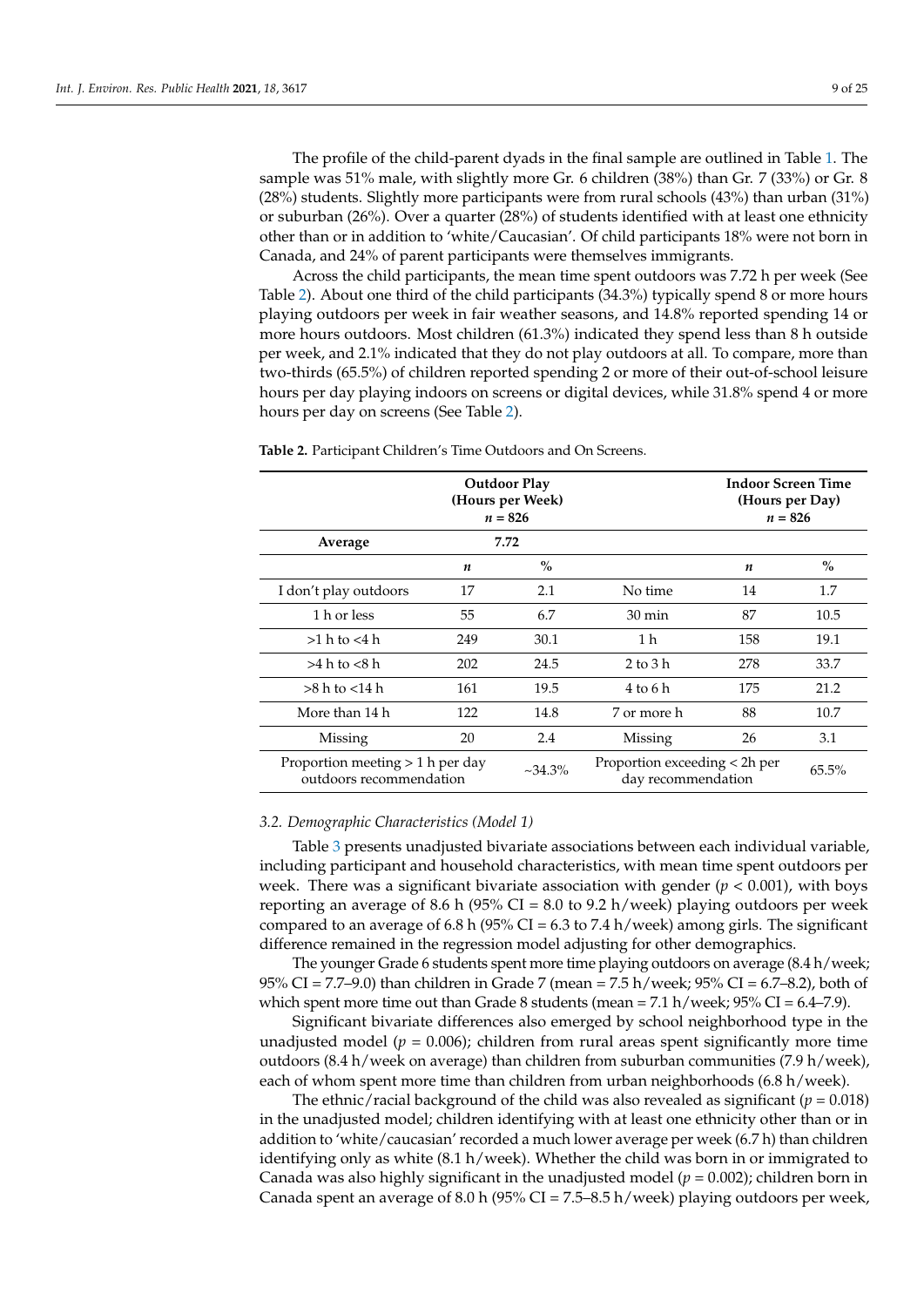while newcomer children spent less, an average of only 6.2 h (95% CI = 5.2–7.2 h/week) per week. These differences, however, did not remain significant in the model after adjusting for all demographics. There were no statistically significant differences in mean time outdoors based on household income, parent educational attainment, parent immigrant status, or the number of children in the household. (See Table [3\)](#page-9-0).

<span id="page-9-0"></span>

| Demographics            |                      |                    |         | Unadjusted Model <sup>+</sup> |               | Adjusted Model <sup>++</sup> |              |               |  |
|-------------------------|----------------------|--------------------|---------|-------------------------------|---------------|------------------------------|--------------|---------------|--|
|                         |                      | $n\left(\%\right)$ | Mean    | 95% CI                        | $p$ -Value    | Mean                         | 95% CI       | p-Value       |  |
|                         | 6                    | 317 (38)           | 8.4     | $7.6 - 9.1$                   | $0.026*$      | 8.4                          | $7.7 - 9.0$  | $0.046*$      |  |
| Grade                   | 7                    | 275 (33)           | 7.3     | $6.5 - 8.2$                   |               | 7.5                          | $6.7 - 8.2$  |               |  |
|                         | 8                    | 234 (28)           | $7.0\,$ | $6.2 - 7.9$                   |               | 7.1                          | $6.4 - 7.9$  |               |  |
| Gender                  | <b>Boys</b>          | 422 (51)           | 8.5     | $7.8 - 9.2$                   | $< 0.001$ *** | 8.6                          | $8.0 - 9.2$  | $< 0.001$ *** |  |
|                         | Girls                | 404 (49)           | 6.7     | $6.0 - 7.4$                   |               | 6.8                          | $6.3 - 7.4$  |               |  |
|                         | $<$ USD 60,000       | 169(20)            | $7.5\,$ | $6.3 - 8.7$                   | 0.234         | 7.1                          | $5.9 - 8.3$  | 0.376         |  |
|                         | USD 60-99,999        | 164(20)            | 8.2     | $7.4 - 8.9$                   |               | 8.2                          | $7.5 - 8.8$  |               |  |
| Income per Year         | USD 100,000+         | 284 (34)           | $7.2\,$ | $6.5 - 7.9$                   |               | 7.5                          | $6.8 - 8.2$  |               |  |
|                         | Prefer not to answer | 145(18)            | 8.4     | $5.4 - 11.5$                  |               | 7.4                          | $3.5 - 11.3$ |               |  |
|                         | Missing              | 64(8)              | 7.3     | $6.3 - 8.3$                   |               | 7.4                          | $6.5 - 8.4$  |               |  |
|                         | High school or less  | 107(13)            | $7.0\,$ | $6.0 - 8.1$                   | 0.350         | 7.1                          | $6.1 - 8.0$  | 0.391         |  |
|                         | College/Some Univ.   | 336 (41)           | 8.0     | $7.2 - 8.9$                   |               | 8.0                          | $7.3 - 8.8$  |               |  |
| Education               | Graduated university | 366 (44)           | 7.7     | $6.7 - 8.8$                   |               | 7.8                          | $6.8 - 8.7$  |               |  |
|                         | Missing              | 17(2)              | 8.5     | $6.9 - 10.1$                  |               | 8.7                          | $7.0 - 10.3$ |               |  |
| Neighbor-hood           | Urban                | 258 (31)           | 6.8     | $6.0 - 7.5$                   | $0.006$ **    | 7.0                          | $6.2 - 7.9$  | 0.171         |  |
|                         | Suburban             | 212(26)            | 7.8     | $7.0 - 8.7$                   |               | 7.9                          | $7.1 - 8.8$  |               |  |
| <b>Type</b>             | Rural                | 356 (43)           | 8.4     | $7.7 - 9.0$                   |               | 8.1                          | $7.4 - 8.8$  |               |  |
| Ethnicity               | White                | 567 (69)           | 8.1     | $7.5 - 8.7$                   | $0.018*$      | 8.0                          | $7.4 - 8.5$  | 0.389         |  |
|                         | Non-White            | 230 (28)           | 6.7     | $5.9 - 7.6$                   |               | 7.2                          | $6.2 - 8.2$  |               |  |
|                         | Missing              | 29(4)              | 7.1     | $4.8 - 9.3$                   |               | 7.2                          | $4.9 - 9.4$  |               |  |
| Child Immigrant         | Born in Canada       | 675 (82)           | 8.0     | $7.5 - 8.5$                   | $0.002$ **    | 7.9                          | $7.4 - 8.4$  | 0.127         |  |
| Status                  | Immigrant to Canada  | 147 (18)           | 6.2     | $5.2 - 7.2$                   |               | 6.8                          | $5.6 - 8.1$  |               |  |
| Parent                  | Born in Canada       | 617 (75)           | 7.9     | $7.4 - 8.5$                   | 0.069         | 7.7                          | $7.1 - 8.2$  | 0.843         |  |
| <b>Immigrant Status</b> | Immigrant to Canada  | 195 (24)           | 6.8     | $5.9 - 7.7$                   |               | 7.8                          | $6.7 - 8.9$  |               |  |
|                         | Missing              | 14(2)              | 9.0     | $5.6 - 12.3$                  |               | 8.8                          | $5.1 - 12.5$ |               |  |
|                         | $\mathbf{1}$         | 136(16)            | 7.7     | $6.6 - 8.8$                   | 0.499         | 7.9                          | $6.9 - 8.9$  | 0.242         |  |
| Number of               | $\overline{2}$       | 415(50)            | 7.4     | $6.7 - 8.1$                   |               | 7.5                          | $6.9 - 8.1$  |               |  |
| children in the         | 3                    | 171 (21)           | $7.5\,$ | $6.5 - 8.5$                   |               | 7.5                          | $6.6 - 8.4$  |               |  |
| household               | $4$ to $8$           | 76 (9)             | 8.7     | $7.3 - 10.2$                  |               | 9.2                          | $7.9 - 10.6$ |               |  |
|                         | Missing              | 28(3)              | 8.2     | $5.9 - 10.6$                  |               | 7.9                          | $5.1 - 10.6$ |               |  |

**Table 3.** Demographic Characteristics: Descriptives and Model 1 Results <sup>1</sup>.

<sup>1</sup> Means are in hours per week. \*  $p < 0.05$  \*\*  $p < 0.01$  \*\*\*  $p < 0.001$ . <sup>+</sup> Raw sample size and mean time outdoors adjusted for school clustering only. *p*-values are for test of mean differences across levels of the demographics (similar to ANOVA). *p*-values are calculated from Wald Chi-square statistics from multilevel models where an intercept is fitted at the school level. Demographics are tested separately. <sup>++</sup> Means are estimated marginal means from a multilevel model that includes school level intercept and all demographics as independent variables simultaneously. *p*-values are calculated from Wald Chi-square statistics from the model.

#### *3.3. Time Available for Outdoor Free Play (Model 2)*

In the adjusted Model 2, controlling for all demographic variables, only differences for two variables remained significant (See Table [4\)](#page-10-0). While child-reported daily screen time was inversely associated with time spent playing outdoors in the unadjusted model  $(p = 0.002)$ , it did not remain significant in the adjusted model. However, the adjusted model highlighted that children who agreed that they were "too busy playing video games, watching TV, or on the internet, social media or texting to play outside" were much less likely to spend time outdoors (*p* < 0.001), averaging only 4.6 h/week outdoors (95% CI = 3.7–5.5 h/week) compared to the 9.5 h/week average by those who disagreed that screen time made them too busy to play out  $(95\% CI = 8.9-10.0 \text{ h}/\text{week})$ . Interestingly,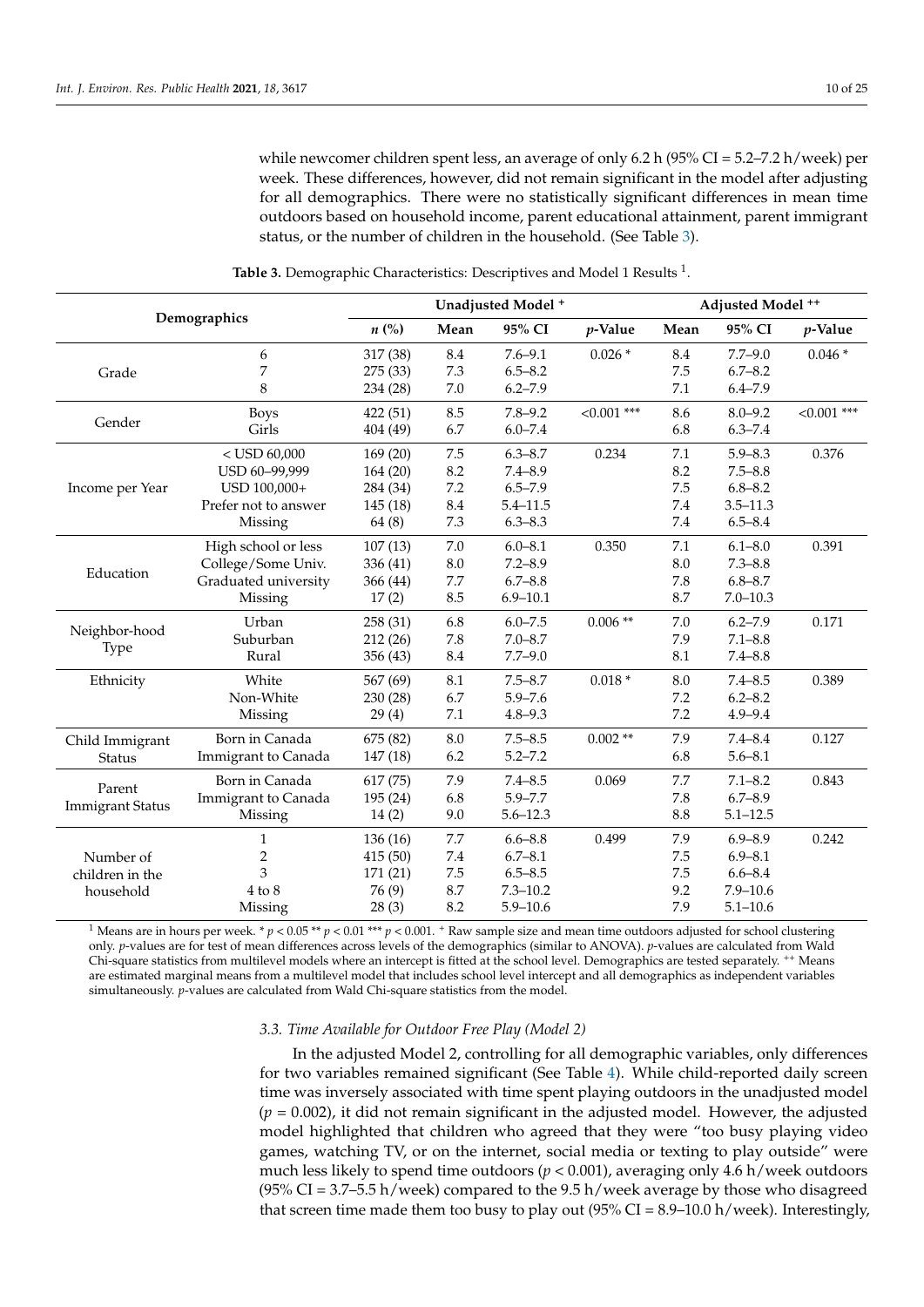children who reported that they typically spend 4 or more days a week playing organized physical activities such as such as swimming, hockey, karate, or gymnastics were also more likely to play outdoors, reporting a significantly higher average time outdoors  $(9.4 \text{ h}/\text{week})$ ; 95% CI =  $8.6$ –10.2 h/week;  $p < 0.001$ ) than any group reporting less time per week in organized physical activities, which ranged from only 7.5 to 6.0 h per week.

<span id="page-10-0"></span>**Table 4.** Time Available for Outdoor Free Play: Descriptives and Model 2 Results. Adjusted model controls for demographic variables in Model 1 (Table [3\)](#page-9-0)<sup>1</sup>.

|                     |                                   | Unadjusted Model <sup>+</sup> |      |              |               | Adjusted Model ++ |              |               |
|---------------------|-----------------------------------|-------------------------------|------|--------------|---------------|-------------------|--------------|---------------|
|                     |                                   | $n\left(\%\right)$            | Mean | 95% CI       | $p$ -Value    | Mean              | 95% CI       | $p$ -Value    |
|                     | Strongly Disagree/Disagree        | 454 (56)                      | 7.7  | $7.0 - 8.4$  | 0.902         | 8.0               | $7.4 - 8.5$  | 0.35          |
| Too busy with       | Neither Agree or Disagree         | 217(27)                       | 7.5  | $6.6 - 8.4$  |               | 7.2               | $6.5 - 8.0$  |               |
| sports              | Strongly Agree/Agree              | 147 (18)                      | 7.6  | $6.5 - 8.7$  |               | 7.5               | $6.5 - 8.5$  |               |
|                     | Strongly Disagree/Disagree        | 677 (82)                      | 8.1  | $7.5 - 8.6$  | $< 0.001$ *** | 7.9               | $7.4 - 8.3$  | 0.312         |
| Too busy with       | Neither Agree or Disagree         | 92(11)                        | 5.8  | $4.5 - 7.1$  |               | 7.0               | $5.8 - 8.2$  |               |
| clubs               | Strongly Agree/Agree              | 40(5)                         | 5.5  | $3.6 - 7.4$  |               | 6.4               | $4.6 - 8.3$  |               |
|                     | Missing                           | 17(2)                         | 6.7  | $3.8 - 9.7$  |               | 7.0               | $3.7 - 10.2$ |               |
|                     | Strongly Disagree/Disagree        | 621 (76)                      | 7.9  | $7.3 - 8.5$  | 0.104         | $7.7\,$           | $7.2 - 8.1$  | 0.734         |
| Too busy with       | Neither Agree or Disagree         | 137(17)                       | 7.0  | $5.9 - 8.0$  |               | 7.5               | $6.5 - 8.5$  |               |
| chores              | <b>Strongly Disagree/Disagree</b> | 621 (76)                      | 7.9  | $7.3 - 8.5$  | 0.104         | 7.7               | $7.2 - 8.1$  | 0.734         |
|                     | Strongly Disagree/Disagree        | 411 (50)                      | 9.6  | $9.0 - 10.3$ | $< 0.001$ *** | 9.5               | $8.9 - 10.0$ | $< 0.001$ *** |
| Too busy on         | Neither Agree or Disagree         | 218(26)                       | 6.8  | $6.0 - 7.7$  |               | 7.0               | $6.2 - 7.7$  |               |
| screens             | Strongly Agree/Agree              | 186 (23)                      | 4.5  | $3.6 - 5.4$  |               | 4.6               | $3.7 - 5.5$  |               |
|                     | Missing                           | 11(1)                         | 6.7  | $3.3 - 10.1$ |               | 4.7               | $0.2 - 9.1$  |               |
|                     | Never                             | 164(20)                       | 5.7  | $4.7 - 6.7$  | $<0.001$ ***  | 6.0               | $5.1 - 7.0$  | $< 0.001$ *** |
| Days per week in    | < once a week                     | 51 (6)                        | 6.8  | $5.2 - 8.6$  |               | 7.3               | $5.7 - 8.9$  |               |
| organized physical  | $1-3$ times a week                | 365(44)                       | 7.5  | $6.8 - 8.2$  |               | 7.5               | $6.9 - 8.0$  |               |
| activities          | 4 or more times a week            | 231 (28)                      | 9.6  | $8.7 - 10.5$ |               | 9.4               | $8.6 - 10.2$ |               |
|                     | Missing                           | 15(2)                         | 7.3  | $4.1 - 10.6$ |               | 5.5               | $2.0 - 8.9$  |               |
|                     | None                              | 14(2)                         | 6.9  | $3.7 - 10.1$ | $0.002$ **    | 5.6               | $2.5 - 8.6$  | 0.178         |
|                     | 1/2 h/day                         | 87 (11)                       | 10.0 | $8.7 - 11.4$ |               | 8.6               | $7.4 - 9.9$  |               |
|                     | 1 h/day                           | 158 (19)                      | 8.2  | $7.1 - 9.2$  |               | 7.4               | $6.5 - 8.3$  |               |
| Daily indoor        | $2-3 h/day$                       | 278 (34)                      | 7.3  | $6.5 - 8.1$  |               | 7.2               | $6.5 - 7.9$  |               |
| screen/digital time | $4-6 h/day$                       | 175(21)                       | 7.3  | $6.4 - 8.3$  |               | 8.0               | $7.1 - 8.8$  |               |
|                     | 7+ h/day                          | 88 (11)                       | 6.3  | $5.0 - 7.6$  |               | 8.1               | $6.8 - 9.3$  |               |
|                     | Missing                           | 26(3)                         | 8.3  | $5.8 - 10.7$ |               | 9.4               | $6.8 - 11.9$ |               |

<sup>1</sup> Means are in hours per week. \*\*  $p < 0.01$  \*\*\*  $p < 0.001$ . <sup>+</sup> Raw sample size and mean time outdoors adjusted for school clustering only. *p*-values are for test of mean differences across levels of the variables (similar to ANOVA). *p*-values are calculated from Wald Chi-square statistics from multilevel models where an intercept is fitted at the school level. Each variable in the set was tested separately. <sup>++</sup> Means are estimated marginal means from a single multilevel model that includes school level intercept and all demographics as control variables as well as all the Set 2 variables simultaneously. *p*-values are calculated from Wald Chi-square statistics from the model.

#### *3.4. Children's License for Community Play and Mobility (Model 3)*

Of the variables assessing the degree of freedom or encouragement children have for unsupervised outdoor play in their communities, only two variables were predictive in the third (adjusted) model (See Table [5\)](#page-11-0). Most children (85%) indicated that they are allowed to travel beyond their home property without an adult, but these children reported much higher mean times outdoors (7.9 h/week; 95% CI = 7.5–8.4 h/week; *p* < 0.001) than the 15% of children who do not have this freedom  $(6.0 \text{ h/week}; 95\% \text{ CI} = 4.9-7.1 \text{ h/week})$ . Freedom to play at further distances from home was also predictive of average time outdoors (*p* < 0.001); children who indicated they were not allowed to play far from home spent only an average of 6.3 h outdoors per week (95% CI =  $5.4$ – $7.3$  h/week) compared to the 8.6 h/week averaged by those who have permission to play further from home without adult supervision (95% CI =  $8.1 - 9.2$  h/week).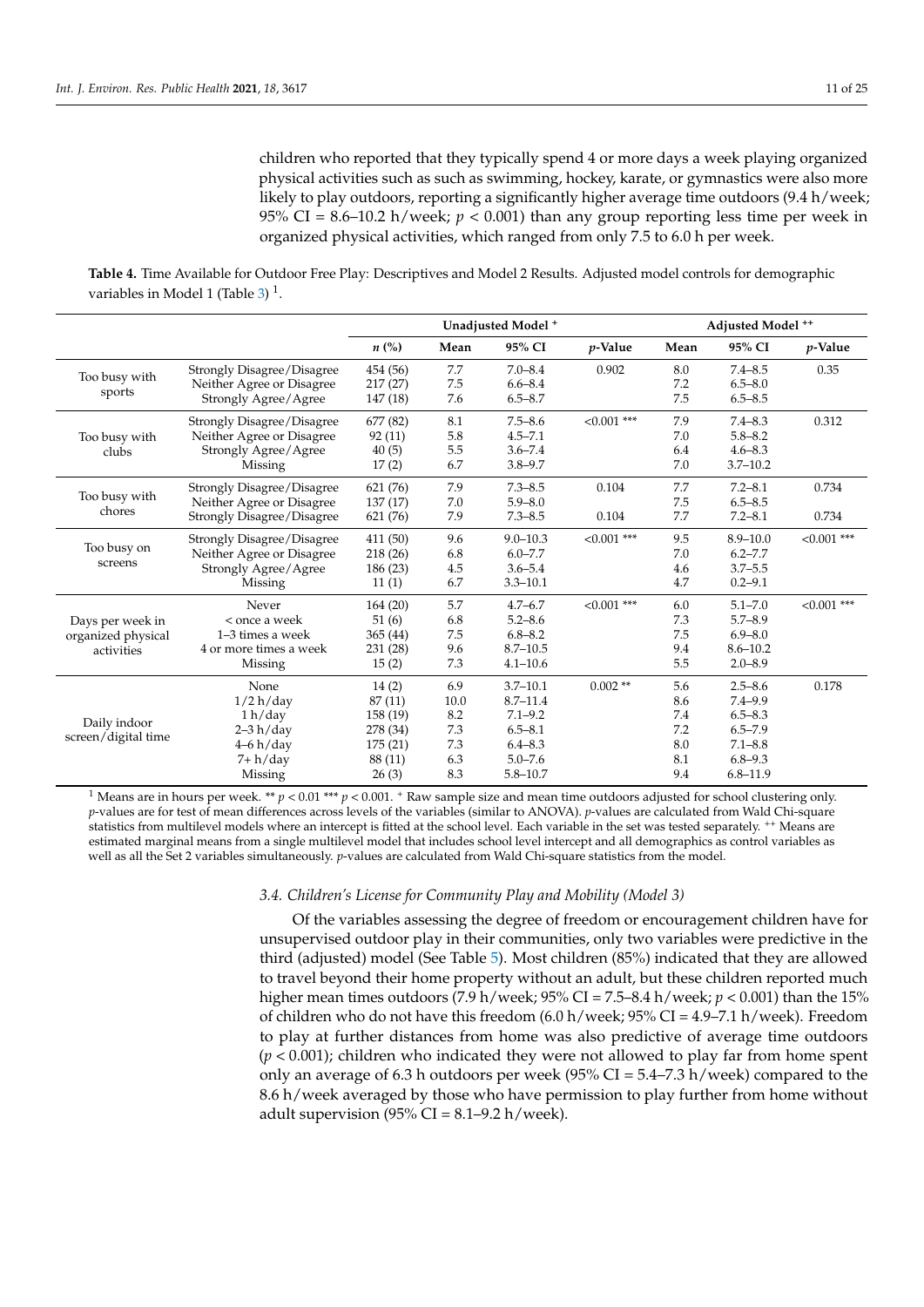|                                        |                                                     | Unadjusted Model <sup>+</sup> |       |                |                 | Adjusted Model <sup>++</sup> |                |                 |
|----------------------------------------|-----------------------------------------------------|-------------------------------|-------|----------------|-----------------|------------------------------|----------------|-----------------|
|                                        |                                                     | $n\ (\%)$                     | Mean  | 95% CI         | <i>p</i> -Value | Mean                         | 95% CI         | <i>p</i> -Value |
| Not Allowed to                         | No                                                  | 705 (85)                      | 8.1   | $7.5 - 8.7$    | $< 0.001$ ***   | 7.9                          | $7.5 - 8.4$    | $0.002**$       |
| <b>Travel Beyond Home</b><br>w/o Adult | Yes                                                 | 121(15)                       | 5.2   | $4.1 - 6.4$    |                 | 6.0                          | $4.9 - 7.1$    |                 |
| Not Allowed to Play                    | Strongly Disagree/Disagree                          | 456 (56)                      | 8.8   | $8.2 - 9.4$    | $< 0.001$ ***   | 8.6                          | $8.1 - 9.2$    | $< 0.001$ ***   |
| Far From Home                          | Neither Agree or Disagree                           | 188 (23)                      | 6.4   | $5.5 - 7.3$    |                 | 6.5                          | $5.6 - 7.3$    |                 |
| w/o Adult                              | Strongly Agree/Agree                                | 172 (21)                      | 6.0   | $5.0 - 6.9$    |                 | 6.3                          | $5.4 - 7.3$    |                 |
| Allowed to Cross                       | No                                                  | 163(20)                       | 6.8   | $5.8 - 7.8$    | 0.147           | 7.7                          | $6.7 - 8.7$    | 0.894           |
| Main Roads                             | Yes                                                 | 647 (78)                      | 7.9   | $7.3 - 8.5$    |                 | 7.7                          | $7.2 - 8.2$    |                 |
| w/o adult                              | Missing                                             | 16(2)                         | 7.9   | $4.5 - 11.2$   |                 | 6.9                          | $3.6 - 10.2$   |                 |
|                                        | No                                                  | 323 (40)                      | 7.4   | $6.6 - 8.2$    | 0.387           | 7.5                          | $6.8 - 8.2$    | 0.511           |
| Child Has Cell Phone                   | Yes                                                 | 494 (60)                      | 7.8   | $7.1 - 8.4$    |                 | 7.8                          | $7.3 - 8.3$    |                 |
|                                        | Strongly Disagree/Disagree                          | 47(6)                         | 7.2   | $5.4 - 9.0$    | 0.250           | 7.7                          | $6.0 - 9.5$    | 0.583           |
| Parents                                | Neither Agree or Disagree                           | 127(15)                       | 7.4   | $6.3 - 8.5$    |                 | 7.8                          | $6.7 - 8.8$    |                 |
| Encourage OP                           | Strongly Agree/Agree                                | 636 (77)                      | 7.8   | $7.2 - 8.4$    |                 | 7.7                          | $7.2 - 8.2$    |                 |
|                                        | Missing                                             | 16(2)                         | 4.8   | $1.7 - 8.0$    |                 | 5.3                          | $2.0 - 8.7$    |                 |
|                                        | Parent: Parental attitude towards level of children |                               |       |                |                 |                              |                |                 |
| supervision<br>(scale 0–100) ^         |                                                     | 814 (100)                     | 0.002 | $-0.04 - 0.05$ | 0.916           | 0.04                         | $-0.01 - 0.09$ | 0.114           |

<span id="page-11-0"></span>**Table 5.** Children's License for Community Activity and Mobility: Descriptives and Model 3 Results. Adjusted model controls for demographic variables in Model 1 (Table [3\)](#page-9-0)<sup>1</sup>.

<sup>1</sup> Means are in hours per week. \*\*  $p < 0.01$  \*\*\*  $p < 0.001$ . + Raw sample size and mean time outdoors adjusted for school clustering only. *p*-values are for test of mean differences across levels of the variables (similar to ANOVA). *p*-values are calculated from Wald Chi-square statistics from multilevel models where an intercept is fitted at the school level. Each variable in the set was tested separately. <sup>++</sup> Means are estimated marginal means from a single multilevel model that includes school level intercept and all demographics as control variables as well as all the Set 3 variables simultaneously. *p*-values are calculated from Wald Chi-square statistics from the model. ^Continuous variable. The mean is the model coefficient (slope).

#### *3.5. Socio-Environmental Supports for Outdoor Play (Model 4)*

The fourth adjusted model, examining variables related to perceptions of the neighborhood as safe and suitable for children's outdoor play, highlighted three variables which remained significantly associated with outdoor play time (See Table [6\)](#page-12-0). Children who agreed there were a lot of other kids in the community with whom to play spent substantially more time outdoors on average  $(8.6 \text{ h/week}; 95\% \text{ CI} = 8.0 - 9.2 \text{ h/week}; p = 0.005)$  than those who felt there were not many children nearby to play with (mean  $= 7.1$  h/week; 95% CI = 6.4–7.8 h/week). No variables related to child or parent perceptions of neighborhood traffic and crime were predictive in the adjusted model. However, the higher parents rated their neighborhood on the Social Cohesion subscale of the Canadian NLSCY, the higher the reported time outdoors per week (beta =  $0.13$ ;  $95\%$  CI =  $0.02-0.25$ ;  $p = 0.027$ ). Parents' perception of whether there are good parks, playgrounds or other play spaces in their neighborhood also showed significant differences between responses, however children of parents who both agreed and disagreed with the statement spent similar levels of time outdoors (7.9 h/week;  $95\%$  CI = 7.5–8.4 and 8.3 h/week;  $95\%$  CI = 5.2–12.1), respectively; the difference related rather to children whose parents were unsure about suitable local play spaces, who spent much less time outdoors  $(5.8 \text{ h/week})$  95% CI = 4.3–7.2 h/week) than either of the former groups. The wide confidence intervals however suggests that further investigation is required to interpret these differences, and this association may be related to another factor underscoring outdoor play time.

#### *3.6. Child and Parent Attitudes towards Outdoor Play (Model 5)*

The fifth and final model examined whether either child or parent attitudes towards outdoor play was associated with time children spend outdoors (See Table [7\)](#page-13-0). There were significant associations with all variables in the unadjusted model, however four variables remained significant in the adjusted model. Children who agreed that they "don't like to play outside" spent on average over 5 more hours per week outdoors (mean = 3.1;  $95\%$  CI = 1.7–4.6 h/week;  $p = 0.046$ ) than those who disagreed with this state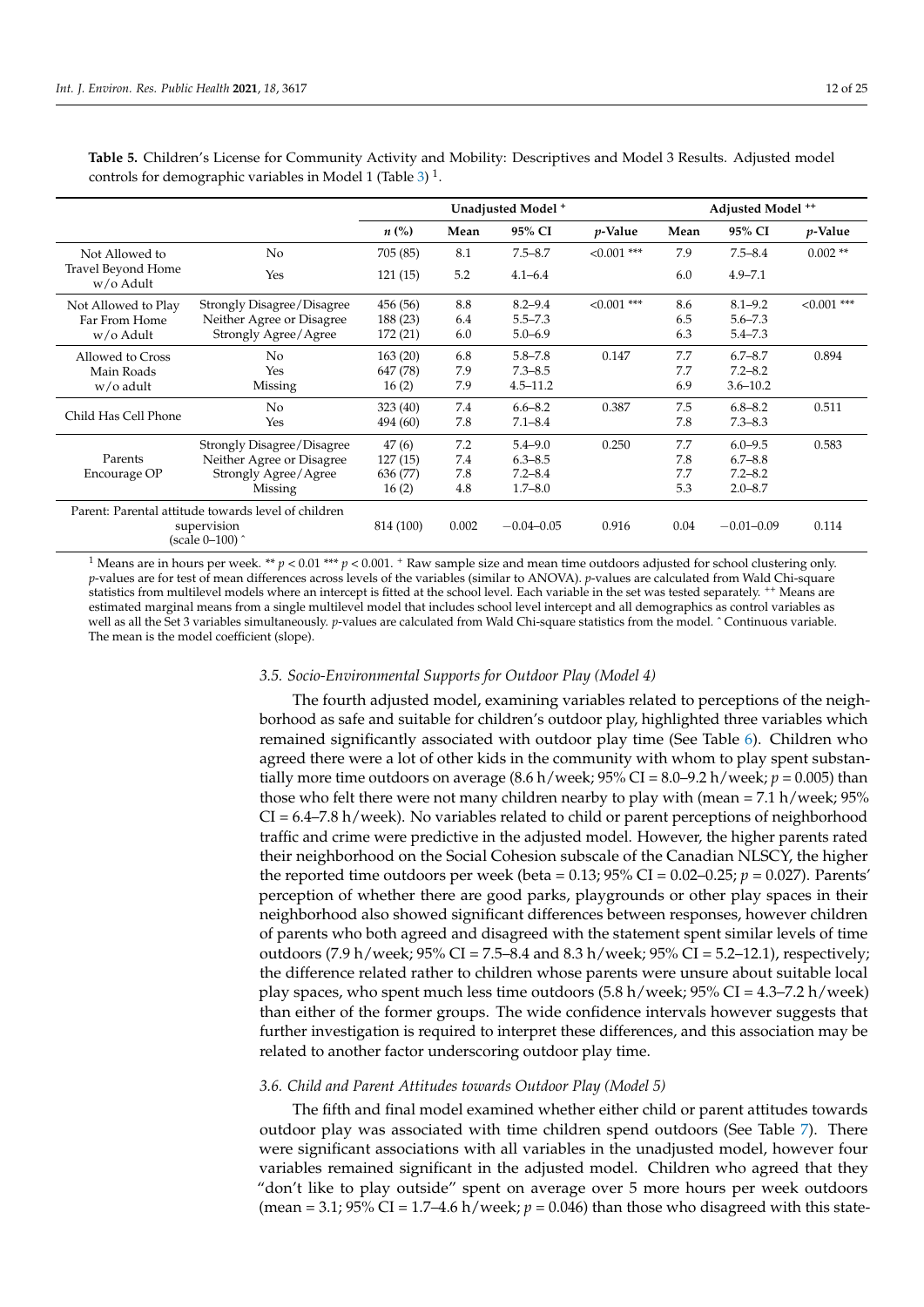ment (mean  $= 8.6$ ;  $95\%$  CI  $= 8.1 - 9.2$ ). Perceptions that there "are better things to do inside" also predictive lower average time outdoors ( $p < 0.001$ ); children who agreed they preferred to play inside averaged only 3.9 h/week (95% CI = 2.9–4.8 h/week) compared to the average 9.8 h/week (95% CI = 9.2–10.4) spent outdoors by children who disagreed with the premise.

Children who perceived more benefits of outdoor play were more likely to spend outdoors per week (beta = 1.18;  $95\%$  CI = 0.44–1.92;  $p = 0.002$ ), and children who reported higher levels of fears or concerns related to outdoor play spent significantly less time outdoors on average (beta= −0.96; 95% CI= −1.54–−0.39); *p* = 0.001).

<span id="page-12-0"></span>**Table 6.** Socio-environmental Supports for Outdoor Play: Descriptives and Model 4 Results. Adjusted model controls for demographic variables in Model 1 (Table [3\)](#page-9-0)<sup>1</sup>.

|                                                |                                | Unadjusted Model <sup>+</sup> |         |                     | Adjusted Model ** |         |                |            |
|------------------------------------------------|--------------------------------|-------------------------------|---------|---------------------|-------------------|---------|----------------|------------|
|                                                |                                | $n\left(\%\right)$            | Mean    | 95% CI              | $p$ -Value        | Mean    | 95% CI         | $p$ -Value |
| Avail, of outdoor                              | No                             | 53(6)                         | 5.0     | $3.4 - 6.7$         | $0.001$ **        | 6.6     | $4.7 - 8.4$    | 0.177      |
| space at home                                  | Yes                            | 772 (94)                      | 7.9     | $7.3 - 8.4$         |                   | 7.9     | $7.4 - 8.3$    |            |
|                                                | Strongly Disagree/Disagree     | 640 (78)                      | 8.1     | $7.6 - 8.7$         | $< 0.001$ ***     | 8.0     | $7.6 - 8.5$    | 0.164      |
| Neighborhood Traffic                           | Neither Agree or Disagree      | 128 (16)                      | 6.2     | $5.1 - 7.3$         |                   | 6.9     | $5.8 - 8.0$    |            |
| Limits OP                                      | Strongly Agree/Agree           | 54 (7)                        | 5.6     | $4.0 - 7.3$         |                   | 7.0     | $5.2 - 8.8$    |            |
| Kids in the                                    | Strongly Disagree/Disagree     | 299 (37)                      | 6.8     | $6.0 - 7.6$         | $< 0.001$ ***     | 7.1     | $6.4 - 7.8$    | $0.005**$  |
| neighborhood to play                           | Neither Agree or Disagree      | 163(20)                       | 6.8     | $5.8 - 7.8$         |                   | 7.2     | $6.3 - 8.1$    |            |
| with                                           | Strongly Agree/Agree           | 356 (44)                      | 8.8     | $8.1 - 9.6$         |                   | 8.6     | $8.0 - 9.2$    |            |
| Neighborhood Traffic                           | Strongly Disagree/<br>Disagree | 591 (72)                      | 7.9     | $7.2 - 8.5$         | 0.407             | 7.6     | $7.1 - 8.1$    | 0.704      |
|                                                | Neither Agree or Disagree      | 143 (17)                      | 7.3     | $6.3 - 8.4$         |                   | 8.1     | $7.0 - 9.1$    |            |
| Limits Mobility                                | Strongly Agree/Agree           | 78 (9)                        | 6.9     | $5.5 - 8.3$         |                   | 8.4     | $7.0 - 9.8$    |            |
|                                                | Missing                        | 14(2)                         | 6.3     | $3.0 - 9.6$         |                   | 9.6     | $1.5 - 17.8$   |            |
| Feel Safe                                      | Strongly Disagree/Disagree     | 44(5)                         | 8.2     | $6.3 - 10.1$        | 0.112             | 9.5     | $7.5 - 11.5$   | 0.379      |
|                                                | Neither Agree or Disagree      | 93(11)                        | 6.4     | $5.1 - 7.7$         |                   | 7.6     | $6.3 - 8.9$    |            |
| Crossing Local                                 | Strongly Agree/Agree           | 670 (81)                      | 7.8     | $7.2 - 8.4$         |                   | 7.7     | $7.3 - 8.2$    |            |
| <b>Streets</b>                                 | Missing                        | 19(2)                         | 5.9     | $3.2 - 8.7$         |                   | 8.0     | $3.6 - 12.4$   |            |
| Parent:                                        | Strongly Disagree/Disagree     | 14(2)                         | 5.8     | $2.6 - 9.0$         | 0.083             | 8.6     | $5.2 - 12.1$   | 0.763      |
| Neighborhood Safe                              | Neither Agree or Disagree      | 46(6)                         | 6.0     | $4.2 - 7.8$         |                   | 7.3     | $5.4 - 9.1$    |            |
| for Kids During the                            | Strongly Agree/Agree           | 760 (93)                      | 7.8     | $7.2 - 8.4$         |                   | 7.8     | $7.4 - 8.2$    |            |
| Day<br>Parent:                                 | Strongly Disagree/Disagree     | 67(8)                         | 7.8     | $6.3 - 9.4$         | $< 0.001$ ***     | 8.3     | $6.8 - 9.9$    | $0.017*$   |
| Neighborhood Has                               | Neither Agree or Disagree      | 70(9)                         | 4.8     | $3.3 - 6.2$         |                   | 5.8     | $4.3 - 7.2$    |            |
| Good Places for Play                           | Strongly Agree/Agree           | 682 (83)                      | 7.9     | $7.3 - 8.5$         |                   | 7.9     | $7.5 - 8.4$    |            |
| Child Perceived Neighbourhood Crime ^          |                                | 790                           | $-0.16$ | $-0.26-$<br>$-0.06$ | $0.002$ **        | $-0.11$ | $-0.22 - 0.01$ | 0.062      |
| Parent: Perception of Neighbourhood Cohesion ^ |                                | 799                           | 0.22    | $0.11 - 0.32$       | $< 0.001$ ***     | 0.13    | $0.02 - 0.25$  | $0.027*$   |

<sup>1</sup> Means are in hours per week. \*  $p < 0.05$  \*\*  $p < 0.01$  \*\*\*  $p < 0.001$ . \* Raw sample size and mean time outdoors adjusted for school clustering only. *p*-values are for test of mean differences across levels of the variables (similar to ANOVA). *p*-values are calculated from Wald Chi-square statistics from multilevel models where an intercept is fitted at the school level. Each variable in the set was tested separately. <sup>++</sup> Means are estimated marginal means from a single multilevel model that includes school level intercept and all demographics as control variables as well as all the Set 4 variables simultaneously. *p*-values are calculated from Wald Chi-square statistics from the model. ˆ Continuous variable. The mean is the model coefficient (slope).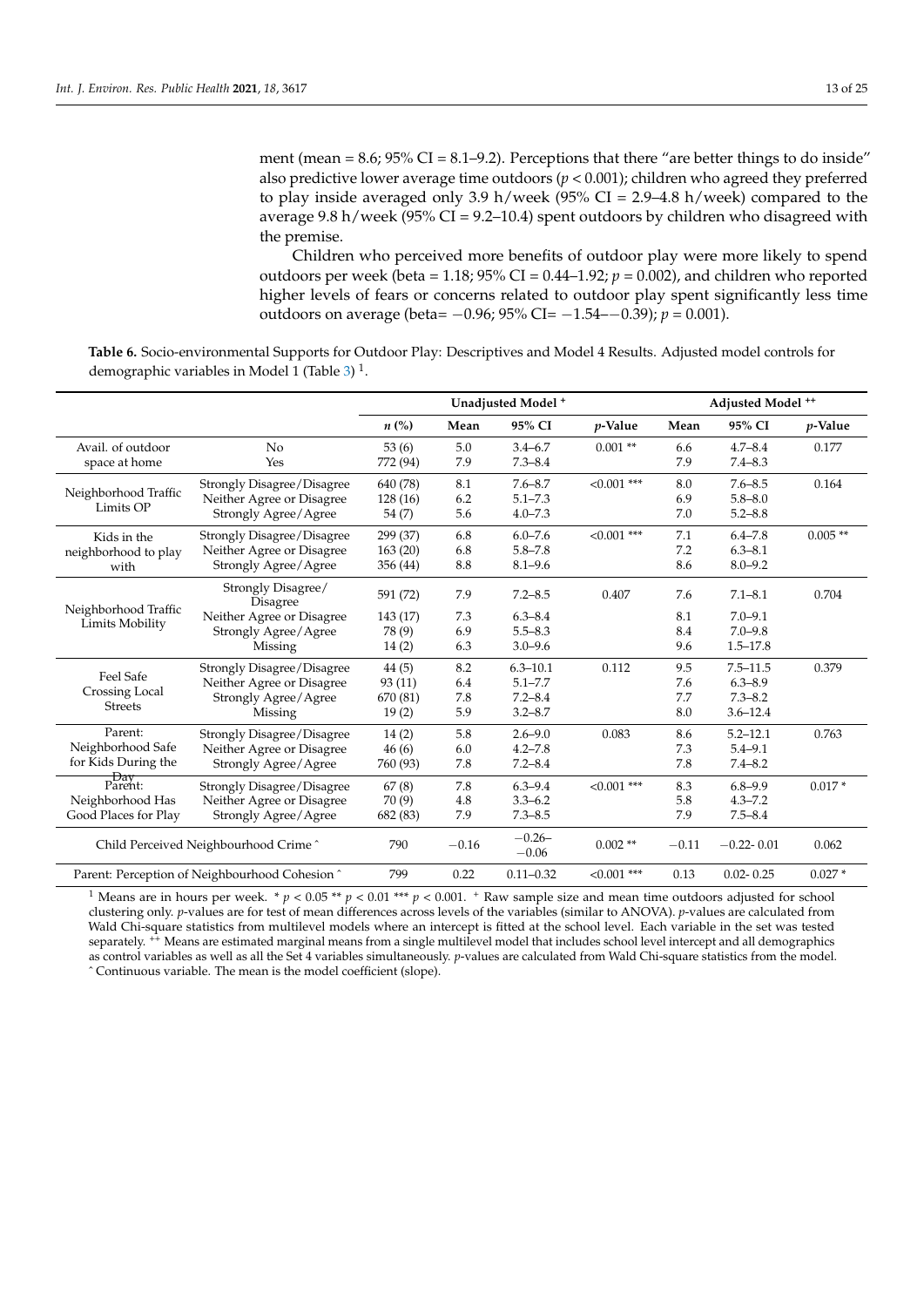|                                                                             |                                                   | Unadjusted Model <sup>+</sup> |        |              | Adjusted Model ++ |         |                     |               |
|-----------------------------------------------------------------------------|---------------------------------------------------|-------------------------------|--------|--------------|-------------------|---------|---------------------|---------------|
|                                                                             |                                                   | $n\left(\%\right)$            | Mean   | 95% CI       | $p$ -Value        | Mean    | 95% CI              | $p$ -Value    |
|                                                                             | Strongly Disagree/Disagree                        | 38(5)                         | 2.9    | $0.9 - 4.8$  | $<0.001$ ***      | 7.0     | $4.8 - 9.2$         | 0.672         |
| Playing outside is                                                          | Neither Agree or Disagree                         | 95(12)                        | 4.6    | $3.4 - 5.8$  |                   | 7.4     | $6.1 - 8.7$         |               |
| fun and exciting                                                            | Strongly Agree/Agree                              | 690 (84)                      | 8.4    | $7.8 - 8.9$  |                   | 7.9     | $7.5 - 8.3$         |               |
|                                                                             | Strongly Disagree/Disagree                        | 668 (82)                      | 8.6    | $8.1 - 9.2$  | $<0.001$ ***      | 8.1     | $7.6 - 8.5$         | $0.046*$      |
| I don't like to play                                                        | Neither Agree or Disagree                         | 86 (11)                       | 4.3    | $3.0 - 5.6$  |                   | 6.2     | $4.9 - 7.5$         |               |
| outside                                                                     | Strongly Agree/Agree                              | 65(8)                         | 3.1    | $1.7 - 4.6$  |                   | 7.0     | $5.2 - 8.9$         |               |
| I don't like to play                                                        | Strongly Disagree/Disagree                        | 630 (77)                      | 8.7    | $8.1 - 9.3$  | $< 0.001$ ***     | 8.1     | $7.6 - 8.5$         | 0.159         |
| outside because it is                                                       | Neither Agree or Disagree                         | 118(14)                       | 5.0    | $3.9 - 6.1$  |                   | 7.0     | $5.9 - 8.1$         |               |
| boring                                                                      | Strongly Agree/Agree                              | 71 (9)                        | 3.1    | $1.7 - 4.5$  |                   | 6.5     | $4.7 - 8.3$         |               |
| I don't like to play                                                        | Strongly Disagree/Disagree                        | 720 (87)                      | 8.0    | $7.4 - 8.5$  | $0.001$ ***       | 7.7     | $7.3 - 8.1$         | 0.894         |
| outside because it is                                                       | Neither Agree or Disagree                         | 67(8)                         | 5.7    | $4.2 - 7.2$  |                   | 8.1     | $6.7 - 9.5$         |               |
|                                                                             | Strongly Agree/Agree                              | 28(3)                         | 4.4    | $2.2 - 6.7$  |                   | 8.5     | $6.2 - 10.9$        |               |
| too dirty                                                                   | Missing                                           | 11(1)                         | 8.0    | $4.4 - 11.6$ |                   | 8.1     | $3.8 - 12.5$        |               |
| I don't like to play                                                        | Strongly Disagree/Disagree                        | 637 (78)                      | 8.5    | $8.0 - 9.0$  | $< 0.001$ ***     | 8.0     | $7.6 - 8.4$         | 0.160         |
| outside because I will                                                      | Neither Agree or Disagree                         | 126(15)                       | 5.4    | $4.3 - 6.5$  |                   | 6.8     | $5.7 - 7.9$         |               |
| get too hot/sweaty                                                          | Strongly Agree/Agree                              | 55(7)                         | 4.0    | $2.4 - 5.6$  |                   | 7.5     | $5.8 - 9.3$         |               |
| I don't like to play                                                        | Strongly Disagree/Disagree                        | 565 (69)                      | 8.5    | $7.9 - 9.1$  | $< 0.001$ ***     | 7.8     | $7.3 - 8.3$         | 0.995         |
| outside because I will                                                      | Neither Agree or Disagree                         | 172 (21)                      | 6.6    | $5.7 - 7.6$  |                   | 7.8     | $6.9 - 8.7$         |               |
| get too cold                                                                | Strongly Agree/Agree                              | 84 (10)                       | 4.7    | $3.4 - 6.0$  |                   | 7.8     | $6.5 - 9.2$         |               |
| I don't like to play                                                        | Strongly Disagree/Disagree                        | 426 (52)                      | 9.8    | $9.2 - 10.4$ | $< 0.001$ ***     | 8.8     | $8.2 - 9.4$         | $< 0.001$ *** |
| outside because there                                                       | Neither Agree or Disagree                         | 153 (31)                      | 6.4    | $5.6 - 7.1$  |                   | 6.7     | $6.0 - 7.4$         |               |
| are better things to                                                        | Strongly Agree/Agree                              | 241 (17)                      | 3.9    | $2.9 - 4.8$  |                   | 6.7     | $5.4 - 8.0$         |               |
| do inside<br>Parent: Parent attitudes towards playing outdoors<br>(PACOR) ^ |                                                   | 802                           | 0.1    | 0.1          | $< 0.001$ ***     | 0.03    | $-0.02 - 0.07$      | 0.205         |
|                                                                             | Child Perceived Benefits of Outdoor Play (ATOP) ^ | 805                           | 2.8    | 2.8          | $< 0.001$ ***     | 1.18    | $0.44 - 1.92$       | $0.002**$     |
| Child Perceived Fears of Outdoor Play (ATOP) ^                              |                                                   | 803                           | $-1.8$ | $-1.8$       | $< 0.001$ ***     | $-0.96$ | $-1.54-$<br>$-0.39$ | $0.001**$     |

<span id="page-13-0"></span>**Table 7.** Child and Parent Attitudes Towards Outdoor Play: Descriptives and Model 5 Results. Adjusted model controls for demographic variables in Set 1 (Table [3\)](#page-9-0)<sup>1</sup>.

<sup>1.</sup> Means are in hours per week.  $* p < 0.05 ** p < 0.01*** p < 0.001$ .  $* Raw$  sample size and mean time outdoors adjusted for school clustering only. *p*-values are for test of mean differences across levels of the variables (similar to ANOVA). *p*-values are calculated from Wald Chi-square statistics from multilevel models where an intercept is fitted at the school level. Each variable in the set was tested separately.  $^{++}$  Means are estimated marginal means from a single multilevel model that includes school level intercept and all demographics as control variables as well as all the Set 5 variables simultaneously. *p*-values are calculated from Wald Chi-square statistics from the model. ˆ Continuous variable. The mean is the model coefficient (slope).

#### **4. Discussion**

This analysis sought to capture outdoor activity behaviors and perceptions of a diverse range of Canadian children, and to examine several of the major factors thought to influence contemporary children's time and freedom to play outdoors. Community-level barriers amenable to planning policy or practice changes are of particular interest.

Strong predictors of time outdoors within each of the models tested confirm that the factors influencing children's outdoor and neighborhood activity include diverse objective measures as well as subjective perceptions of the social, cultural and physical environment, and reinforce the need for a socio-ecological approach to examining children's activity and mobility behaviors.

#### *4.1. The Influential Role of Child Age and Gender*

Analyses revealed that the mean self-reported time spent outdoors by child participants represents the equivalent of about 1.1 h of outdoor play per day. This average is substantially lower than several studies with comparable age groups which reported closer to 1.5 to 2 h outdoors per day on average [\[28](#page-20-9)[,64](#page-21-18)[,106\]](#page-23-9) though more than the 42.4 min per day reported for early adolescent (13–14 years) samples only [\[64\]](#page-21-18). In contrast with a study of weekday outdoor play time with a comparable population of Canadian children [\[33\]](#page-20-13), a higher proportion of children in this study (63.3% vs. 55.1%) spent the equivalent of 1 h or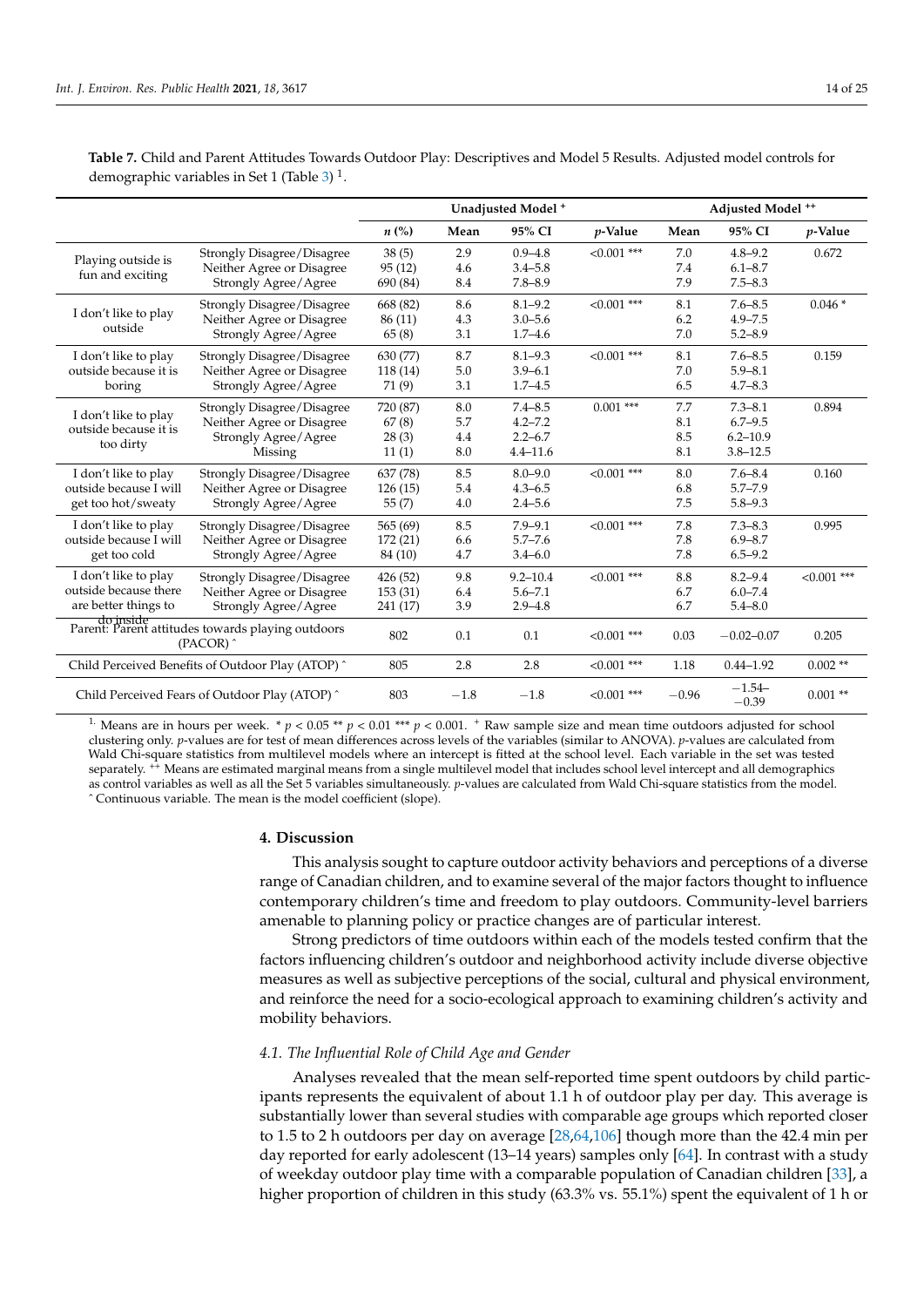less outdoors per day on average, but also reported a higher proportion of children (14.8% vs. 7.7%) spending an average of 2 or more hours outdoors per day.

While many demographic variables showed significant bivariate associations with time spent outdoors, the multiple regression models highlighted that child age and gender remain the most predictive. These results echo findings from the literature to date; child age has been consistently associated with outdoor play time, with time outdoors declining steadily as children transition from middle childhood to adolescence. Despite the typically concurrent increase in independent community mobility as children mature, some scholars have explained the decline in time spent outdoors as children age a result of increased school and homework loads [\[114\]](#page-23-17) or a shift in interests towards more social or challenging activities, for which community outdoor spaces may not appeal or feel suitable for older children or teens [\[36](#page-20-20)[,67](#page-21-21)[,72](#page-22-3)[,77\]](#page-22-6). The differences in participants' outdoor play time by age even within this fairly narrow age range is an important reminder that not only do children's play and recreation interests shift significantly across childhood and adolescence, but that the neighborhood conditions and perceptions which are influencing young people's activity also shift. Community provisions for outdoor play tend to focus primarily on the interests of younger children, often in the form of play structures, reducing the appeal of neighborhood spaces as children age [\[72](#page-22-3)[,115\]](#page-23-18). Child-friendly planning strategies need to do more to address the diversity of play interests across the age spectrum.

Gender differences in time spent outdoors have also been strongly and fairly consistently reported across Western countries, illustrating that despite cultural shifts towards viewing the capacities and activity needs of all children more equitably regardless of gender, boys in the 7–13-year-old range still generally spend more time playing outdoors and in community places beyond their home than girls. This enduring gender difference in time spent outdoors, often theorized as being linked to higher restrictions on girls' independent activity and movement due to safety concerns or sociocultural norms bears more research attention. Child-friendly community planning strategies may be particularly effective at reducing this gender gap; planning practices and policies that focus on increasing child and parent perceptions of neighborhood safety and improving child-friendly infrastructure such as safe sidewalks and pathways to local destinations, may facilitate more outdoor activity in the community by girls. Persistent gender differences in outdoor play and mobility also suggests more qualitative work should direct attention to understanding community amenities and conditions that may particularly appeal to the needs and interests of girls and the concerns of their parents. Future work should also explore whether gender differences in time and freedom for outdoor play intersect with newcomer status or ethnic/cultural background; girls from newcomer families or from ethnic minorities may face more restrictions on their neighborhood activity or barriers to safe, independent community play [\[64](#page-21-18)[,116\]](#page-23-19). Several studies have also established that children and adults from different cultural backgrounds demonstrate varying preferences and motivations for outdoor recreation [\[117,](#page-23-20)[118\]](#page-23-21) which should influence community planning practices; however there is still little work investigating inter- or intra-ethnic differences in children's outdoor play, including opportunities and preferences. Growing population diversity in Western countries requires contemporary child-friendly planning practices to address differences in use and preference in order to provide culturally appropriate outdoor spaces and opportunities for all children and families.

#### *4.2. Neighborhood Type and Other Child and Household Demographics*

While neighborhood setting did not emerge as predictive in the adjusted demographics model, the significant bivariate association (unadjusted) with time outdoors merits further exploration as it may have substantial implications for child-friendly community planning. Evidence from other studies suggest the degree of urbanization impacts children's community-based independent mobility and active transportation [\[59](#page-21-13)[,119](#page-23-22)[–121\]](#page-23-23), both of which have been tied themselves to levels of outdoor neighborhood play, especially activity without adult supervision. However, examining differences in outdoor play in relation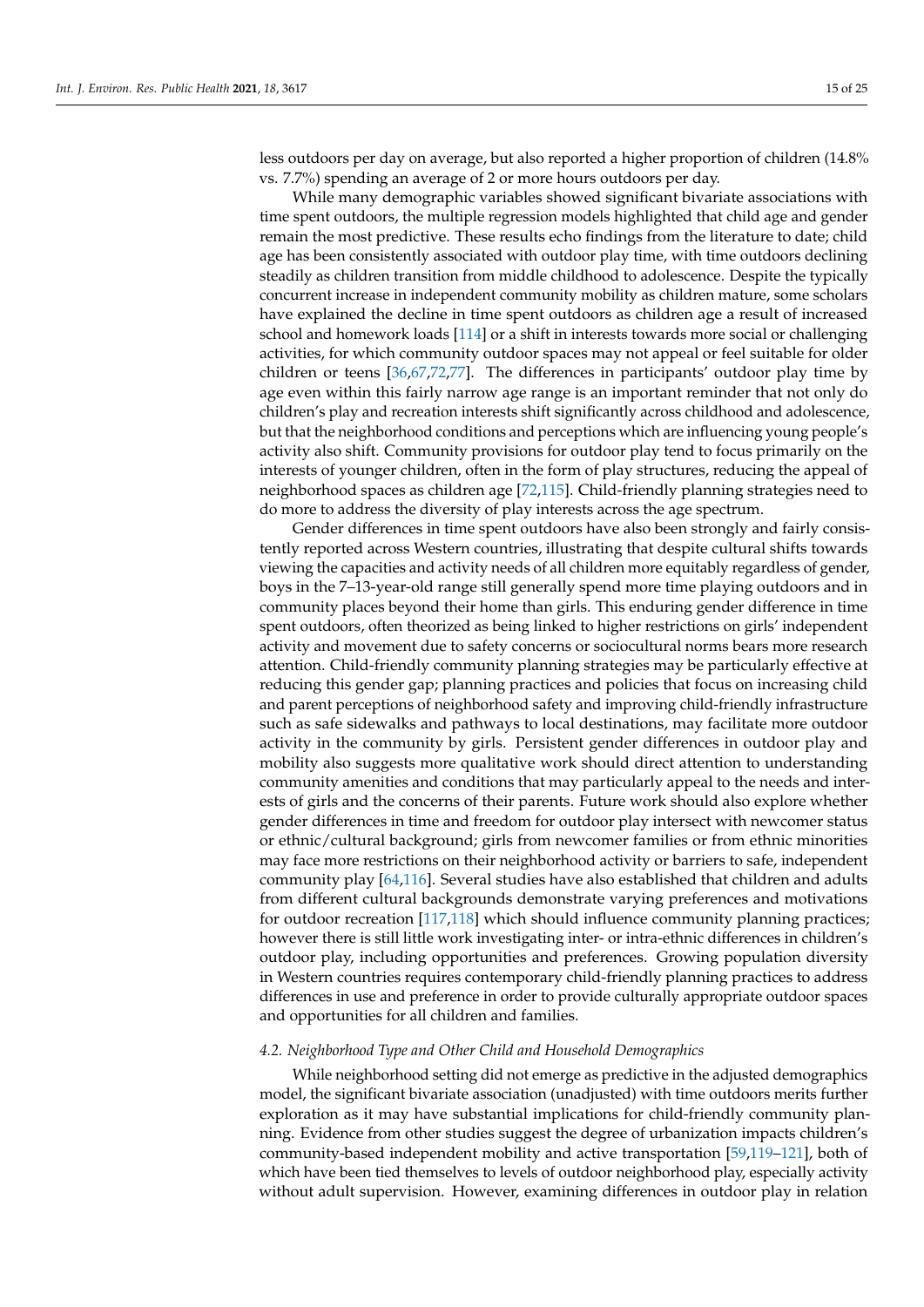to neighborhood type or degree of urbanization has only recently gained attention in the research, and so evidence to date is limited. It may be that children from urban and rural communities face different types of barriers to outdoor play that are specific to their differing social and physical environmental conditions; these differential impacts on community outdoor play need to be better unpacked, including how they may intersect with child age, gender or IM permissions, to understand how child-friendly community planning policies need to be tailored to address barriers inherent to different neighborhood types.

Despite associations reported in previous studies between outdoor play time and various socioeconomic variables, this analysis found no statistical association between time outdoors and household income or parent education attainment, or the number of children in the household. The lack of association with SES-related variables in this analysis may be related to limited variability in the participant sample, which may have oversampled higher SES households.

#### *4.3. Time Available for Outdoor Play*

It has been hypothesized that increasing levels of engagement on screens or digital devices may be in part responsible for declining levels of outdoor and community-based play across recent decades [\[6,](#page-19-1)[28\]](#page-20-9). The Canadian Society for Exercise Physiology (CSEP) 24-Hour Movement Guidelines recommend that young people aged 5 to 17 years should spend no more than 2 hours per day of sedentary behavior, particularly recreational screen time [\[122\]](#page-24-0). Over two-thirds of children in this study spent more than the recommended time in sedentary, screen-based activity per day and almost a third spend 4 or more hours per day on screens. There were significant bivariate associations with the amount of time children spent on screens or digital devices per day; the mean time spent outdoors per week was highest for children who reported only 30 min of screen time per day, and then consistently declined as children spent more time per day indoors on screens. Time reported indoors on screens did not remain predictive in the adjusted model yet a child's perception of whether screen-based activities compromised their time for outdoor play was predictive; children who agreed they were too busy with screen-based activities for outdoor spent significantly less time outdoors on average. These results may suggest that screen-based activities are more appealing than outdoor play to some children, and they are choosing these digital activities over outdoor play; other children are perhaps choosing more of a balance of screen and outdoor play time. Overall, screen time does appear to be related to outdoor play time, but it may be affecting some children's time outdoors more than others depending on their preferences or their level of IM. Earlier studies by Loebach and Gilliland [\[72](#page-22-3)[,75\]](#page-22-10) suggest that greater time indoors and on screens may be related to a lack of appealing nearby play opportunities or community destinations. Additional qualitative work on children's attitudes and preferences related to both screen-based and outdoor activities would help to better illuminate the nuances of these connections. Understanding neighborhood amenities and environments which appeal to children's interests can help to direct more child-friendly planning efforts and may work to offset rising levels of indoor screen time.

The positive association with free time spent outdoors and time spent in organized physical activities was contrary to initial hypotheses, particularly as the latter would reduce the amount of free time per week children have for unstructured outdoor activity. For some children, they may have reported the time outdoors in the organized activity as part of their weekly outdoor play time. However, a case can also be made that children who spend more time engaged in organized physical activities are more interested in and motivated to spend their leisure time playing outdoors, particularly in active pursuits. Leisure time is an opportunity for children to choose the activities in which they engage, and this choice is affected by preference for and satisfaction with physical versus sedentary activity [\[6](#page-19-1)[,123](#page-24-1)[,124\]](#page-24-2). Children who participate in and enjoy organized physical activities may therefore be more motivated and equipped to choose and engage in physical activities in their 'off hours' [\[125\]](#page-24-3), which are well supported in outdoor environments [\[126](#page-24-4)[–128\]](#page-24-5).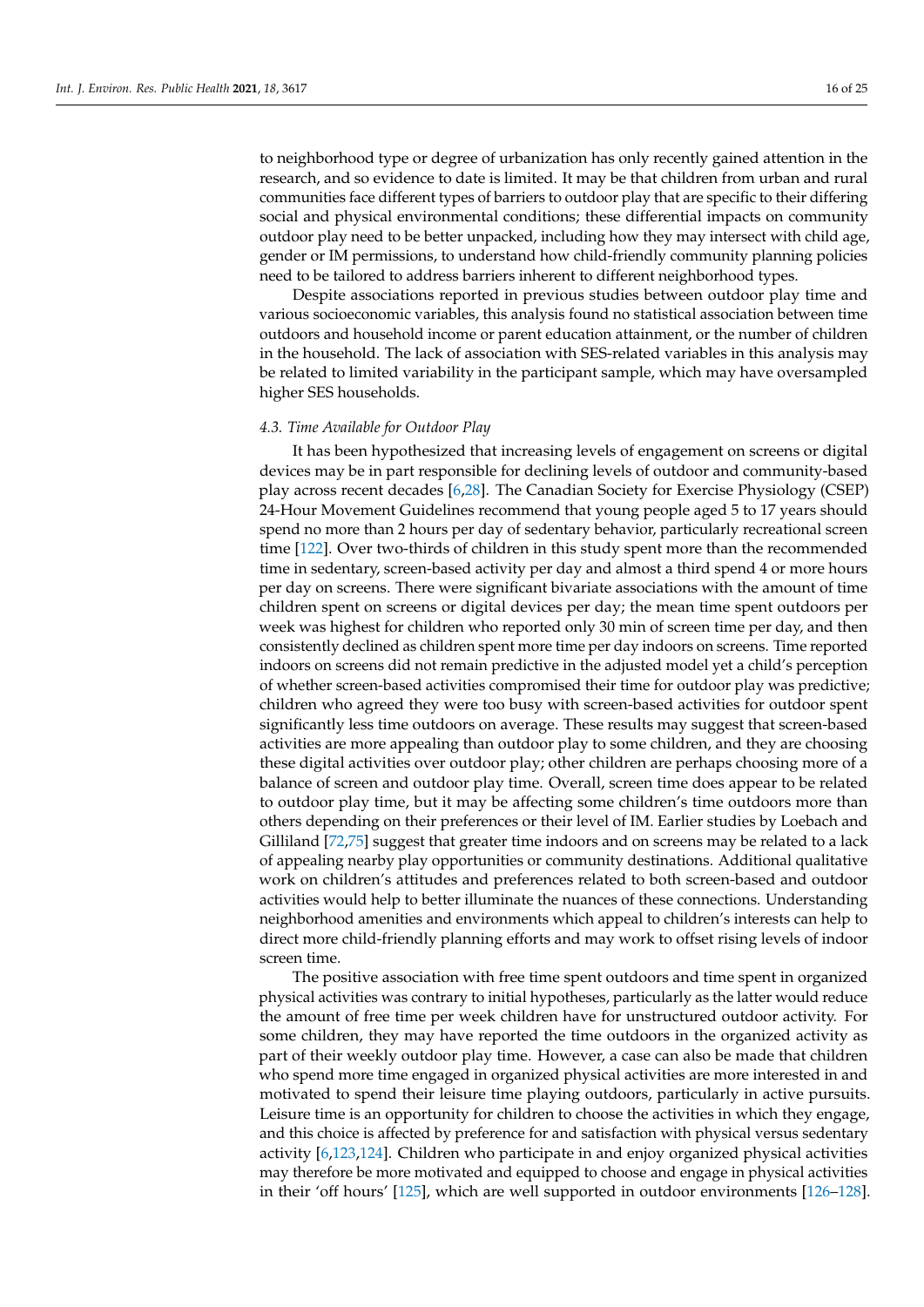Children who are regularly engaged in sports have been found to be more likely to play outdoors during the after-school period [\[98\]](#page-23-2). In addition, children who enjoy participating in organized physical activities, such as team sports, may have friends who are also more inclined to be active outdoors in their free time; peers with similar activity preferences, including during outdoor play, have been shown to positively influence outdoor play and physical activity [\[129](#page-24-6)[,130\]](#page-24-7).

#### *4.4. Permission for Unsupervised Outdoor and Community Activity*

The degree of freedom children have to play outdoors in the community without adult supervision (IM) has been highly correlated in other studies with parents' perceptions of how safe the neighborhood is for children, particularly from traffic, strangers and local crime. While variables associated with parent perceptions of neighborhood safety were not predictive of children's time outdoors in this study, child-reported parental restrictions which limited children's access to community outdoor spaces beyond their home property, whatever the motivation for these restrictions, was predictive of lower levels of outdoor play. Evidence that many of the 10–13-year-old participants still experience significant barriers to unsupervised play corroborates trends in Western countries that see children gaining independent mobility at much older ages than in previous generations as well as the link between greater IM and higher levels of outdoor play. A qualitative study by Brockman et al. [\[67\]](#page-21-21) revealed that a primary motivator for outdoor play for some children was the opportunity to spend some time outside of adult control and supervised activities. Parents are largely the gatekeepers in terms of children's IM and need to feel more comfortable with the neighborhood as a safe space of their children. Both public health messaging and community planning practices can work to reinforce the benefits of independent, outdoor play and address neighborhood conditions that may be causing parents concern.

#### *4.5. Neighborhood Social and Environmental Conditions*

One neighbourhood-level factor that may make communities feel safer to parents and more appealing to children is the presence of other children. This study's positive association between time outdoors with children's perception of other kids nearby to play with confirms findings from other research to date. A number of studies have shown that one of the key motivators for outdoor play among children was the chance to spend time with friends [\[67,](#page-21-21)[131,](#page-24-8)[132\]](#page-24-9). Loebach and Gilliland [\[72\]](#page-22-3) found that most 9 to 12 year old participants' independent neighborhood activity was carried out in the company of other children, and community parks and playgrounds often served as the common meeting place with other young people. Children have also been found to spend more and longer times playing outdoors if they are with some friends [\[98](#page-23-2)[,115](#page-23-18)[,133,](#page-24-10)[134\]](#page-24-11). A meta-analysis of qualitative outdoor play studies by Lee et al. [\[36\]](#page-20-20) also suggests that when there are fewer other young people in the nearby community for their children to play with, parents were more reluctant to let their children play outdoors in the neighborhood, feeling that there was some increased level of safety with numbers. Children playing in the neighborhood seems to beget children playing in the neighborhood; parents are often reassured when their child is not alone, and children are able to engage in the social recreational time they crave. While planning practices cannot ensure there will be children nearby to play with, attention to child-friendly infrastructure such as safe and plentiful pedestrian pathways to community public spaces, paired with diverse amenities and youth-focused community programs, can provide children with more, and more accessible, opportunities to connect on their own with neighborhood peers.

This study also highlighted the role of parents' perceptions of neighborhood conditions for play. Parent attitudes towards outdoor play, as well as neighbourhood safety and suitability for play have been found in other studies be significant predictors of the time and freedom children have to spend recreating outdoors yet the current study found that parent perceptions of neighborhood safety were not significantly associated with outdoor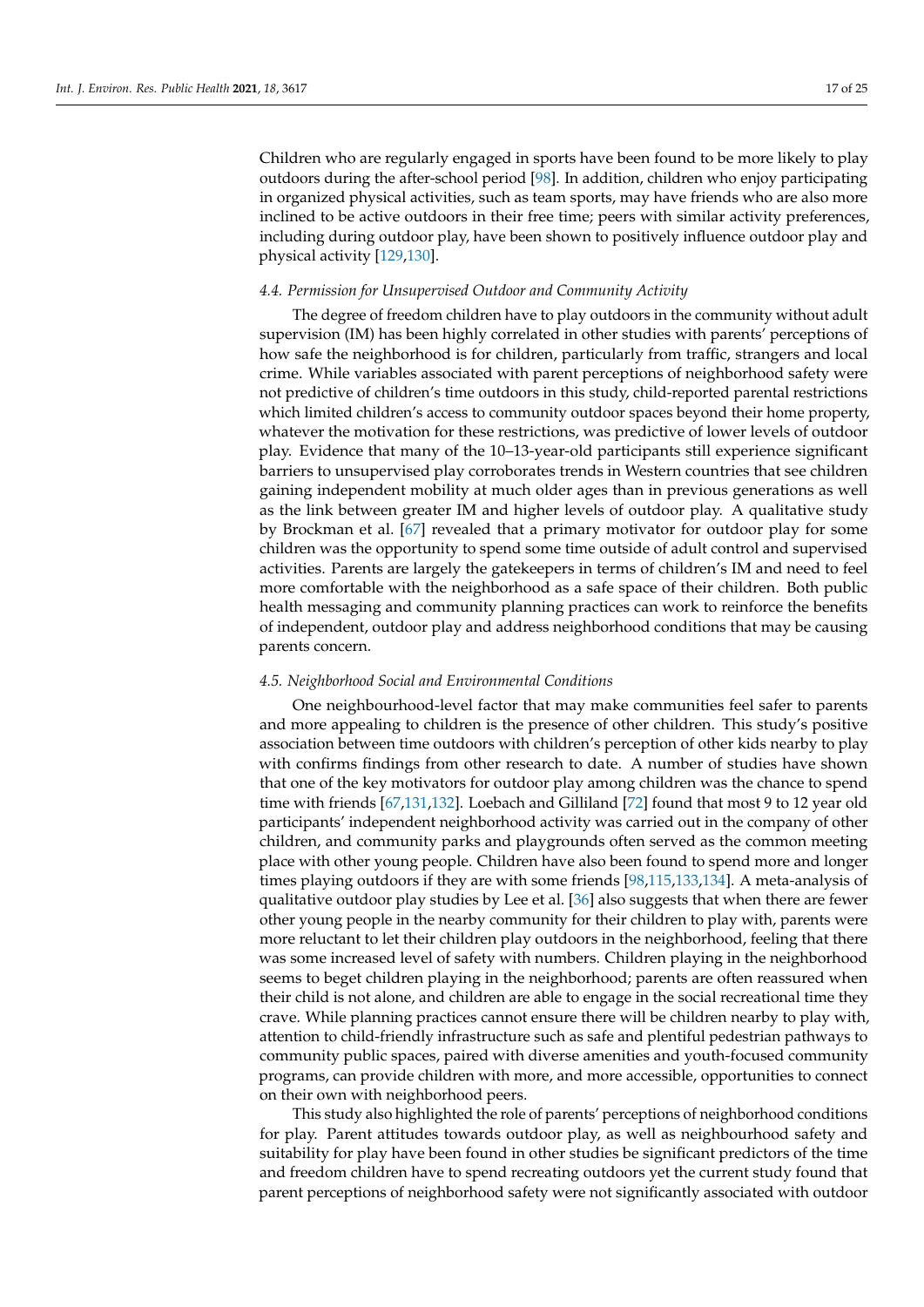play time. However, children were more likely to play outdoors if their parents perceived a high level of social cohesion within their community; social cohesion can be viewed as a proxy of sorts for perceptions of neighborhood social safety, as parents who feel that they can trust their neighbors to look out for and be a safe haven for their children in cases of trouble may be more inclined to allow their children to play out in the community. Other studies have shown that parents' neighborhood safety concerns are evident in the degree of adult supervision they impose on children's outdoor activity, or the requirement to carry a cell phone [\[36\]](#page-20-20), however, neither parental attitude towards supervision nor child possession of a cell phone was significantly associated with time outdoors in this study. We can take away, however, the importance of a sense of community and social cohesion in facilitating outdoor play; community-level policies and programs which aim to facilitate these bonds could support greater neighborhood play. Engaging both parents and children in community planning conversations may help to highlight mechanisms for increasing a local sense of community.

# *4.6. Children's Perceptions of Outdoor Play*

Finally, regression analyses reinforced that children's own attitudes towards outdoor play are significant predictors of time spent out. Children who agreed that playing outside makes them healthier, helps them learn new things, gives them the opportunity to explore, and to regulate their feelings, were more likely to report spending time playing outdoors. Conversely, the more children reported different fears associated with playing outdoors, such as being afraid of strangers, wild animals and insects, or getting hurt, the less time they reported outdoors. However, parent attitudes towards outdoor play were not predictive in the final model, reminding us that while parents need to provide children with permission to play outdoors, the child's own interest in playing outdoors may be a greater driver of actual behavior. Safe, accessible and high-quality play spaces may be made available in a community, but they will not be utilized by children if they are not motivated by the benefits of outdoor play or able to overcome any fears related to playing outdoors. Here, we see where household and public health messaging espousing the benefits and safety of outdoor play has a role to play in promoting community-based activities. Beyer et al. [\[135\]](#page-24-12) suggest that environmental education programs and greater familiarity with neighborhood environments may be one way to help children overcome any aversions and promote awareness of community play opportunities. Awareness and education programs paired with child-friendly planning practices may facilitate increased comfort with and engagement in community-based outdoor play.

#### *4.7. Strengths and Limitations*

An asset of this study was the investigation of a diverse range of social, cultural and environmental factors thought to influence time children spend playing outdoors. Predictive factors emerged from regression models with each variable set, confirming that the issues impacting outdoor play behaviors are many and complex, and that both research and planning approaches must consider the diverse objective and subjective factors influencing outdoor and community-based activity. Another improvement over recent studies was the inclusion of child-reported time outdoors versus reliance on parent estimates of outdoor play which may over or underestimate actual time. However, the use of a time value calculated from interval data may also compromise the accuracy of the outdoor play time variable. The study also benefitted from the use of child-parent dyads; while child responses provided the majority of study variables, the ability to link parent responses to a specific child participant allowed us to connect more socioeconomic characteristics such as household income, but also to consider the role of parent perceptions and attitudes on the behaviors and perceptions of each child. While a range of parent perceptions were included in the analysis, we acknowledge that there may be other parent beliefs or practices influencing play which were not included in this study.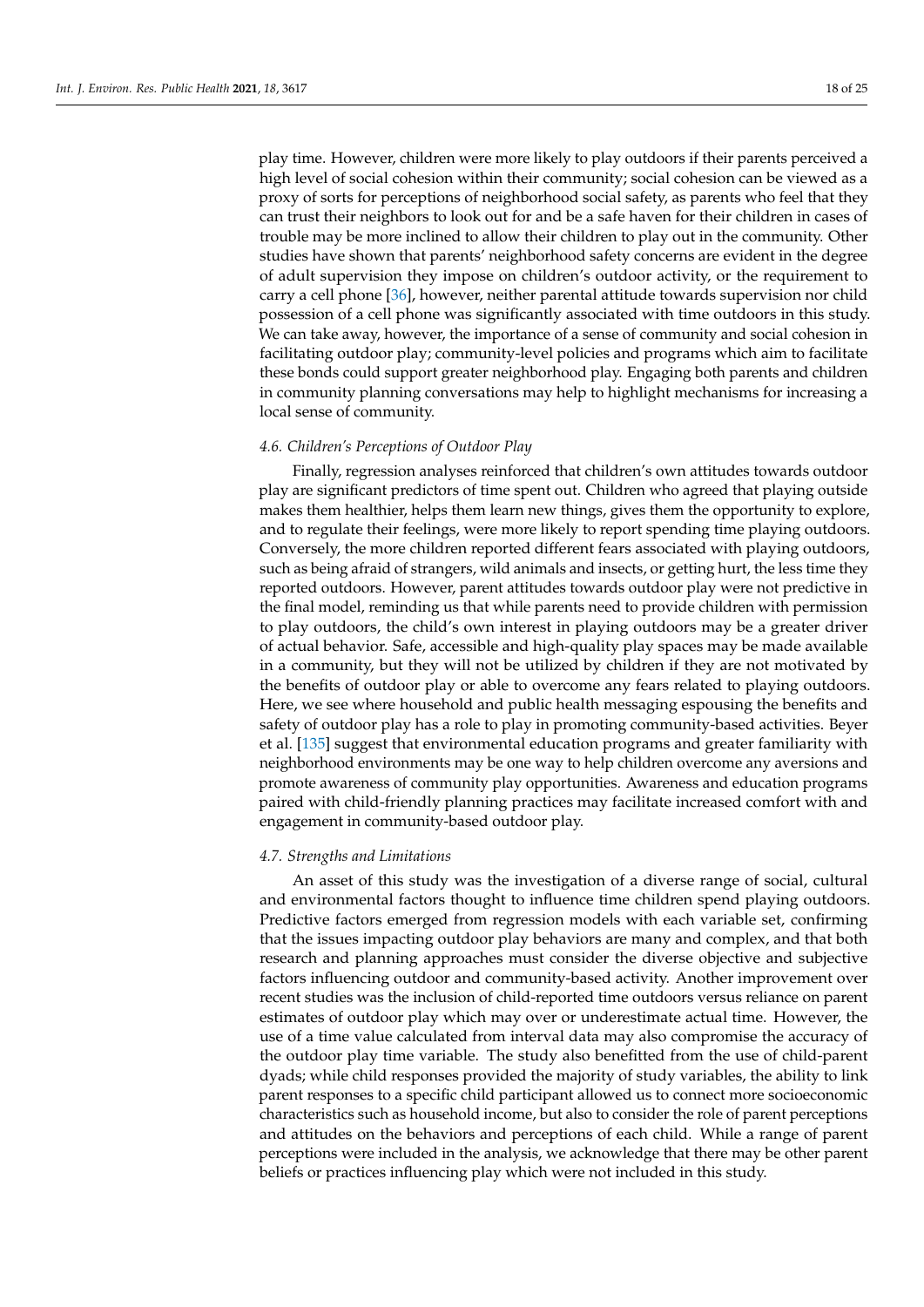The study is in part limited due to its cross-sectional nature, and the use of a convenience sample of schools from a single county in Ontario, Canada. While many variables were included for consideration in the analyses, the participant sample was not large enough to test a single, hierarchical model which may be able to highlight which factors are the strongest predictors of outdoor play. However, individually modelling factors thought to influence outdoor play highlighted multiple predictors which in turn provide multiple potential points of focus for directing planning interventions and policies to mitigate barriers and amplify facilitators of outdoor and neighborhood play.

Future work will attempt to dig deeper into a number of the predictive factors which emerged from this analysis, particularly gender, to better understand how child and parent perceptions, as well as community social and environmental conditions may be differentially impacting or moderating outdoor play across different child populations. These analyses will also integrate objective measures of the neighborhood-built environment to confirm or extend findings from this paper around child and parent neighborhood perceptions.

#### **5. Conclusions**

Free play outdoors at home and around their communities has been linked to significant health and developmental benefits for children, including increased physical activity, environmental and social competence, creativity, and spatial skills. These benefits are generally reinforced when this activity takes place independently, without the direct supervision of adults. The dramatic drop in Western children's time and freedom to play outdoors and travel independently around their neighborhoods not only limits children's opportunity to capitalize on these benefits but potentially compromises the instilling of key skills and competencies. This analysis of barriers and facilitators impacting the outdoor and community-based free play of a sample of 9- to 12-year-old Canadian children highlights a number potential points of focus for child-friendly community planning efforts. Analyses revealed that most of the participant children are spending less time outdoors and more time on screens that child health guidelines recommend. The association between interest in screen-based activities and lower time outdoors reminds us that outdoor play activities may not hold children's interest as much as digital play particularly when independent mobility and peer interaction is limited and the nearby outdoor environment provides few appealing or accessible play opportunities. Associations also confirm the influential role of both child and parent perceptions of social and environmental conditions of the nearby community, and attitudes towards outdoor play, which can be addressed in part through informed planning practices and public messaging.

This study lends additional weight to the existing scholarship, confirming that multiple socio-environmental barriers, including lack of access to appealing outdoor play environments and conditions at home and their neighborhood, are interacting to hinder some children's outdoor and community play, and underscoring the importance of multipronged planning strategies to provide the conditions and infrastructure necessary to create local environments which can support outdoor play. Professional planners and municipal policymakers can utilize such analyses in combination with engagement with both children and parents to understand and then target the play needs and barriers specific to local neighborhoods, and to diverse community populations. These community-level planning practices, especially when paired with outdoor play awareness campaigns and programs, can be effectively marshalled to create communities which are genuinely childand play-friendly.

**Supplementary Materials:** The following are available online at [https://www.mdpi.com/article/](https://www.mdpi.com/article/10.3390/ijerph18073617/s1) [10.3390/ijerph18073617/s1,](https://www.mdpi.com/article/10.3390/ijerph18073617/s1) Table S1: Spearman Correlation matrix for Model 2: Time Available for Outdoor Free Play, Table S2: Spearman Correlation Matrix for Model 3: Children's License for Community Activity & Mobility, Table S3: Spearman Correlation Matrix for Model 4: Socioenvironmental Supports for Outdoor Play, Table S4: Spearman Correlation Matrix for Model 5: Child and Parent Attitudes Towards Outdoor Play. Figures S1–S5: Graphs of Estimated Marginal Means. Tool S1: Outdoor Play Survey—Youth Version, Tool S2: Outdoor Play Survey—Parent Versions.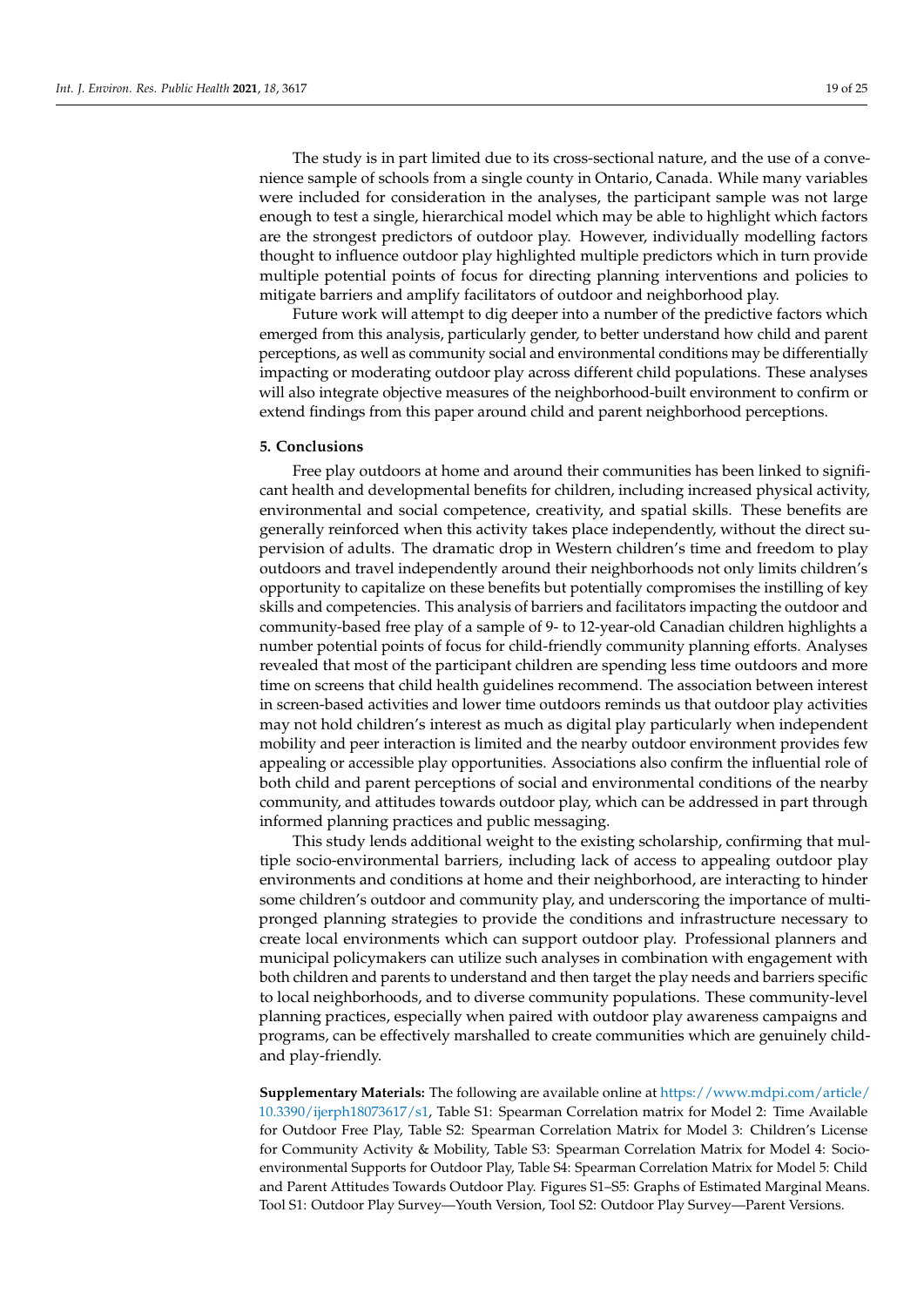**Author Contributions:** Conceptualization, J.L. and T.E.-M.; methodology, J.L., T.E.-M. and M.S.; software, J.L. and M.S.; formal analysis, all authors; resources, T.E.-M. and J.L.; data curation, J.L., M.S. and T.E.-M.; writing—original draft preparation, J.L., T.E.-M., M.S. and J.J.; writing review and editing, all authors; supervision, J.L and T.E.-M.; project administration, J.L. and T.E.-M.; funding acquisition, T.E.-M. and J.L. All authors have read and agreed to the published version of the manuscript.

**Funding:** This research was funded by The Lawson Foundation's Outdoor Play Strategy initiative.

**Institutional Review Board Statement:** The study was approved by the Research Review Committee of the Thames Valley District School Board (protocol code 2016\_018; approved 13 October 2017), the Research Ethics Board of the Centre for Addiction and Mental Health (protocol code 030-2016; approved 30 June 2016; 19 September 2017; 18 April 2018). The study was also approved by the Research Officer for the London District Catholic School Board. The Institutional Review Board of Cornell University granted exemption from further IRB review (protocol code 1910009095; issued 16 October 2019).

**Informed Consent Statement:** Informed consent was obtained from parents/guardian for their own and their child's participation. Informed assent was obtained from all child participants.

**Data Availability Statement:** At the time of publication the data presented in this study are available only on request from the corresponding author. The data are not publicly available to protect the identity of child participants.

**Acknowledgments:** The authors would like to thank the children, parents and staff of the Thames Valley District School Board and the London District Catholic School Board for their support of and participation in this study. We would also like to thank the many research assistants from the Centre for Addiction and Mental Health and Western University who assisted with this project. We would also like to thank those who contributed to the conceptualization of the original project objectives and methodologies including: David DeWit, Catherine O'Brien, Janette McDougall, Jason Gilliland, Caroline Fusco, Guy Faulkner, and Samantha Wells.

**Conflicts of Interest:** The authors declare no conflict of interest. The funders had no role in the design of the study; in the collection, analyses, or interpretation of data; in the writing of the manuscript, or in the decision to publish the results.

#### **References**

- <span id="page-19-0"></span>1. Alexander, S.A.; Frohlich, K.L.; Fusco, C. Playing for health? Revisiting health promotion to examine the emerging public health position on children's play. *Health Promot. Int.* **2014**, *29*, 155–164. [\[CrossRef\]](http://doi.org/10.1093/heapro/das042)
- 2. Schoeppe, S.; Duncan, M.J.; Badland, H.; Oliver, M.; Curtis, C. Associations of children's independent mobility and active travel with physical activity, sedentary behaviour and weight status: A systematic review. *J. Sci. Med. Sport* **2013**, *16*, 312–319. [\[CrossRef\]](http://doi.org/10.1016/j.jsams.2012.11.001)
- 3. Herrington, S.; Brussoni, M. Beyond physical activity: The importance of play and nature-based play spaces for children's health and development. *Curr. Obes. Rep.* **2015**, *4*, 477–483. [\[CrossRef\]](http://doi.org/10.1007/s13679-015-0179-2) [\[PubMed\]](http://www.ncbi.nlm.nih.gov/pubmed/26399254)
- <span id="page-19-6"></span>4. Floyd, M.F.; Bocarro, J.N.; Smith, W.R.; Baran, P.K.; Moore, R.C.; Cosco, N.G.; Edwards, M.B.; Suau, L.J.; Fang, K. Park-Based Physical Activity Among Children and Adolescents. *Am. J. Prev. Med.* **2011**, *41*, 258–265. [\[CrossRef\]](http://doi.org/10.1016/j.amepre.2011.04.013) [\[PubMed\]](http://www.ncbi.nlm.nih.gov/pubmed/21855739)
- 5. Pellis, S.M.; Pellis, V.C.; Bell, H.C. The Function of Play in the Development of the Social Brain. *Am. J. Play* **2010**, *2*, 278–296.
- <span id="page-19-1"></span>6. Gray, C.; Gibbons, R.; Larouche, R.; Sandseter, E.B.H.; Bienenstock, A.; Brussoni, M.; Chabot, G.; Herrington, S.; Janssen, I.; Pickett, W.; et al. What Is the Relationship between Outdoor Time and Physical Activity, Sedentary Behaviour, and Physical Fitness in Children? A Systematic Review. *Int. J. Environ. Res. Public Health* **2015**, *12*, 6455–6474. [\[CrossRef\]](http://doi.org/10.3390/ijerph120606455) [\[PubMed\]](http://www.ncbi.nlm.nih.gov/pubmed/26062039)
- <span id="page-19-2"></span>7. Burdette, H.L.; Whitaker, R.C. A National Study of Neighborhood Safety, Outdoor Play, Television Viewing, and Obesity in Preschool Children. *Pediatrics* **2005**, *116*, 657–662. [\[CrossRef\]](http://doi.org/10.1542/peds.2004-2443)
- 8. Brussoni, M.; Gibbons, R.; Gray, C.; Ishikawa, T.; Sandseter, E.B.H.; Bienenstock, A.; Chabot, G.; Fuselli, P.; Herrington, S.; Janssen, I.; et al. What Is the Relationship between Risky Outdoor Play and Health in Children? A Systematic Review. *Int. J. Environ. Res. Public Health* **2015**, *12*, 6423–6454. [\[CrossRef\]](http://doi.org/10.3390/ijerph120606423)
- <span id="page-19-4"></span>9. McCurdy, L.E.; Winterbottom, K.E.; Mehta, S.S.; Roberts, J.R. Using Nature and Outdoor Activity to Improve Children's Health. *Curr. Probl. Pediatr. Adolesc. Health Care* **2010**, *40*, 102–117. [\[CrossRef\]](http://doi.org/10.1016/j.cppeds.2010.02.003)
- 10. Truelove, S.; Bruijns, B.A.; Vanderloo, L.M.; O'Brien, K.T.; Johnson, A.M.; Tucker, P. Physical Activity and Sedentary Time during Childcare Outdoor Play Sessions: A Systematic Review and Meta-Analysis. *Prev. Med.* **2018**, *108*, 74–85. [\[CrossRef\]](http://doi.org/10.1016/j.ypmed.2017.12.022)
- <span id="page-19-3"></span>11. Tremblay, M.S.; Gray, C.; Babcock, S.; Barnes, J.; Bradstreet, C.C.; Carr, D.; Chabot, G.; Choquette, L.; Chorney, D.; Collyer, C.; et al. Position Statement on Active Outdoor Play. *Int. J. Environ. Res. Public Health* **2015**, *12*, 6475–6505. [\[CrossRef\]](http://doi.org/10.3390/ijerph120606475)
- <span id="page-19-5"></span>12. Frost, J.L.; Wortham, S.C.; Reifel, S. *Play and Child Development*, 4th ed.; Pearson Education Inc.: Upper Saddle River, NJ, USA, 2012.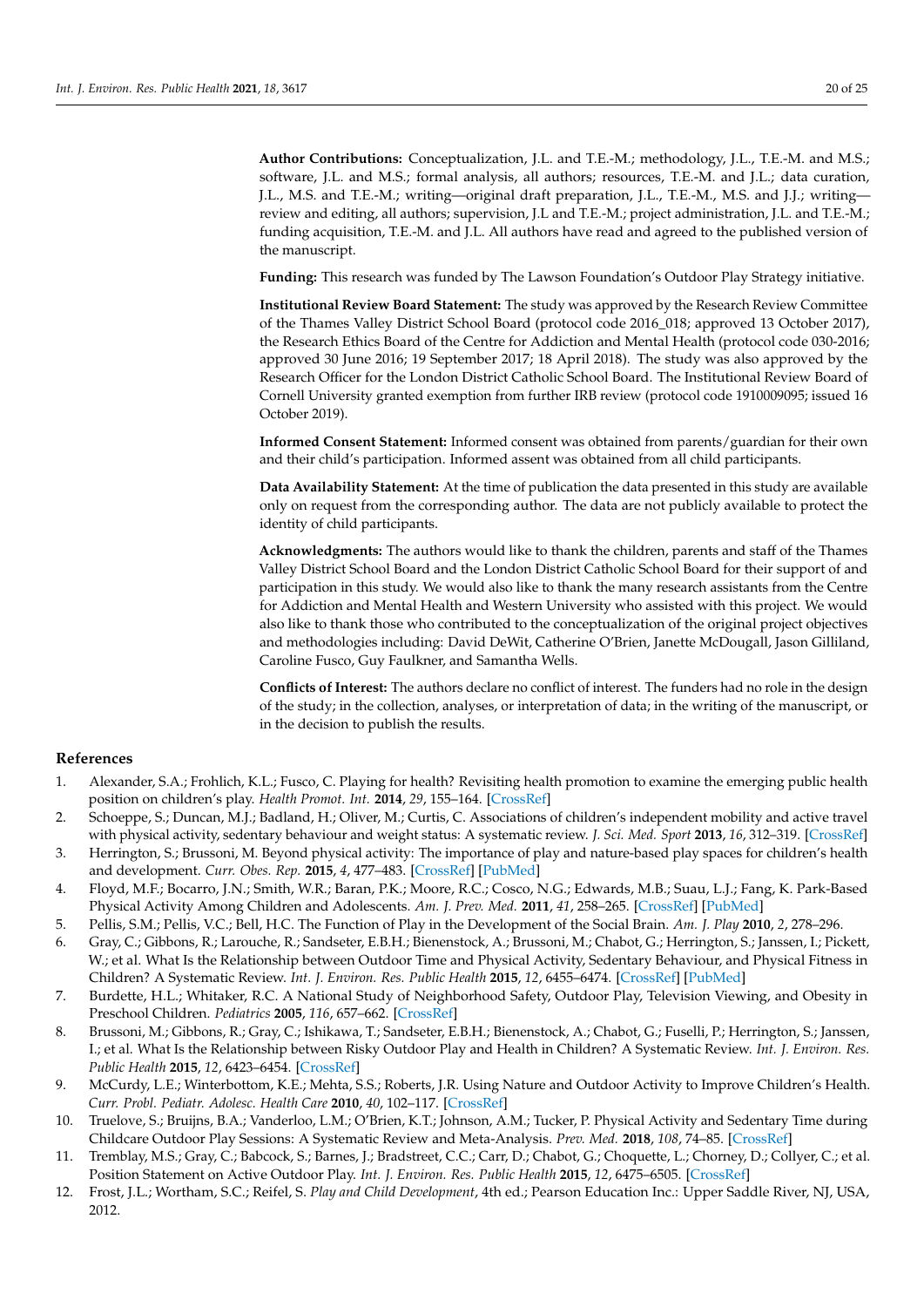- 13. Heerwagen, J. Biophilia, Health and Well-Being. In *Restorative Commons: Creating Health and Well-Being through Urban Landscapes*; Campbell, L., Wiesen, A., Eds.; USDA Forest Service: Newton Square, PA, USA, 2009; pp. 39–57.
- 14. Kahn, P.H.; Kellert, S.R. *Children and Nature: Psychological, Sociocultural, and Evolutionary Investigations*; The MIT Press: Cambridge, MA, USA, 2015.
- <span id="page-20-0"></span>15. Gray, P. The Decline of Play and the Rise of Psychopathology in Children and Adolescents. *Am. J. Play* **2011**, *3*, 443–463.
- 16. Hofferth, S.L. Changes in American Children´s Time—1997 to 2003. *Electron. Int. J. Time Use Res.* **2009**, *6*, 26–47. [\[CrossRef\]](http://doi.org/10.13085/eIJTUR.6.1.26-47) [\[PubMed\]](http://www.ncbi.nlm.nih.gov/pubmed/20852679)
- <span id="page-20-1"></span>17. Shaw, B.; Watson, B.; Frauendienst, B.; Redecker, A.; Jones, T.; Hillman, M. *Children's Independent Mobility: A Comparative Study in England and Germany (1971–2010)*; Policy Studies Institute: London, UK, 2013.
- <span id="page-20-2"></span>18. Hillman, M. Children's Rights and Adults' Wrongs. *Child. Geogr.* **2006**, *4*, 61–67. [\[CrossRef\]](http://doi.org/10.1080/14733280600577418)
- 19. Hofferth, S.L.; Sandberg, J.F. Changes in American Children's Time, 1981–1997. In *Children at the Millenium: Where Have We Come From, Where Are We Going?* Elsevier Science Ltd.: Amsterdam, The Netherlands, 2001; Volume 6, pp. 193–229.
- 20. Clements, R. An Investigation of the Status of Outdoor Play. *Contemp. Issues Early Child.* **2004**, *5*, 68–80. [\[CrossRef\]](http://doi.org/10.2304/ciec.2004.5.1.10)
- <span id="page-20-3"></span>21. Larson, L.R.; Green, G.T.; Cordell, H.K. Children's Time Outdoors: Results and Implications of the National Kids Survey. *J. Park Recreat. Adm.* **2011**, *29*, 1–20.
- <span id="page-20-4"></span>22. Fyhri, A.; Hjorthol, R.; Mackett, R.L.; Fotel, T.N.; Kyttä, M. Children's Active Travel and Independent Mobility in Four Countries: Development, Social Contributing Trends and Measures. *Transp. Policy* **2011**, *18*, 703–710. [\[CrossRef\]](http://doi.org/10.1016/j.tranpol.2011.01.005)
- <span id="page-20-24"></span>23. Pooley, C.; Turnbull, J.; Adams, M. *A Mobile Century?: Changes in Everyday Mobility in Britain in the Twentieth Century*; Ashgate Publishing Limited: Aldershot, UK, 2005.
- <span id="page-20-5"></span>24. Rissotto, A.; Tonucci, F. Freedom of Movement and Environmental Knowledge in Elementary School Children. *J. Environ. Psychol.* **2002**, *22*, 65–77. [\[CrossRef\]](http://doi.org/10.1006/jevp.2002.0243)
- <span id="page-20-6"></span>25. Bassett, D.; John, D.; Conger, S.A.; Fitzhugh, E.C.; Coe, D.P. Trends in Physical Activity and Sedentary Behaviors of US Youth. *J. Phys. Act. Health* **2014**, *12*, 1102–1111. [\[CrossRef\]](http://doi.org/10.1123/jpah.2014-0050)
- <span id="page-20-7"></span>26. Dollman, J.; Norton, K.; Norton, L. Evidence for Secular Trends in Children's Physical Activity Behaviour. *Br. J. Sports Med.* **2005**, *39*, 892–897. [\[CrossRef\]](http://doi.org/10.1136/bjsm.2004.016675)
- <span id="page-20-8"></span>27. Larouche, R.; Garriguet, D.; Tremblay, M.S. Outdoor Time, Physical Activity and Sedentary Time among Young Children: The 2012–2013 Canadian Health Measures Survey. *Can. J. Public Health* **2016**, *107*, e500–e506. [\[CrossRef\]](http://doi.org/10.17269/CJPH.107.5700)
- <span id="page-20-9"></span>28. Larouche, R.; Garriguet, D.; Gunnell, K.E.; Goldfield, G.S.; Tremblay, M.S. Outdoor Time, Physical Activity, Sedentary Time, and Health Indicators at Ages 7 to 14: 2012/2013 Canadian Health Measures Survey. *Health Rep.* **2016**, *27*, 3–13. [\[PubMed\]](http://www.ncbi.nlm.nih.gov/pubmed/27655167)
- <span id="page-20-10"></span>29. Colley, R.C.; Garriguet, D.; Janssen, I.; Craig, C.L.; Clarke, J.; Tremblay, M.S. Physical Activity of Canadian Children and Youth: Accelerometer Results from the 2007 to 2009 Canadian Health Measures Survey. *Health Rep.* **2011**, *22*, 15.
- <span id="page-20-11"></span>30. Christensen, P.; Cortes-Morales, S. *Movement, Mobilities and Journeys*; Springer: Singapore, 2015. [\[CrossRef\]](http://doi.org/10.1007/978-981-4585-93-4)
- 31. Costigan, S.A.; Barnett, L.; Plotnikoff, R.C.; Lubans, D.R. The Health Indicators Associated with Screen-Based Sedentary Behavior among Adolescent Girls: A Systematic Review. *J. Adolesc. Health* **2013**, *52*, 382–392. [\[CrossRef\]](http://doi.org/10.1016/j.jadohealth.2012.07.018) [\[PubMed\]](http://www.ncbi.nlm.nih.gov/pubmed/23299000)
- <span id="page-20-12"></span>32. Suchert, V.; Hanewinkel, R.; Isensee, B. Sedentary Behavior and Indicators of Mental Health in School-Aged Children and Adolescents: A Systematic Review. *Prev. Med.* **2015**, *76*, 48–57. [\[CrossRef\]](http://doi.org/10.1016/j.ypmed.2015.03.026) [\[PubMed\]](http://www.ncbi.nlm.nih.gov/pubmed/25895839)
- <span id="page-20-13"></span>33. Stone, M.R.; Faulkner, G.E.J. Outdoor Play in Children: Associations with Objectively-Measured Physical Activity, Sedentary Behavior and Weight Status. *Prev. Med.* **2014**, *65*, 122–127. [\[CrossRef\]](http://doi.org/10.1016/j.ypmed.2014.05.008)
- <span id="page-20-14"></span>34. Aarts, M.J.; Wendel-Vos, W.; Van Oers, H.A.M.; Van De Goor, I.A.M.; Schuit, A.J. Environmental Determinants of Outdoor Play in Children: A Large-Scale Cross-Sectional Study. *Am. J. Prev. Med.* **2010**, *39*, 212–219. [\[CrossRef\]](http://doi.org/10.1016/j.amepre.2010.05.008)
- <span id="page-20-15"></span>35. Janssen, I.; Ferrao, T.; King, N. Individual, Family, and Neighborhood Correlates of Independent Mobility among 7 to 11-Year-Olds. *Prev. Med. Rep.* **2016**, *3*, 98–102. [\[CrossRef\]](http://doi.org/10.1016/j.pmedr.2015.12.008)
- <span id="page-20-20"></span>36. Lee, H.; Tamminen, K.A.; Clark, A.M.; Slater, L.; Spence, J.C.; Holt, N.L. A Meta-Study of Qualitative Research Examining Determinants of Children's Independent Active Free Play. *Int. J. Behav. Nutr. Phys. Act.* **2015**, *12*, 1–12. [\[CrossRef\]](http://doi.org/10.1186/s12966-015-0165-9)
- <span id="page-20-22"></span>37. Veitch, J.; Salmon, J.; Ball, K. Children's Active Free Play in Local Neighborhoods: A Behavioral Mapping Study. *Health Educ. Res.* **2008**, *23*, 870–879. [\[CrossRef\]](http://doi.org/10.1093/her/cym074) [\[PubMed\]](http://www.ncbi.nlm.nih.gov/pubmed/18039726)
- <span id="page-20-23"></span>38. Villanueva, K.; Giles-Corti, B.; Bulsara, M.; Timperio, A.; McCormack, G.; Beesley, B.; Trapp, G.; Middleton, N. Where Do Children Travel to and What Local Opportunities Are Available? The Relationship Between Neighborhood Destinations and Children's Independent Mobility. *Environ. Behav.* **2012**, *45*, 679–705. [\[CrossRef\]](http://doi.org/10.1177/0013916512440705)
- <span id="page-20-21"></span>39. Marzi, I.; Demetriou, Y.; Reimers, A.K. Social and Physical Environmental Correlates of Independent Mobility in Children: A Systematic Review Taking Sex/Gender Differences into Account. *Int. J. Health Geogr.* **2018**, *17*, 1–17. [\[CrossRef\]](http://doi.org/10.1186/s12942-018-0145-9)
- <span id="page-20-16"></span>40. Loebach, J.E.; Gilliland, J.A. Free Range Kids? Using GPS-Derived Activity Spaces to Examine Children's Neighborhood Activity and Mobility. *Environ. Behav.* **2016**, *48*, 421–453. [\[CrossRef\]](http://doi.org/10.1177/0013916514543177)
- <span id="page-20-17"></span>41. Holland, J.; Reynolds, T.; Weller, S. Transitions, Networks and Communities: The Significance of Social Capital in the Lives of Children and Young People. *J. Youth Stud.* **2007**, *10*, 97–116. [\[CrossRef\]](http://doi.org/10.1080/13676260600881474)
- <span id="page-20-18"></span>42. Malone, K.; Rudner, J. Global Perspectives on Children's Independent Mobility: A Socio-Cultural Comparison and Theoretical Discussion of Children's Lives in Four Countries in Asia and Africa. *Glob. Stud. Child.* **2011**, *1*, 243–259. [\[CrossRef\]](http://doi.org/10.2304/gsch.2011.1.3.243)
- <span id="page-20-19"></span>43. Kyttä, M.; Hirvonen, J.; Rudner, J.; Pirjola, I.; Laatikainen, T. The Last Free-Range Children? Children's Independent Mobility in Finland in the 1990s and 2010s. *J. Transp. Geogr.* **2015**, *47*, 1–12. [\[CrossRef\]](http://doi.org/10.1016/j.jtrangeo.2015.07.004)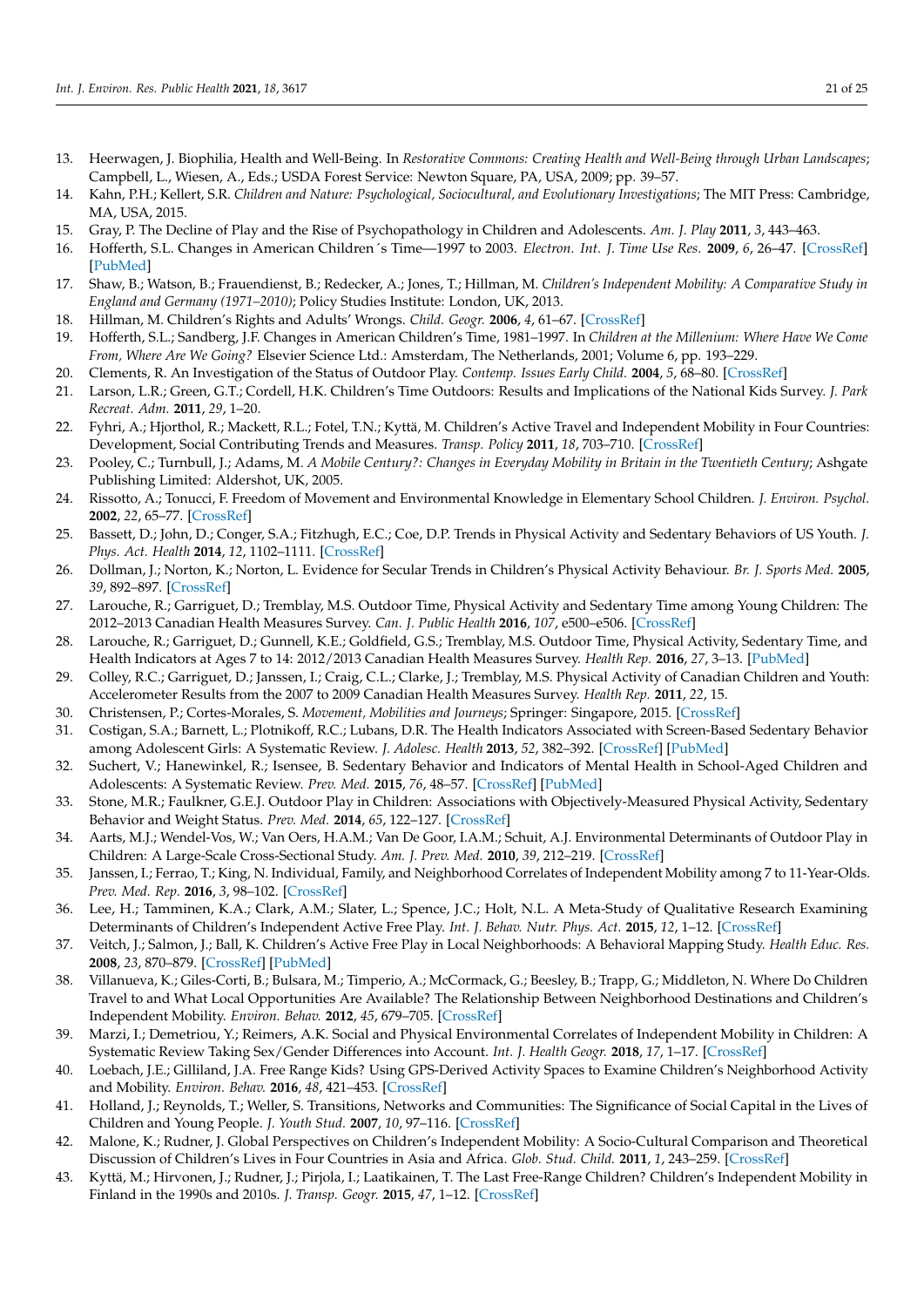- <span id="page-21-0"></span>44. Christensen, P.; Cortés-Morales, S. Children's Mobilities: Methodologies, Theories, and Scales. In *Movement, Mobilities, and Journeys*; Ni Laoire, C., White, A., Skelton, T., Eds.; Springer: Singapore, 2016; pp. 1–32. [\[CrossRef\]](http://doi.org/10.1007/978-981-4585-93-4_17-2)
- 45. Bates, B.; Stone, M.R. Measures of Outdoor Play and Independent Mobility in Children and Youth: A Methodological Review. *J. Sci. Med. Sport* **2015**, *18*, 545–552. [\[CrossRef\]](http://doi.org/10.1016/j.jsams.2014.07.006)
- <span id="page-21-1"></span>46. Hallal, P.C.; Victora, C.G.; Azevedo, M.R.; Wells, J.C.K. Adolescent Physical Activity and Health: A Systematic Review. *Sports Med.* **2006**, *36*, 1019–1030. [\[CrossRef\]](http://doi.org/10.2165/00007256-200636120-00003)
- <span id="page-21-2"></span>47. Proshansky, H.M.; Fabian, A.K. The Development of Place Identity in the Child. In *Spaces for Children*; Weinstein, C.S., David, T.G., Eds.; Springer: Boston, MA, USA, 1987; pp. 21–40. [\[CrossRef\]](http://doi.org/10.1007/978-1-4684-5227-3_2)
- <span id="page-21-3"></span>48. Riazi, N.A.; Blanchette, S.; Trudeau, F.; Larouche, R.; Tremblay, M.S.; Faulkner, G. Correlates of Children's Independent Mobility in Canada: A Multi-Site Study. *Int. J. Environ. Res. Public Health* **2019**, *16*, 2862. [\[CrossRef\]](http://doi.org/10.3390/ijerph16162862)
- <span id="page-21-4"></span>49. Page, A.S.; Cooper, A.R.; Griew, P.; Jago, R. Independent Mobility, Perceptions of the Built Environment and Children's Participation in Play, Active Travel and Structured Exercise and Sport: The PEACH Project. *Int. J. Behav. Nutr. Phys. Act.* **2010**, *7*, 17. [\[CrossRef\]](http://doi.org/10.1186/1479-5868-7-17)
- <span id="page-21-5"></span>50. Wen, L.M.; Kite, J.; Merom, D.; Rissel, C. Time Spent Playing Outdoors after School and Its Relationship with Independent Mobility: A Cross-Sectional Survey of Children Aged 10-12 Years in Sydney, Australia. *Int. J. Behav. Nutr. Phys. Act.* **2009**, *6*, 1–8. [\[CrossRef\]](http://doi.org/10.1186/1479-5868-6-15)
- <span id="page-21-6"></span>51. Villanueva, K.; Badland, H.; Kvalsvig, A.; O'Connor, M.; Christian, H.; Woolcock, G.; Giles-Corti, B.; Goldfeld, S. Can the Neighborhood Built Environment Make a Difference in Children's Development? Building the Research Agenda to Create Evidence for Place-Based Children's Policy. *Acad. Pediatr.* **2016**, *16*, 10–19. [\[CrossRef\]](http://doi.org/10.1016/j.acap.2015.09.006)
- <span id="page-21-7"></span>52. Bronfenbrenner, U. Ecological Systems Theory. In *Six Theories of Child Development: Revised Formulations and Current Issues*; Vasta, R., Ed.; Jessica Kingsley Publishers: London, UK, 1992; pp. 187–249.
- <span id="page-21-8"></span>53. Lambert, A.; Vlaar, J.; Herrington, S.; Brussoni, M. What Is the Relationship between the Neighbourhood Built Environment and Time Spent in Outdoor Play? A Systematic Review. *Int. J. Environ. Res. Public Health* **2019**, *16*, 3840. [\[CrossRef\]](http://doi.org/10.3390/ijerph16203840)
- <span id="page-21-9"></span>54. Brussoni, M.; Lin, Y.; Han, C.; Janssen, I.; Schuurman, N.; Boyes, R.; Swanlund, D.; Mâsse, L.C. A Qualitative Investigation of Unsupervised Outdoor Activities for 10- to 13-Year-Old Children: "I like Adventuring but I Don't like Adventuring without Being Careful". *J. Environ. Psychol.* **2020**, *70*. [\[CrossRef\]](http://doi.org/10.1016/j.jenvp.2020.101460)
- 55. Holt, N.L.; Cunningham, C.T.; Sehn, Z.L.; Spence, J.C.; Newton, A.S.; Ball, G.D.C. Neighborhood Physical Activity Opportunities for Inner-City Children and Youth. *Health Place* **2009**, *15*, 1022–1028. [\[CrossRef\]](http://doi.org/10.1016/j.healthplace.2009.04.002) [\[PubMed\]](http://www.ncbi.nlm.nih.gov/pubmed/19457701)
- <span id="page-21-10"></span>56. Mitra, R.; Faulkner, G.E.; Buliung, R.N.; Stone, M.R. Do Parental Perceptions of the Neighbourhood Environment Influence Children's Independent Mobility? Evidence from Toronto, Canada. *Urban Stud.* **2014**, *51*, 3401–3419. [\[CrossRef\]](http://doi.org/10.1177/0042098013519140)
- <span id="page-21-11"></span>57. Delisle Nyström, C.; Barnes, J.D.; Blanchette, S.; Faulkner, G.; Leduc, G.; Riazi, N.A.; Tremblay, M.S.; Trudeau, F.; Larouche, R.; Nyström, C.; et al. Relationships between Area-Level Socioeconomic Status and Urbanization with Active Transportation, Independent Mobility, Outdoor Time, and Physical Activity among Canadian Children. *BMC Public Health* **2019**, *19*, 1–12. [\[CrossRef\]](http://doi.org/10.1186/s12889-019-7420-y) [\[PubMed\]](http://www.ncbi.nlm.nih.gov/pubmed/31399049)
- <span id="page-21-12"></span>58. Matz, C.J.; Stieb, D.M.; Brion, O. Urban-Rural Differences in Daily Time-Activity Patterns, Occupational Activity and Housing Characteristics. *Environ. Health* **2015**, *14*, 88. [\[CrossRef\]](http://doi.org/10.1186/s12940-015-0075-y) [\[PubMed\]](http://www.ncbi.nlm.nih.gov/pubmed/26566986)
- <span id="page-21-13"></span>59. Kyttä, M. The Extent of Children's Independent Mobility and the Number of Actualized Affordances as Criteria for Child-Friendly Environments. *J. Environ. Psychol.* **2004**, *24*, 179–198. [\[CrossRef\]](http://doi.org/10.1016/S0272-4944(03)00073-2)
- <span id="page-21-14"></span>60. Jansson, M.M. Attractive Playgrounds: Some Factors Affecting User Interest and Visiting Patterns. *Landsc. Res.* **2010**, *35*, 63–81. [\[CrossRef\]](http://doi.org/10.1080/01426390903414950)
- <span id="page-21-15"></span>61. Veitch, J.; Salmon, J.; Ball, K. Children's Perceptions of the Use of Public Open Spaces for Active Free-Play. *Child. Geogr.* **2007**, *5*, 409–422. [\[CrossRef\]](http://doi.org/10.1080/14733280701631874)
- <span id="page-21-16"></span>62. Cavill, N.; Kahlmeier, S.; Racioppi, F. *Physical Activity and Health in Europe: Evidence for Action*; WHO Regional Office Europe: Copenhagen, Denmark, 2006.
- <span id="page-21-17"></span>63. Machado-Rodrigues, A.M.; Coelho-E-Silva, M.J.; Mota, J.; Padez, C.; Martins, R.A.; Cumming, S.P.; Riddoch, C.; Malina, R.M. Urban-Rural Contrasts in Fitness, Physical Activity, and Sedentary Behaviour in Adolescents. *Health Promot. Int.* **2014**, *29*, 118–129. [\[CrossRef\]](http://doi.org/10.1093/heapro/das054) [\[PubMed\]](http://www.ncbi.nlm.nih.gov/pubmed/23086894)
- <span id="page-21-18"></span>64. Bringolf-Isler, B.; Grize, L.; Mäder, U.; Ruch, N.; Sennhauser, F.H.; Braun-Fahrländer, C. Built Environment, Parents' Perception, and Children's Vigorous Outdoor Play. *Prev. Med.* **2010**, *50*, 251–256. [\[CrossRef\]](http://doi.org/10.1016/j.ypmed.2010.03.008)
- <span id="page-21-19"></span>65. Milne, E.; Simpson, J.A.; Johnston, R.; Giles-Corti, B.; English, D.R. Time Spent Outdoors at Midday and Children's Body Mass Index. *Am. J. Public Health* **2007**, *97*, 306–310. [\[CrossRef\]](http://doi.org/10.2105/AJPH.2005.080499)
- <span id="page-21-20"></span>66. Larson, L.R.; Szczytko, R.; Bowers, E.P.; Stephens, L.E.; Stevenson, K.T.; Floyd, M.F. Outdoor Time, Screen Time, and Connection to Nature: Troubling Trends Among Rural Youth? *Environ. Behav.* **2019**, *51*, 966–991. [\[CrossRef\]](http://doi.org/10.1177/0013916518806686)
- <span id="page-21-21"></span>67. Brockman, R.; Jago, R.; Fox, K.R. Children's Active Play: Self-Reported Motivators, Barriers and Facilitators. *BMC Public Health* **2011**, *11*. [\[CrossRef\]](http://doi.org/10.1186/1471-2458-11-461)
- <span id="page-21-22"></span>68. Bélanger, M.; Casey, M.; Cormier, M.; Laflamme Filion, A.; Martin, G.; Aubut, S.; Chouinard, P.; Savoie, S.P.; Beauchamp, J. Maintenance and Decline of Physical Activity during Adolescence: Insights from a Qualitative Study. *Int. J. Behav. Nutr. Phys. Act.* **2011**, *8*, 1–9. [\[CrossRef\]](http://doi.org/10.1186/1479-5868-8-117)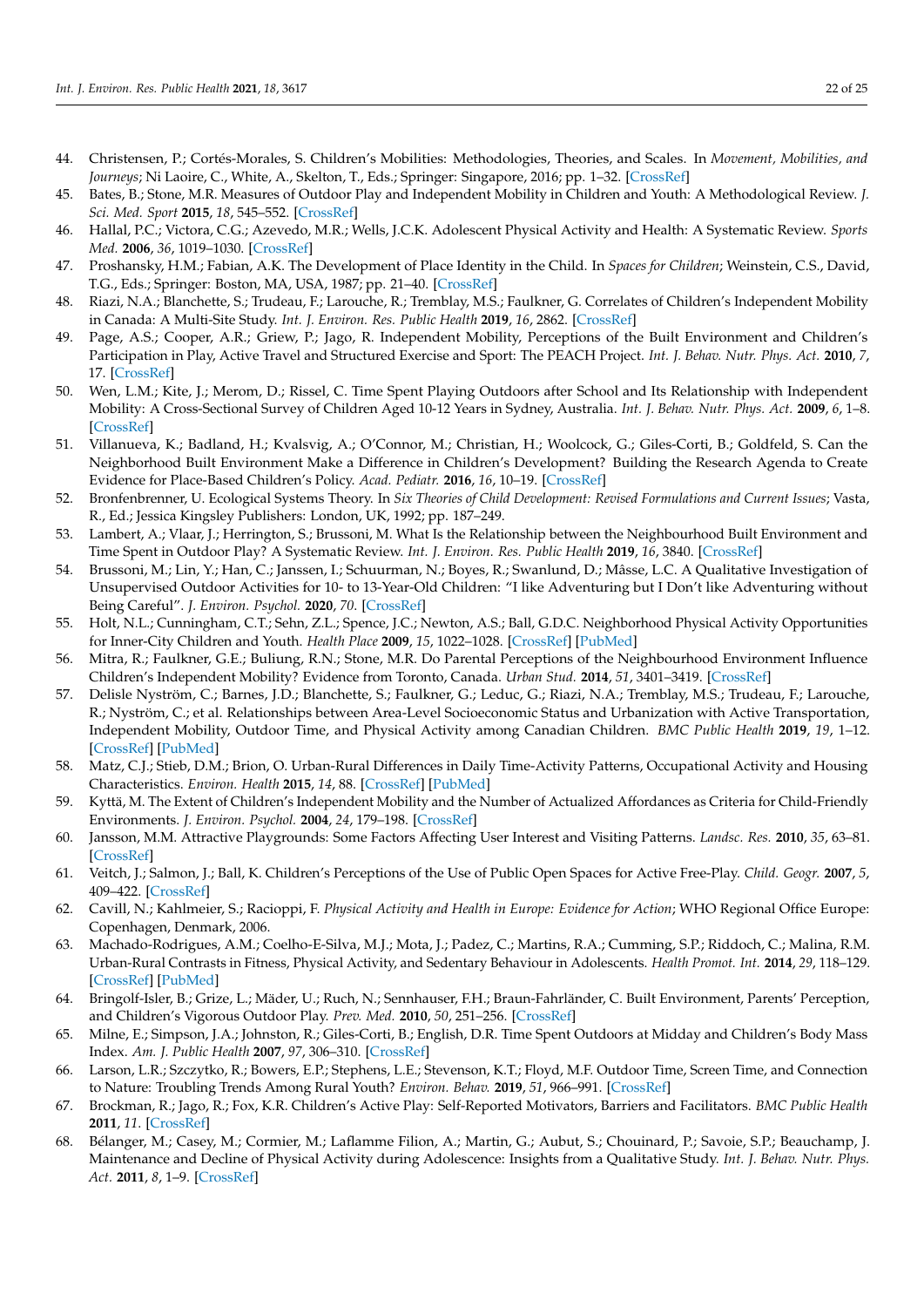- <span id="page-22-0"></span>69. Martins, J.; Marques, A.; Sarmento, H.; Carreiro Da Costa, F. Adolescents' Perspectives on the Barriers and Facilitators of Physical Activity: A Systematic Review of Qualitative Studies. *Health Educ. Res.* **2015**, *30*, 742–755. [\[CrossRef\]](http://doi.org/10.1093/her/cyv042)
- <span id="page-22-1"></span>70. Boxberger, K.; Reimers, A.K. Parental Correlates of Outdoor Play in Boys and Girls Aged 0 to 12—A Systematic Review. *Int. J. Environ. Res. Public Health* **2019**, *16*, 190. [\[CrossRef\]](http://doi.org/10.3390/ijerph16020190)
- <span id="page-22-2"></span>71. Berg, M.; Medrich, E.A. Children in Four Neighborhoods: The Physical Environment and Its Effect on Play and Play Patterns. *Environ. Behav.* **1980**, *12*, 320–348. [\[CrossRef\]](http://doi.org/10.1177/0013916580123003)
- <span id="page-22-3"></span>72. Loebach, J.; Gilliland, J. Examining the Social and Built Environment Factors Influencing Children's Independent Use of Their Neighborhoods and the Experience of Local Settings as Child-Friendly. *J. Plan. Educ. Res.* **2019**. [\[CrossRef\]](http://doi.org/10.1177/0739456X19828444)
- <span id="page-22-4"></span>73. Hurst, B. Not Always Fun: Older Children's Play Worlds in Australian Outside School Hours Care. *J. Play. Pract.* **2015**, *2*, 7–22. [\[CrossRef\]](http://doi.org/10.1332/205316215X14289372671159)
- 74. Glenn, N.M.; Knight, C.J.; Holt, N.L.; Spence, J.C. Meanings of Play among Children. *Childhood* **2012**, *20*, 185–199. [\[CrossRef\]](http://doi.org/10.1177/0907568212454751)
- <span id="page-22-10"></span>75. Loebach, J.; Gilliland, J. Neighbourhood Play on the Endangered List: Examining Patterns in Children's Local Activity and Mobility Using GPS Monitoring and Qualitative GIS. *Child. Geogr.* **2016**, *14*, 573–589. [\[CrossRef\]](http://doi.org/10.1080/14733285.2016.1140126)
- <span id="page-22-5"></span>76. Veitch, J.; Salmon, J.; Ball, K. Individual, Social and Physical Environmental Correlates of Children's Active Free-Play: A Cross-Sectional Study. *Int. J. Behav. Nutr. Phys. Act.* **2010**, *7*. [\[CrossRef\]](http://doi.org/10.1186/1479-5868-7-11) [\[PubMed\]](http://www.ncbi.nlm.nih.gov/pubmed/20181061)
- <span id="page-22-6"></span>77. Cooklin, A.R.; Giallo, R.; Bennetts, S.K.; Crawford, S.; D'Esposito, F.; Zubrick, S.R.; Hackworth, N.J.; Matthews, J.; Green, J.; Nicholson, J.M. Parental Fear about Children's Safety When Independently Mobile: Development and Validation of Two Measures. *J. Child Fam. Stud.* **2020**, *29*, 2246–2256. [\[CrossRef\]](http://doi.org/10.1007/s10826-020-01712-6)
- <span id="page-22-8"></span>78. Veitch, J.; Bagley, S.; Ball, K.; Salmon, J. Where Do Children Usually Play? A Qualitative Study of Parents' Perceptions of Influences on Children's Active Free-Play. *Health Place* **2006**, *12*, 383–393. [\[CrossRef\]](http://doi.org/10.1016/j.healthplace.2005.02.009) [\[PubMed\]](http://www.ncbi.nlm.nih.gov/pubmed/16814197)
- <span id="page-22-9"></span>79. O'Connor, J.; Brown, A. A Qualitative Study of "fear" as a Regulator of Children's Independent Physical Activity in the Suburbs. *Health Place* **2013**, *24*, 157–164. [\[CrossRef\]](http://doi.org/10.1016/j.healthplace.2013.09.002) [\[PubMed\]](http://www.ncbi.nlm.nih.gov/pubmed/24112962)
- <span id="page-22-7"></span>80. Trayers, T.; Deem, R.; Fox, K.R.; Riddoch, C.J.; Ness, A.R.; Lawlor, D.A. Improving Health through Neighbourhood Environmental Change: Are We Speaking the Same Language? A Qualitative Study of Views of Different Stakeholders. *J. Public Health* **2006**, *28*, 49–55. [\[CrossRef\]](http://doi.org/10.1093/pubmed/fdi075)
- <span id="page-22-11"></span>81. Carver, A.; Timperio, A.; Hesketh, K.; Crawford, D. Are Children and Adolescents Less Active If Parents Restrict Their Physical Activity and Active Transport Due to Perceived Risk? *Soc. Sci. Med.* **2010**, *70*, 1799–1805. [\[CrossRef\]](http://doi.org/10.1016/j.socscimed.2010.02.010)
- <span id="page-22-12"></span>82. Wilson, K.; Clark, A.F.; Gilliland, J.A. Understanding Child and Parent Perceptions of Barriers Influencing Children's Active School Travel. *BMC Public Health* **2018**, *18*, 1–14. [\[CrossRef\]](http://doi.org/10.1186/s12889-018-5874-y)
- <span id="page-22-13"></span>83. Bento, G.; Dias, G. The Importance of Outdoor Play for Young Children's Healthy Development. *Porto Biomed. J.* **2017**, *2*, 157–160. [\[CrossRef\]](http://doi.org/10.1016/j.pbj.2017.03.003) [\[PubMed\]](http://www.ncbi.nlm.nih.gov/pubmed/32258612)
- 84. Bundy, A.C.; Luckett, T.; Tranter, P.J.; Naughton, G.A.; Wyver, S.R.; Ragen, J.; Spies, J.; Spies, G. The Risk Is That There Is 'No Risk': A Simple, Innovative Intervention to Increase Children's Activity Levels. *Int. J. Early Years Educ.* **2009**, *17*, 33–45. [\[CrossRef\]](http://doi.org/10.1080/09669760802699878)
- 85. Sandseter, E.B.H.; Kennair, L.E.O. Children's Risky Play from an Evolutionary Perspective: The Anti-Phobic Effects of Thrilling Experiences. *Evol. Psychol.* **2011**, *9*, 257–284. [\[CrossRef\]](http://doi.org/10.1177/147470491100900212)
- <span id="page-22-14"></span>86. Hart, R.A. Containing Children: Some Lessons on Planning for Play from New York City. *Environ. Urban.* **2002**, *14*, 135–148. [\[CrossRef\]](http://doi.org/10.1177/095624780201400211)
- <span id="page-22-15"></span>87. Cleland, V.; Timperio, A.; Salmon, J.; Hume, C.; Baur, L.A.; Crawford, D. Predictors of Time Spent Outdoors among Children: 5-Year Longitudinal Findings. *J. Epidemiol. Community Health* **2010**, *64*, 400–406. [\[CrossRef\]](http://doi.org/10.1136/jech.2009.087460)
- <span id="page-22-16"></span>88. Refshauge, A.D.; Stigsdotter, U.K.; Cosco, N.G. Adults' Motivation for Bringing Their Children to Park Playgrounds. *Urban For. Urban Green.* **2012**, *11*, 396–405. [\[CrossRef\]](http://doi.org/10.1016/j.ufug.2012.06.002)
- <span id="page-22-17"></span>89. Ross, C.; Jang, S.J. Neighborhood Disorder, Fear, and Mistrust: The Buffering Role of Social Ties with Neighbors. *Am. J. Commun. Psychol.* **2000**, *28*, 401–420. [\[CrossRef\]](http://doi.org/10.1023/A:1005137713332)
- <span id="page-22-18"></span>90. Ginsburg, K.R.; Shifrin, D.L.; Broughton, D.D.; Dreyer, B.P.; Milteer, R.M.; Mulligan, D.A.; Nelson, K.G.; Altmann, T.R.; Brody, M.; Shuffett, M.L.; et al. The Importance of Play in Promoting Healthy Child Development and Maintaining Strong Parent-Child Bonds. *Pediatrics* **2007**, *119*, 182–191. [\[CrossRef\]](http://doi.org/10.1542/peds.2006-2697)
- <span id="page-22-19"></span>91. Ross, A.; Wood, L.; Searle, M. The Indirect Influence of Child Play on the Association between Parent Perceptions of the Neighborhood Environment and Sense of Community. *Health Place* **2020**, *65*, 102422. [\[CrossRef\]](http://doi.org/10.1016/j.healthplace.2020.102422)
- <span id="page-22-20"></span>92. Ferrao, T.; Janssen, I. Parental Encouragement Is Positively Associated with Outdoor Active Play Outside of School Hours among 7-12 Year Olds. *PeerJ* **2015**, *11*, e1463. [\[CrossRef\]](http://doi.org/10.7717/peerj.1463) [\[PubMed\]](http://www.ncbi.nlm.nih.gov/pubmed/26644990)
- <span id="page-22-21"></span>93. Trost, S.G.; Loprinzi, P.D. Parental Influences on Physical Activity Behavior in Children and Adolescents: A Brief Review. *Am. J. Lifestyle Med.* **2011**, *5*, 171–181. [\[CrossRef\]](http://doi.org/10.1177/1559827610387236)
- <span id="page-22-22"></span>94. Bergen, D. Technology and Outdoor Play: Concerns and Opportunities. In *The SAGE Handbook of Outdoor Play and Learning*; Waller, T., Ärlemalm-Hagsér, E., Sandseter, E.B.H., Lee-Hammond, L., Lekies, K.S., Wyver, S.R., Eds.; SAGE Publications Inc.: Thousand Oaks, CA, USA, 2017; pp. 55–68.
- <span id="page-22-23"></span>95. Kellert, S.R.; Case, D.J.; Escher, D.; Witter, D.J.; Mikels-Carrasco, J.; Seng, P.T. *The Nature of Americans: Disconnection and Recommendations for Reconnection*; National Report; DJ Case and Associates: Mishawaka, IN, USA, 2017.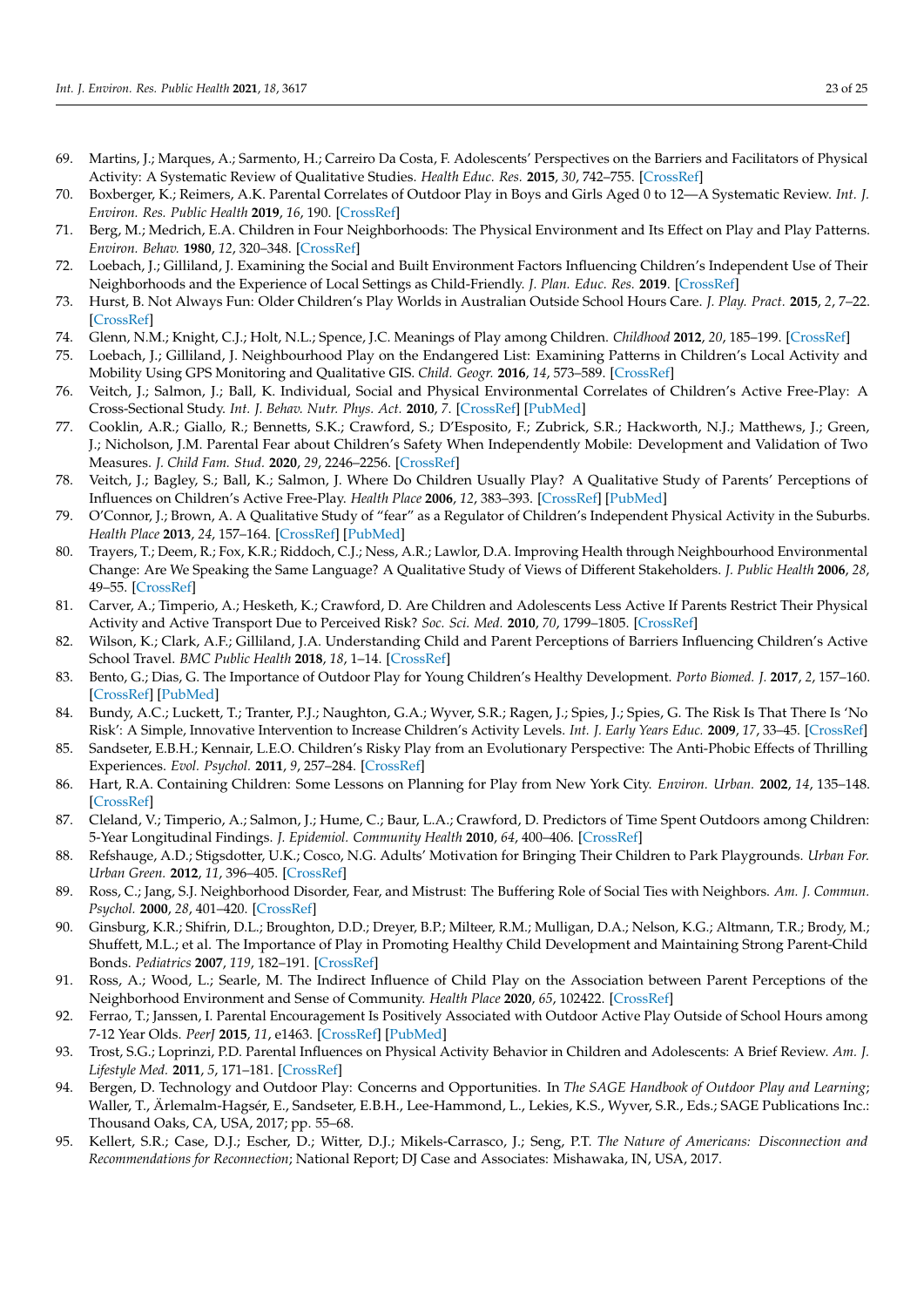- <span id="page-23-0"></span>96. Anderson, S.E.; Economos, C.D.; Must, A. Active Play and Screen Time in US Children Aged 4 to 11 Years in Relation to Sociodemographic and Weight Status Characteristics: A Nationally Representative Cross-Sectional Analysis. *BMC Public Health* **2008**, *8*, 1–13. [\[CrossRef\]](http://doi.org/10.1186/1471-2458-8-366)
- <span id="page-23-1"></span>97. Gray, C.E.; Larouche, R.; Barnes, J.D.; Colley, R.C.; Bonne, J.C.; Arthur, M.; Cameron, C.; Chaput, J.P.; Faulkner, G.; Janssen, I.; et al. Are We Driving Our Kids to Unhealthy Habits? Results of the Active Healthy Kids Canada 2013 Report Card on Physical Activity for Children and Youth. *Int. J. Environ. Res. Public Health* **2014**, *11*, 6009–6020. [\[CrossRef\]](http://doi.org/10.3390/ijerph110606009) [\[PubMed\]](http://www.ncbi.nlm.nih.gov/pubmed/24905246)
- <span id="page-23-2"></span>98. Edwards, M.J.; Jago, R.; Sebire, S.J.; Kesten, J.M.; Pool, L.; Thompson, J.L. The Influence of Friends and Siblings on the Physical Activity and Screen Viewing Behaviours of Children Aged 5-6 Years: A Qualitative Analysis of Parent Interviews. *BMJ Open* **2015**, *5*, 5–10. [\[CrossRef\]](http://doi.org/10.1136/bmjopen-2014-006593) [\[PubMed\]](http://www.ncbi.nlm.nih.gov/pubmed/25976759)
- <span id="page-23-3"></span>99. Holt, N.L.; Neely, K.C.; Spence, J.C.; Carson, V.; Pynn, S.R.; Boyd, K.A.; Ingstrup, M.; Robinson, Z. An Intergenerational Study of Perceptions of Changes in Active Free Play among Families from Rural Areas of Western Canada. *BMC Public Health* **2016**, *16*, 1–10. [\[CrossRef\]](http://doi.org/10.1186/s12889-016-3490-2)
- <span id="page-23-4"></span>100. Canadian Fitness & Lifestyle Reserach Institute. *CANPLAY Bulletin 3: Active Pursuits after School*; Canadian Fitness & Lifestyle Research Institute: Ottawa, ON, Canada, 2018.
- 101. Canadian Fitness & Lifestyle Reserach Institute. *CANPLAY Bulletin 4: Sedentary Pursuits After School*; Canadian Fitness & Lifestyle Research Institute: Ottawa, ON, Canada, 2018.
- <span id="page-23-5"></span>102. Canadian Fitness & Lifestyle Reserach Institute. *CANPLAY Bulletin 2: Participation in Organized Physical Activity and Sport*; Canadian Fitness & Lifestyle Research Institute: Ottawa, ON, Canada, 2018.
- <span id="page-23-6"></span>103. Alexander, S.A.; Barnett, T.A.; Fitzpatrick, C. Are Inequalities Produced through the Differential Access to Play Opportunities at School? A Call to Level the Playing Field. *Can. J. Public Health* **2016**, *107*, e583–e585. [\[CrossRef\]](http://doi.org/10.17269/CJPH.107.5471)
- <span id="page-23-7"></span>104. Goodman, A.; Jones, A.; Roberts, H.; Steinbach, R.; Green, J. "We Can All Just Get on a Bus and Go": Rethinking Independent Mobility in the Context of the Universal Provision of Free Bus Travel to Young Londoners. *Mobilities* **2014**, *9*, 275–293. [\[CrossRef\]](http://doi.org/10.1080/17450101.2013.782848)
- <span id="page-23-8"></span>105. Edwardson, C.L.; Gorely, T. Parental Influences on Different Types and Intensities of Physical Activity in Youth: A Systematic Review. *Psychol. Sport Exerc.* **2010**, *11*, 522–535. [\[CrossRef\]](http://doi.org/10.1016/j.psychsport.2010.05.001)
- <span id="page-23-9"></span>106. Piccininni, C.; Michaelson, V.; Janssen, I.; Pickett, W. Outdoor Play and Nature Connectedness as Potential Correlates of Internalized Mental Health Symptoms among Canadian Adolescents. *Prev. Med.* **2018**, *112*, 168–175. [\[CrossRef\]](http://doi.org/10.1016/j.ypmed.2018.04.020)
- <span id="page-23-10"></span>107. Morrongiello, B.A.; Corbett, M. The Parent Supervision Attributes Profile Questionnaire: A Measure of Supervision Relevant to Children's Risk of Unintentional Injury. *Inj. Prev.* **2006**, *12*, 19–23. [\[CrossRef\]](http://doi.org/10.1136/ip.2005.008862) [\[PubMed\]](http://www.ncbi.nlm.nih.gov/pubmed/16461415)
- <span id="page-23-11"></span>108. Rosenberg, D.; Ding, D.; Sallis, J.F.; Kerr, J.; Norman, G.J.; Durant, N.; Harris, S.K.; Saelens, B.E. Neighborhood Environment Walkability Scale for Youth (NEWS-Y): Reliability and Relationship with Physical Activity. *Prev. Med.* **2009**, *49*, 213–218. [\[CrossRef\]](http://doi.org/10.1016/j.ypmed.2009.07.011)
- <span id="page-23-12"></span>109. Statistics Canada. *National Longitudinal Survey of Children and Youth: Cycle 8 Survey Instruments, 2008/2009 Book 1—Contact, Household and Exit, Parent, Child and Youth Components*; Statistics Canada: Ottawa, ON, Canada, 2009; pp. 1–373.
- <span id="page-23-13"></span>110. Beyer, K.; Bizub, J.; Szabo, A.; Heller, B.; Kistner, A.; Shawgo, E.; Zetts, C. Development and Validation of the Attitudes toward Outdoor Play Scales for Children. *Soc. Sci. Med.* **2015**, *133*, 253–260. [\[CrossRef\]](http://doi.org/10.1016/j.socscimed.2014.10.033) [\[PubMed\]](http://www.ncbi.nlm.nih.gov/pubmed/25459206)
- <span id="page-23-14"></span>111. McFarland, A.L.; Hammond, D.E.; Zajicek, J.M.; Waliczek, T.M. Growing Minds: The Development of an Instrument to Measure Parental Attitude Toward Nature and Their Child's Outdoor Recreation. *Horttechnology* **2011**, *21*, 225–229. [\[CrossRef\]](http://doi.org/10.21273/HORTTECH.21.2.225)
- <span id="page-23-15"></span>112. Courser, M.W.; Shamblen, S.R.; Lavrakas, P.J.; Collins, D.; Ditterline, P. The Impact of Active Consent Procedures on Nonresponse and Nonresponse Error in Youth Survey Data: Evidence from a New Experiment. *Eval. Rev.* **2009**, *33*, 370–395. [\[CrossRef\]](http://doi.org/10.1177/0193841X09337228)
- <span id="page-23-16"></span>113. Boak, A.; Elton-Marshall, T.; Mann, R.E.; Hamilton, H.A. *Drug Use among Ontario Students 1977–2019: Detailed OSDUHS Findings (CAMH Research Document Series No.36)*; Centre for Addiction and Mental Health: Toronto, ON, Canada, 2019.
- <span id="page-23-17"></span>114. Bringolf-Isler, B.; Grize, L.; Mäder, U.; Ruch, N.; Sennhauser, F.H.; Braun-Fahrländer, C. Assessment of Intensity, Prevalence and Duration of Everyday Activities in Swiss School Children: A Cross-Sectional Analysis of Accelerometer and Diary Data. *Int. J. Behav. Nutr. Phys. Act.* **2009**, *6*, 50. [\[CrossRef\]](http://doi.org/10.1186/1479-5868-6-50)
- <span id="page-23-18"></span>115. Hayball, F.Z.L. Children's Perceptions of Their Outdoor Environment in Relation to Their Physical Activity Behaviours: Exploring Differences by Urbanicity and Area Level Deprivation. Ph.D. Thesis, University of Glasgow, Glasgow, UK, 2018.
- <span id="page-23-19"></span>116. Wolfe, M.K.; McDonald, N.C. Association Between Neighborhood Social Environment and Children's Independent Mobility. *J. Phys. Act. Health* **2016**, *13*, 970–979. [\[CrossRef\]](http://doi.org/10.1123/jpah.2015-0662)
- <span id="page-23-20"></span>117. Jepson, R.; Harris, F.M.; Bowes, A.; Robertson, R.; Avan, G.; Sheikh, A. Physical Activity in South Asians: An In-Depth Qualitative Study to Explore Motivations and Facilitators. *PLoS ONE* **2012**, *7*. [\[CrossRef\]](http://doi.org/10.1371/journal.pone.0045333)
- <span id="page-23-21"></span>118. Walker, G.J.; Deng, J.; Dieser, R.B. Ethnicity, Acculturation, Self-Construal, and Motivations for Outdoor Recreation. *Leis. Sci.* **2001**, *23*, 263–283. [\[CrossRef\]](http://doi.org/10.1080/01490400152809115)
- <span id="page-23-22"></span>119. Prezza, M.; Pilloni, S.; Morabito, C.; Sersante, C.; Alparone, F.R.; Giuliani, M.V. The Influence of Psychosocial and Environmental Factors on Children's Independent Mobility and Relationship to Peer Frequentation. *J. Community Appl. Soc. Psychol.* **2001**, *11*, 435–450. [\[CrossRef\]](http://doi.org/10.1002/casp.643)
- 120. Rainham, D.G.; Bates, C.J.; Blanchard, C.M.; Dummer, T.J.; Kirk, S.F.; Shearer, C.L. Spatial Classification of Youth Physical Activity Patterns. *Am. J. Prev. Med.* **2012**, *42*, e87–e96. [\[CrossRef\]](http://doi.org/10.1016/j.amepre.2012.02.011) [\[PubMed\]](http://www.ncbi.nlm.nih.gov/pubmed/22516507)
- <span id="page-23-23"></span>121. Yang, Y.; Diez Roux, A.V.; Bingham, C.R. Variability and Seasonality of Active Transportation in USA: Evidence from the 2001 NHTS. *Int. J. Behav. Nutr. Phys. Act.* **2011**, *8*, 96. [\[CrossRef\]](http://doi.org/10.1186/1479-5868-8-96) [\[PubMed\]](http://www.ncbi.nlm.nih.gov/pubmed/21917136)